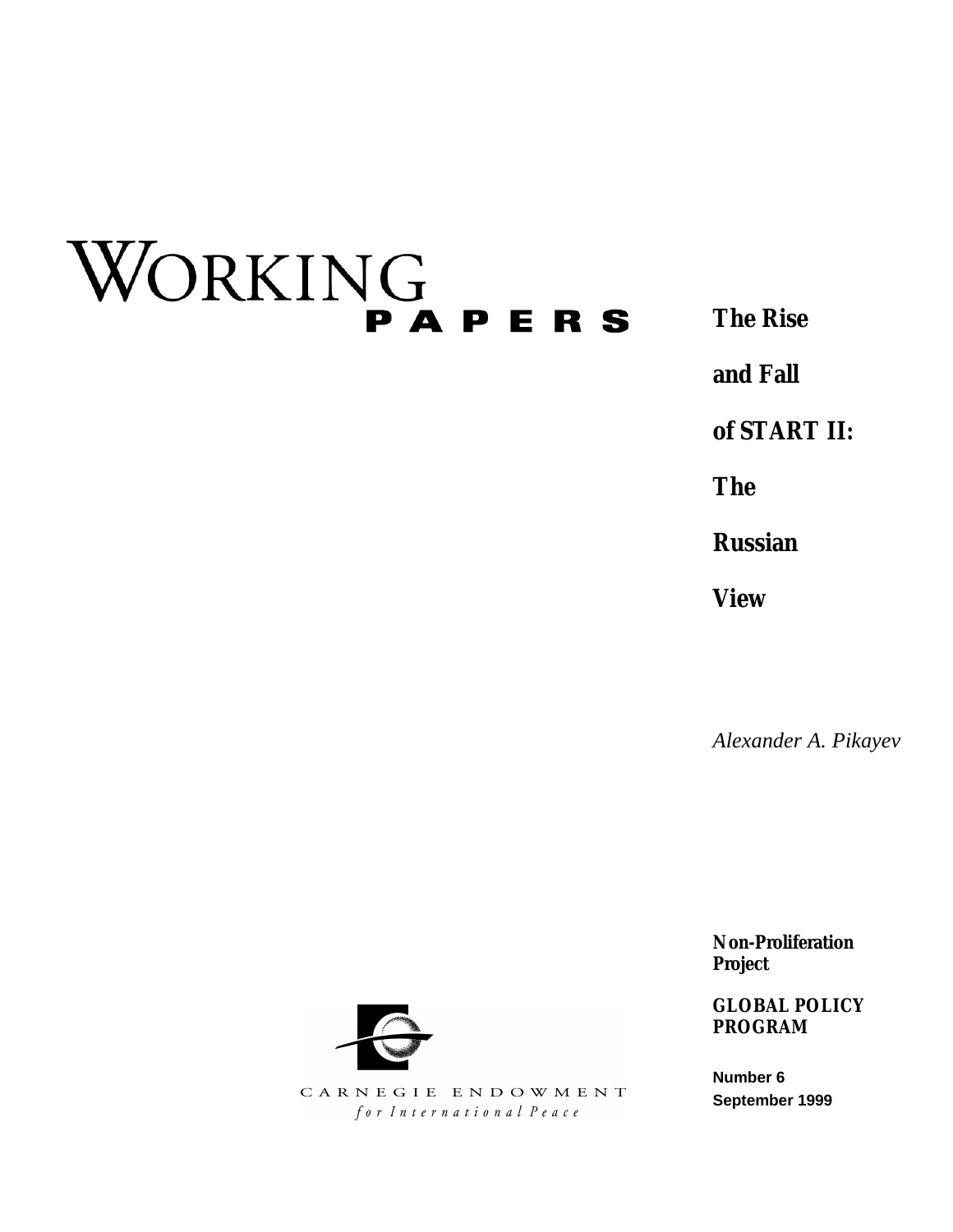## © 1999 by the Carnegie Endowment for International Peace

All rights reserved. No part of this publication may be reproduced or transmitted in any form or by any means without permission in writing from the Carnegie Endowment.

Carnegie Endowment for International Peace 1779 Massachusetts Avenue, N.W. Washington, D.C. 20036 Tel: (202) 483-7600 Fax: (202) 483-1840 Email: info@ceip.org Web: www.ceip.org

## **Carnegie Endowment Working Papers**

Carnegie Endowment Working Papers present new research by Endowment associates and their collaborators from other institutions. The series includes new time-sensitive research and key excerpts from larger works in progress. Comments from readers are most welcome; please reply to the authors at the address above or by e-mail to pubs@ceip.org.

**\* \* \***

This paper expands on a chapter originally written for a forthcoming study on the nonproliferation regime, *Repairing the Regime*, edited by Joseph Cirincione and published by Routledge and the Carnegie Endowment for International Peace.

**Toby Dalton,** project associate with the Carnegie Non-Proliferation Project, provided extensive editing and production assistance toward the completion of this working paper

## **About the Author**

**Alexander A. Pikayev** is a scholar-in-residence at the Carnegie Moscow Center, where he directs activities for the Non-Proliferation Project. Dr. Pikayev was previously a director of the section on arms control and nonproliferation at the Institute of World Economy and International Relations, Russian Academy of Sciences; and chief counselor of the State Duma Committee on Defense (1996–1997) and Subcommittee on Arms Control and International Security (1994–1995).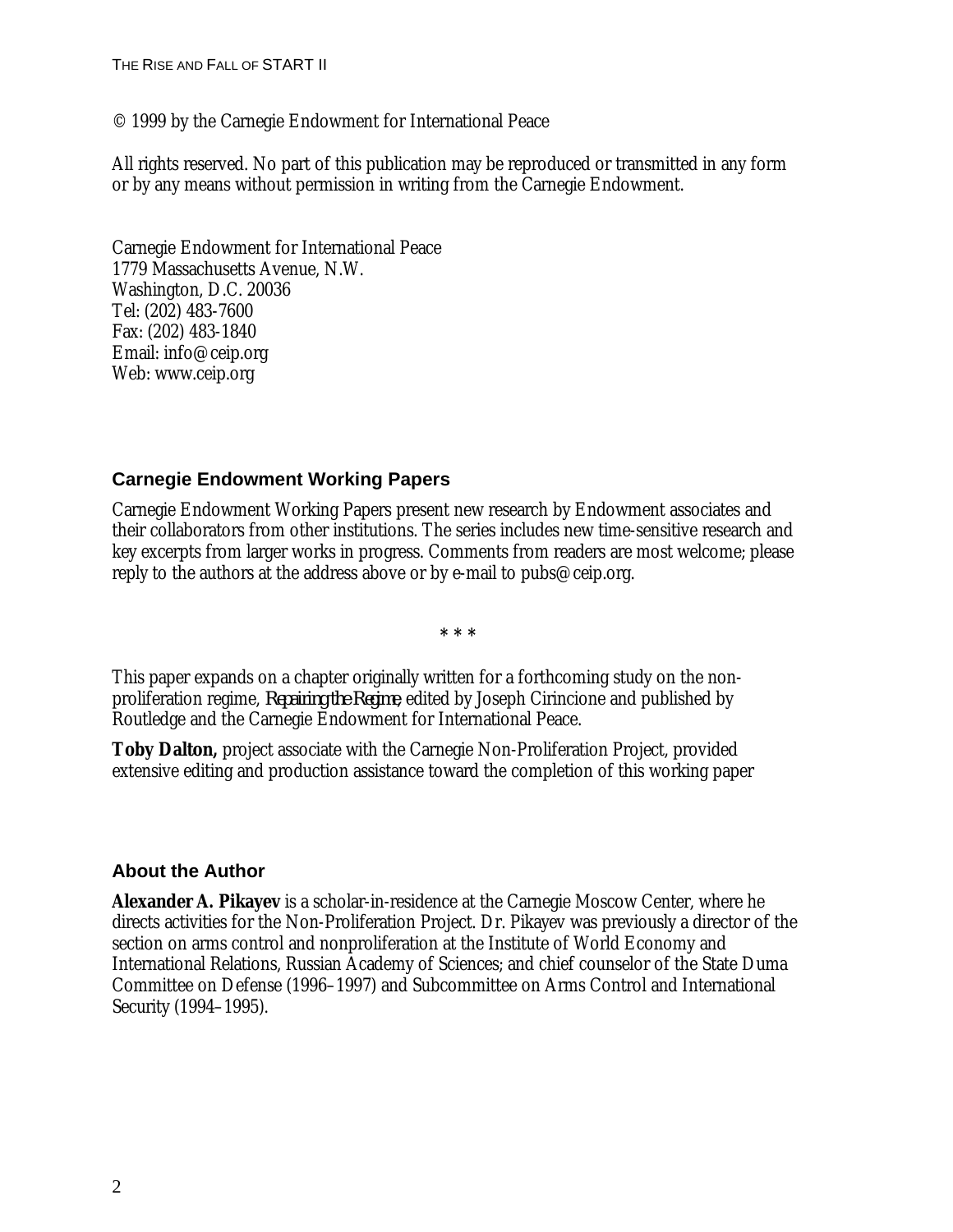## **EXECUTIVE SUMMARY**

The end of the Cold War gave rise to hopes that the legacy of a nuclear arms race and confrontation between the United States and Russia was coming to an end. Both countries had the opportunity, and took steps in the early and mid-1990s, to create a new, non-deterrencebased nuclear relationship that would allow for dramatic nuclear reductions. The consolidation and dismantling of large tactical nuclear arsenals, the cooperative denuclearization of Belarus, Ukraine, and Kazakhstan, the symbolic de-targeting initiative, and, most of all, the negotiation of the START I and II agreements created further hopes for a radical de-emphasis of nuclear weapons in the bilateral relationship.

Domestic events in Russia and the evolution of the post-Cold War international security structure, however, thwarted efforts to persuade the Russian Parliament to approve the START II agreement, essentially freezing the strategic arms control process in its tracks. Later, growing interest in the United States in deploying a national missile defense system, and military actions by the United States in Iraq and Yugoslavia, also complicated efforts to break the arms control logjam in the Russian Duma.

The current international and domestic situations, and the scheduled Russian parliamentary and U.S. and Russian presidential elections in 2000 suggest that final ratification of START II is highly unlikely. Moreover, a general consensus appears to have emerged in Russia that only a new agreement—or set of agreements—can repair the perceived problems contained in the START II agreement. This paper discusses the history of this troubled agreement, the strategic rationale behind past, current, and future Russian force structures, and outlines a proposal that might enable the United States and Russia to recapture the previously missed opportunities for a new nuclear relationship.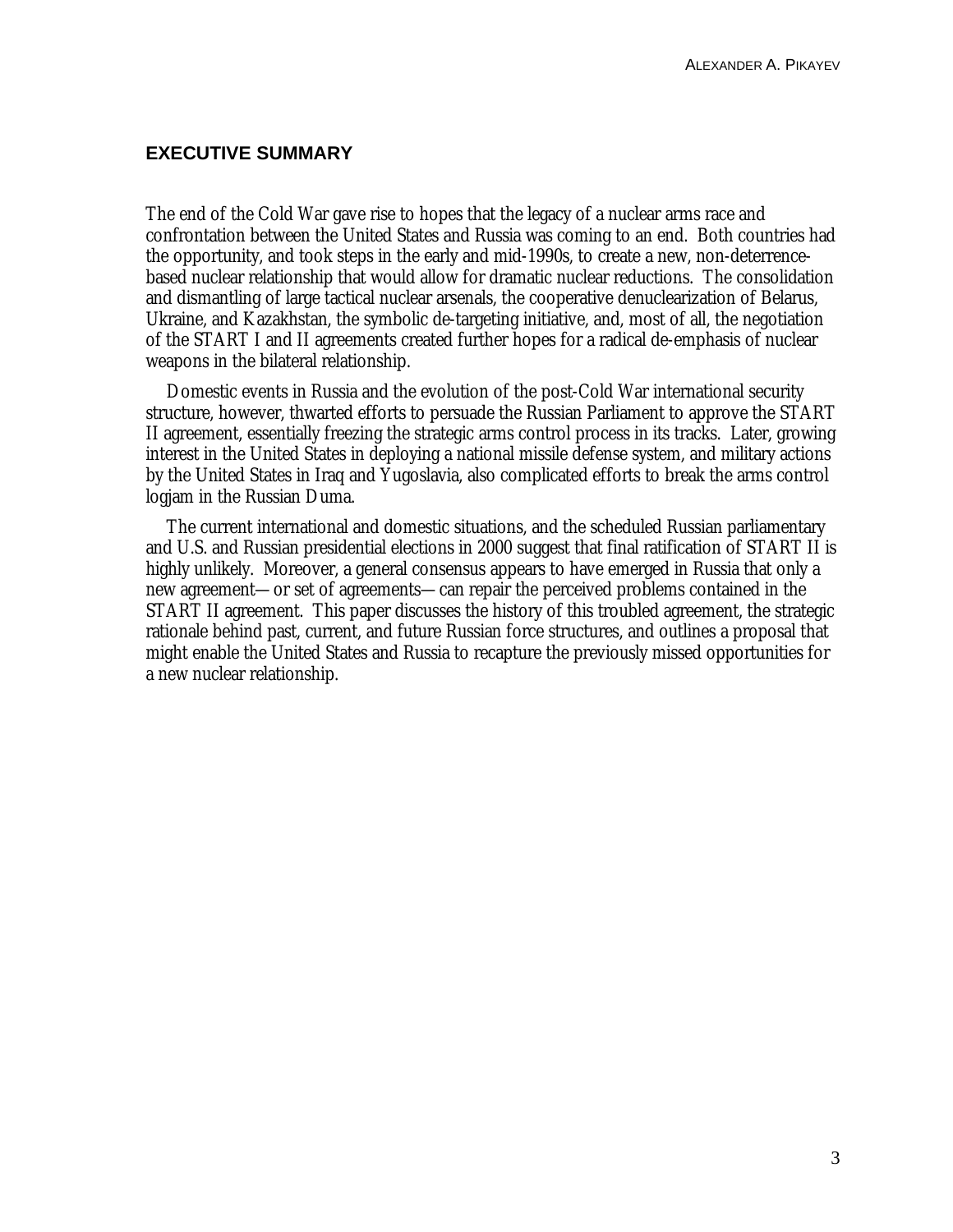## **CONTENTS**

|                         | <b>Foreword</b>                                     |    |
|-------------------------|-----------------------------------------------------|----|
| <b>Introduction</b>     |                                                     |    |
|                         | 1. An Arsenal in Decline                            | 3  |
|                         | <b>Shifting Security Priorities</b>                 | 3  |
|                         | Debates in Russia: Arguments Pro et Contra          | 6  |
|                         | 2. The Treaty Rises                                 | 15 |
|                         | International and Domestic Context: 1992–1996       | 15 |
|                         | The 1997 Compromise                                 | 20 |
|                         | 3. The Treaty Falls                                 | 23 |
|                         | Democracy vs. Ratification: Spring 1998             | 23 |
|                         | <b>Almost Ratified</b>                              | 27 |
|                         | 4. Can the Process Be Revived?                      | 32 |
|                         | Summit in Cologne and the Gore-Stepashin Meeting    | 32 |
|                         | Prospects                                           | 34 |
|                         | New Diplomatic and Strategic Environment: START III | 35 |
| <b>Conclusion</b>       |                                                     | 38 |
| <b>Acknowledgements</b> |                                                     |    |
|                         | <b>Draft START II Implementing Legislation</b>      | 43 |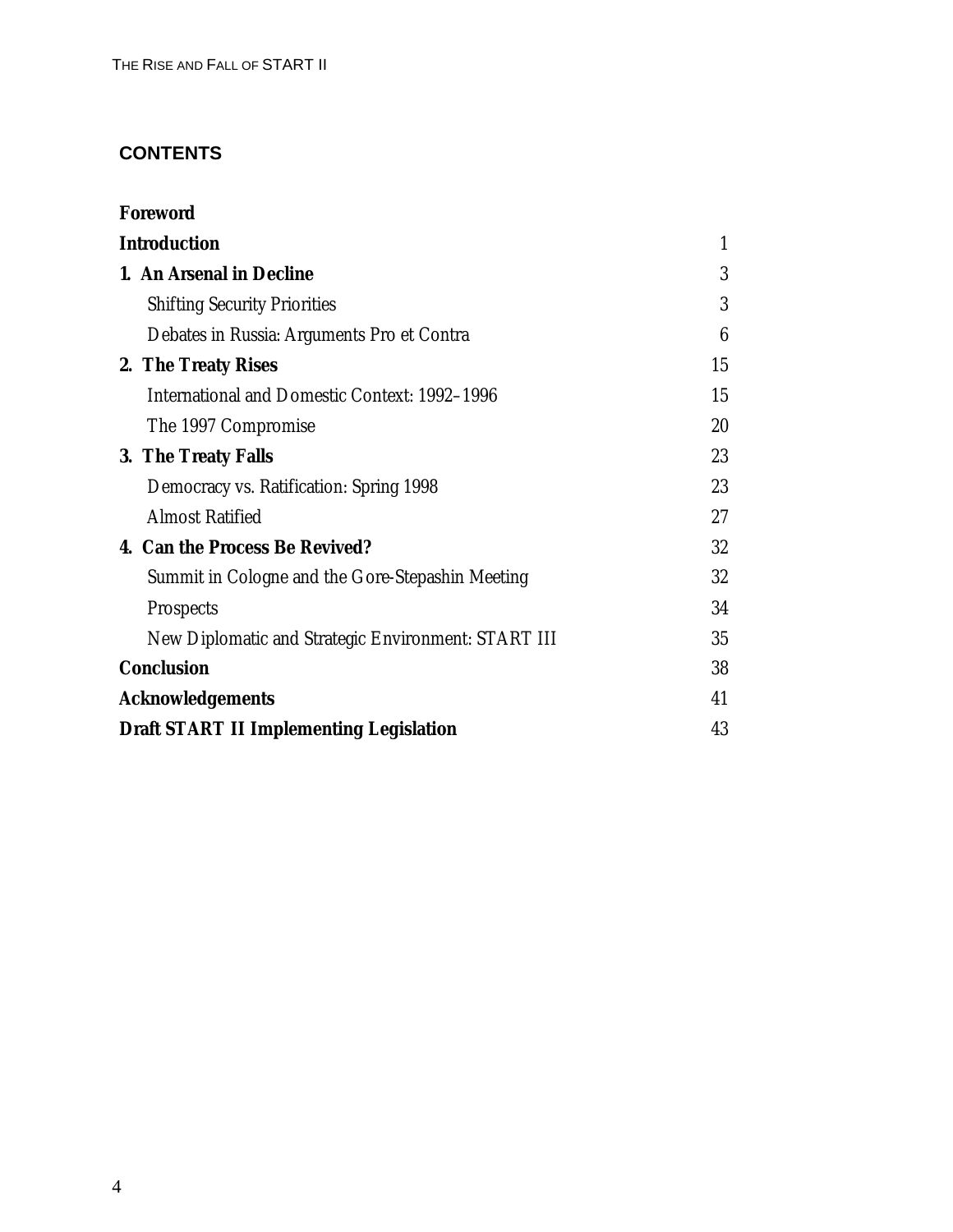## **FOREWORD**

When Presidents George Bush and Boris Yeltsin signed the second Strategic Arms Reduction Treaty (START II) in Moscow in January 1993, Yeltsin called it "the treaty of hope." This was to be the beginning of a new Russia and a new kinship with the West. Nuclear arsenals, distended beyond any reasonable measure during the Cold War, would be slashed; economic investments, the key to societal transformation, were to grow steadily in the glow of the new strategic arrangement. Trade and treaties would replace tension and terror as the new foundations of Russia's relationship with the wealthy West.

That we are so far from realizing the treaty's promise is one of the great tragedies of this decade. Ten years after the end of the Cold War, Russia and the United States still maintain over 10,000 nuclear warheads each. Other nations, learning by example, try to mimic the nuclear doctrines and postures supported by both Washington and Moscow. The impact on efforts to stop the spread of nuclear weapons is real, tangible and demonstrated weekly in government statements and debates around the world.

Here, Russian scholar Alexander Pikayev gives us new insights into the collapse of the negotiated nuclear reduction process as experienced in Russia. Any reader will come away from this paper with new appreciation for the dilemmas Russian military leaders and policy makers confront while trying to decide whether or not START II remains in the best interest of Russian national security. Dr. Pikayev witnessed many of these debates personally as the chief counselor of the State Duma Committee on Defense and, previously, its Subcommittee on Arms Control and International Security. He has since carefully tracked the many rises and falls of the treaty's prospects as a scholar-in-residence at the Carnegie Endowment's Moscow Center. He presents here the first authoritative account of the treaty's troubled history in Russia, along with some recommendations for achieving deep reductions in existing nuclear arsenals. He has also provided an English translation of the Duma's Resolution of Ratification, noting in his analysis the intimate connections between reduction prospects and ballistic missile defense deployments.

We are also publishing Dr. Pikayev's paper concurrently on the Internet, with special supplements available only on the web version. These include: the history and details of the weapons in the Russian and U.S. strategic arsenals; discussion of possible amendments to the Anti-Ballistic Missile Treaty; statements of leading Russian officials from recent Carnegie seminars in Moscow; links to all the relevant treaty texts; and up-dates on all treaty discussions and negotiations. These, and other valuable resources, can be found at: **www.ceip.org/npp**.

> **Joseph Cirincione Director** Non-Proliferation Project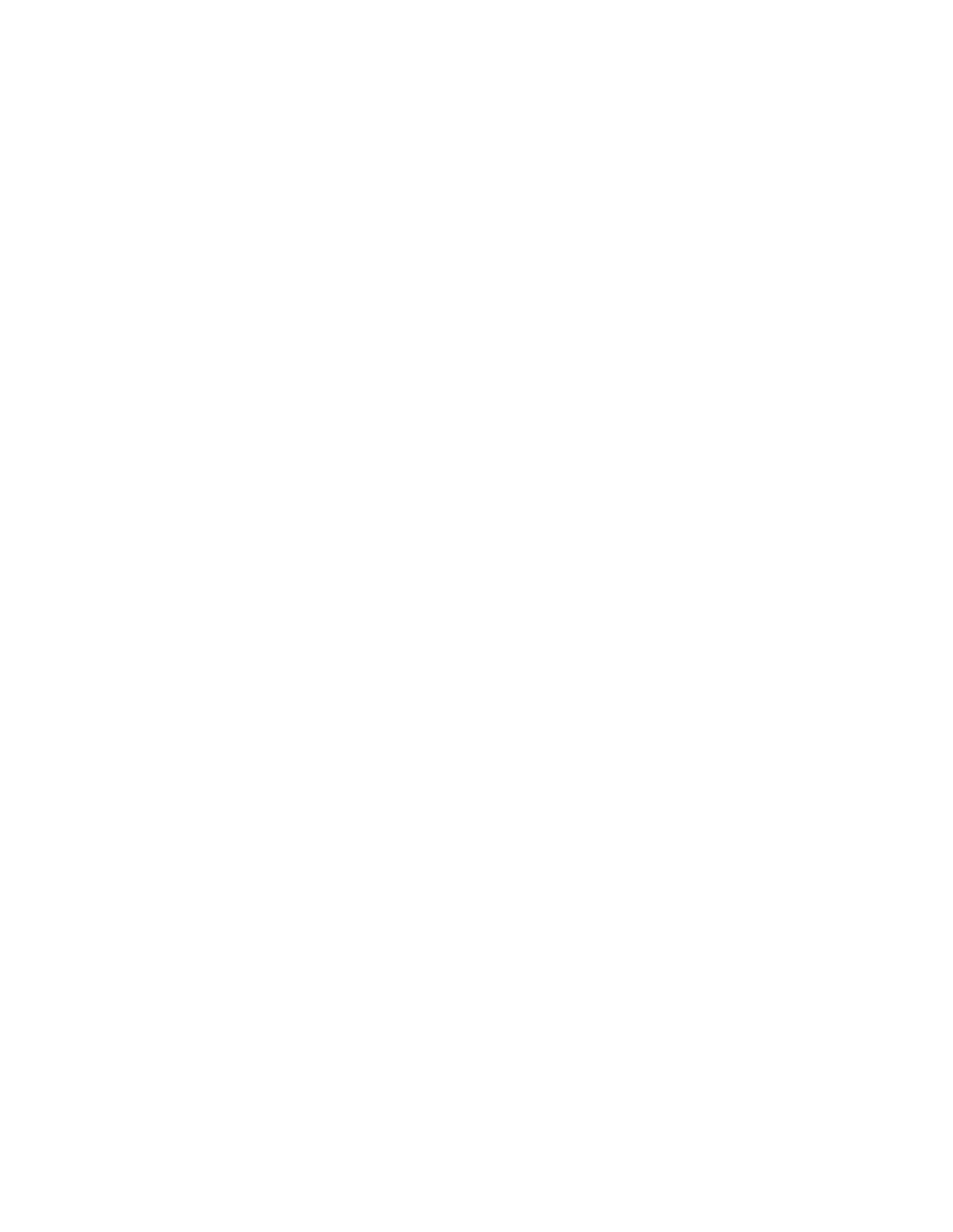## **INTRODUCTION**

 $\overline{a}$ 

At a historic meeting in the Kremlin on January 3, 1993, Presidents George Bush of the United States and Boris Yeltsin of the Russian Federation signed the Treaty on Further Strategic Nuclear Arms Limitations and Reductions (START II), which followed the earlier START I agreement concluded in July 1991. The treaty promised to be the grandest achievement of the bilateral strategic arms control process between Moscow and Washington. That process, initiated in the early 1970s by President Richard Nixon and General Secretary Leonid Brezhnev, had been the centerpiece of U.S.-Soviet relations for more than twenty years. The importance of strategic reductions to both sides was evidenced by the fact that the process continued despite deep declines in the bilateral relationship following the Soviet invasion of Afghanistan in 1979, and despite sharp disagreements over the future of the Anti-Ballistic Missile (ABM) Treaty, which were triggered by President Ronald Reagan's 1983 Strategic Defense Initiative, as well as by instances of Soviet non-compliance with the treaty.

In the late 1980s, Mikhail Gorbachev's *perestroika* and new-thinking policy led to a radical change in bilateral relations and significant progress in strategic arms control. In July 1991, Presidents Bush and Gorbachev signed START I, which obliged the two nuclear superpowers for the first time to reduce, rather than merely limit, their deployed strategic arsenal to 6,000 warheads.<sup>1</sup> The treaty also established a stringent verification and monitoring regime.

START II not only stipulated further reducing U.S. and Russian strategic nuclear capabilities to 3,500 deployed warheads, but it also limited the most destabilizing weapons by requiring the elimination of all intercontinental ballistic missiles with multiple independently targeted re-entry vehicles (MIRVed ICBMs). The "MIRV ban" covered, *inter alia*, all Russian SS-18 missiles which, with the ability to carry 10 warheads each, were of greatest concern to the United States. As a result, START II would require both countries, but Russia especially, to reconfigure their strategic triads into a more stable composition of mobile and silo-based single-warhead ICBMs, as well as submarine-launched ballistic missiles (SLBMs). For the first time, Moscow also made known its intent to give up its long-held insistence on exact strategic nuclear parity with the United States. President Yeltsin stated that, under certain circumstances, Russia might agree to deploy not more than 3,000 strategic warheads, 500 below the treaty limit.

The end of the Cold War, the collapse of the Soviet Union, and democratic reform in Russia all created high hopes for progress in strategic nuclear disarmament. Most policy makers expected START II to be the second in a series of relatively rapid steps towards further radical bilateral reductions, which might eventually incorporate the other three declared nuclear powers—the United Kingdom, France, and China. History, however, has witnessed completely opposite developments. For more than six years, START II has awaited ratification by the State Duma, the lower house of the Russian Parliament. Bilateral dialogue on further reductions has not moved beyond a few rounds of "discussions." By summer 1999, it seemed certain that START II had been finally shelved in the Duma without any realistic prospects for

<sup>1</sup> The figure of 6,000 accountable warheads uses specific accounting rules agreed to under the START treaty. Both nations will retain thousands of additional tactical and reserve weapons in their arsenals.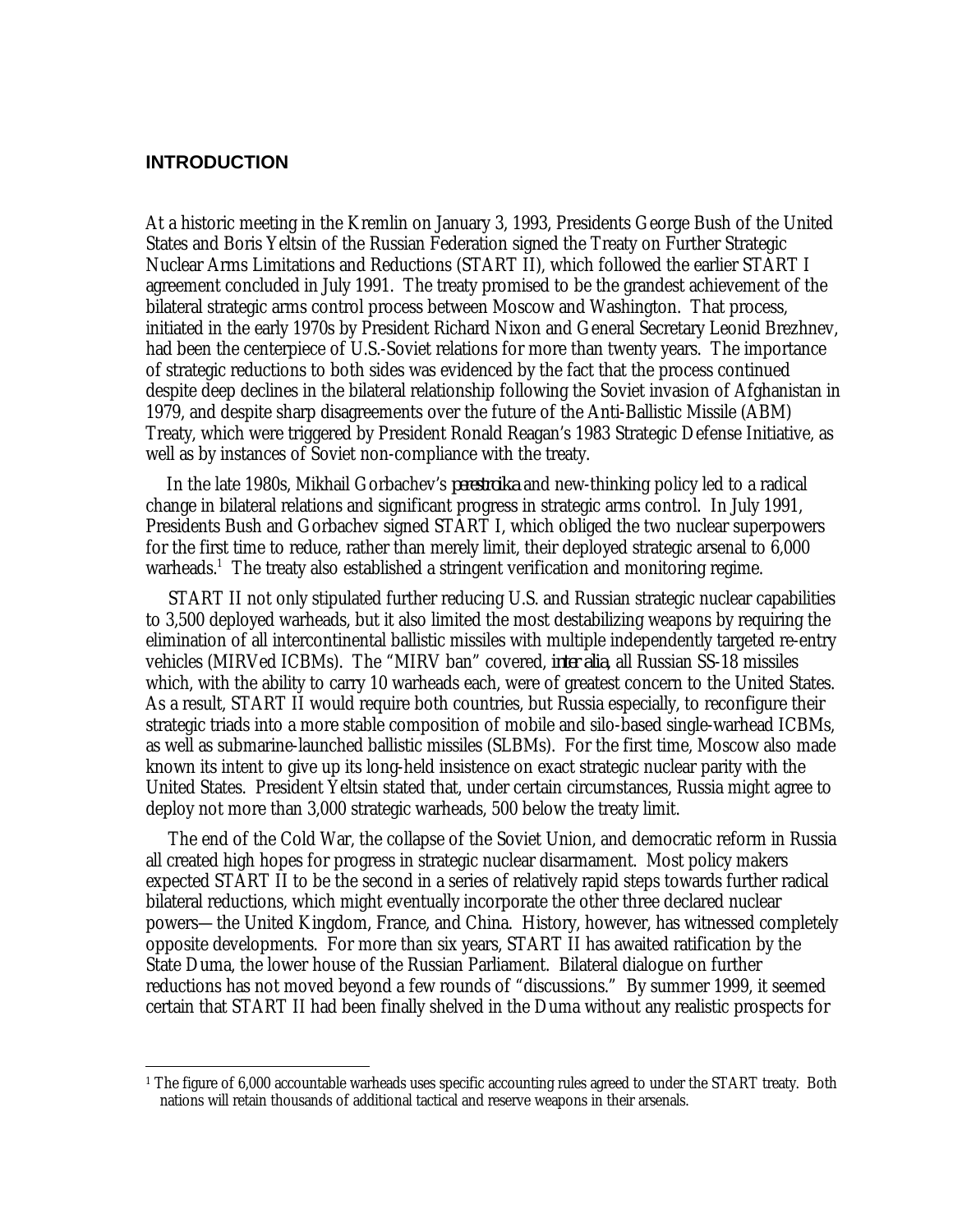entry into force, at least until presidential elections in Russia and the United States are held in 2000.

This deadlock has jeopardized the process of negotiated, bilateral strategic arms control. Prospects for more ambitious talks on tactical nuclear weapons and warhead transparency measures, which could be conducted parallel to negotiations on a START III agreement, are exceedingly dim. The strategic reduction malaise has also eroded another important strategic weapons limitation agreement, the ABM Treaty. Finally, the inability of the two largest nuclear powers to demonstrate progress toward their long-standing commitment to nuclear disarmament, embodied in Article VI of the Nuclear Non-Proliferation Treaty (NPT), might severely weaken the entire international nuclear non-proliferation regime.

This deadlock did not arrive overnight. Several factors in the 1990s contributed to the decline of strategic arms control:

- A rise in U.S.-Russian cooperation at the end of the Cold War removed traditional arms control from the center of the bilateral relationship. Both Moscow and Washington became much less concerned with each others' nuclear arsenals and preferred to focus on more pressing topics instead (for example, safety of nuclear materials, leakage of sensitive technologies, promoting Russia's democratic and market reforms).
- The decline of the Russian economy made it difficult for Moscow to maintain even the relatively low START II force levels. It is widely acknowledged that, irrespective of the treaty's future, the number of strategic warheads Russia can deploy will drop by at least several thousand. This realization significantly reduced Washington's incentive to gain Russia's disarmament through formal arms control agreements, which require concessions from both sides.
- Nuclear and missile proliferation in the developing world provided new incentives for the United States to deploy an anti-ballistic missile system, and gradually eroded its interest in maintaining the ABM Treaty, which forms the historic, strategic, and military underpinnings of the strategic arms control process.
- The end of the honeymoon in the U.S.-Russian bilateral relationship, marked by growing disagreements over NATO expansion, colliding interests in the post-Soviet space, and opposite approaches to conflict resolution in Bosnia, Iraq, and Kosovo considerably spoiled the Russian domestic political prospects for START II ratification. As a result, provisions like numerical disparity, asymmetry in breakout capabilities, and different methods of achieving reductions, which seemed irrelevant when the treaty was negotiated in 1992, gained higher profile and attention.
- Russia's nascent democracy quickly learned several lessons from the U.S. model. On the domestic political stage, START II became hostage to a tense relationship between the executive branch and the opposition-dominated legislature. Likewise, in the United States, controversies between the White House and the Congress, together with a desire to promote Russian ratification, prevented the launching of START III talks before START II was ratified.

This paper chronicles the ebbs and flows of the Russian debate on START II. Since 1993, a series of domestic crises and conflicts between the Duma and the Yeltsin administration, coupled with troubles in the U.S.-Russian relationship, have buffeted this critical treaty. The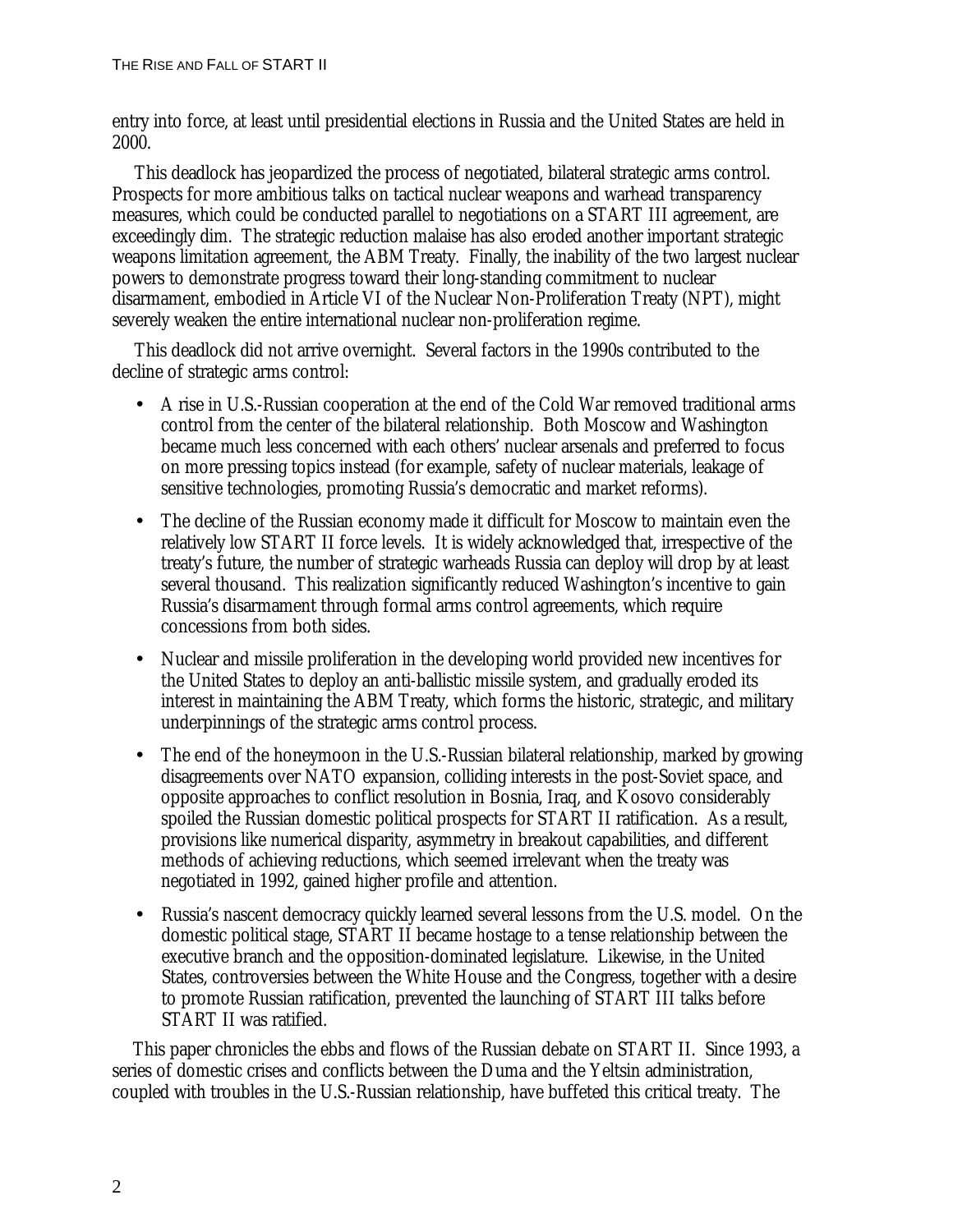first two sections follow the debates in Russia and the rise of hopes for the treaty. After numerous delays, a set of compromise agreements hammered out in Helsinki and New York in 1997 seemed to ensure quick ratification. Relations with the United States deteriorated in 1998 and 1999, however and, as discussed in section three, NATO expansion and U.S.-led bombing operations in Iraq and Yugoslavia have left the future of START II very much in doubt.

Is this the end of the START process, or can it be revived? Section four analyzes the continuing U.S.-Russia discussions and outlines an alternative solution. The U.S. drive to deploy a limited national missile defense system and Russia's strategic concerns as it manages a declining nuclear arsenal may yet be reconciled, preventing what could be the end of bilateral, negotiated arms reductions.

## **AN ARSENAL IN DECLINE**

#### **Shifting Security Priorities**

 $\overline{a}$ 

The dissolution of the Soviet Union and the end of confrontation with Moscow led the United States to significantly rethink its national security priorities. The primary U.S. task during the Cold War of containing the U.S.S.R. by a combination of military and arms control measures was replaced by a much less concrete mission: to retain the necessary capabilities to deter a Russia that sometime in the future might reemerge as an assertive power potentially threatening the United States and its allies.

By the late 1990s, the remarkable unilateral decline in Russia's military power reached a point at which Moscow was unable to sustain the conventional force levels necessary to conduct large-scale offensive operations in Europe. By 1999, the Russian armed forces had been reduced to just 1.2 million personnel, down from 2.8 million in May 1992. During the Soviet period, annual defense spending exceeded \$100 billion, whereas Russia's FY99 defense budget would not exceed \$4 billion.<sup>2</sup> In 1989, the Soviet first line of defense was located in the center of Germany, 2,000 kilometers west of Moscow. Now that line has receded to merely 400 kilometers from Moscow.

Given the longer life of nuclear weapons, however, there has not yet been a corresponding decline in the nuclear forces. During the 1990s, Moscow did not face serious difficulties in maintaining the force levels required by START I. The exception lies in the strategic nuclear submarine (SSBN) fleet which, due to lack of financing, has been decommissioned ahead of the START I schedule. Since 1990, the number of operational SSBNs has been reduced 250 percent, affecting even relatively modern Delta III and Typhoon subs.<sup>3</sup>

More importantly, nuclear-related procurement has been drastically curtailed. During the height of the Cold War, the Soviet Union produced more than one hundred nuclear missiles annually. In modern Russia, the production rate has never exceeded ten ICBMs per year, and not one new strategic nuclear submarine has been completed. (Construction of a new SSBN

<sup>2</sup> Petr Romashkin, "Voyenny byudzhet Rossiyskoy Federatsii (Military budget of the Russian Federation)," *The Russia Journal*, May 10, 1999; *Yadernoye Rasprostraneniye* (Nuclear Proliferation), Carnegie Moscow Center, vol. 26, November 1998, pp. 23–28.

<sup>3</sup> START I Memorandum of Understanding, September 1990 and January 1999; Rady Zubkov, "Neopredelyonnoye buduschee podvodnykh raketonostsev (Vague Future of Missile Submarines)," *Nezavisimoye voyennoue obozreniye*, 1998, no. 47, p. 6.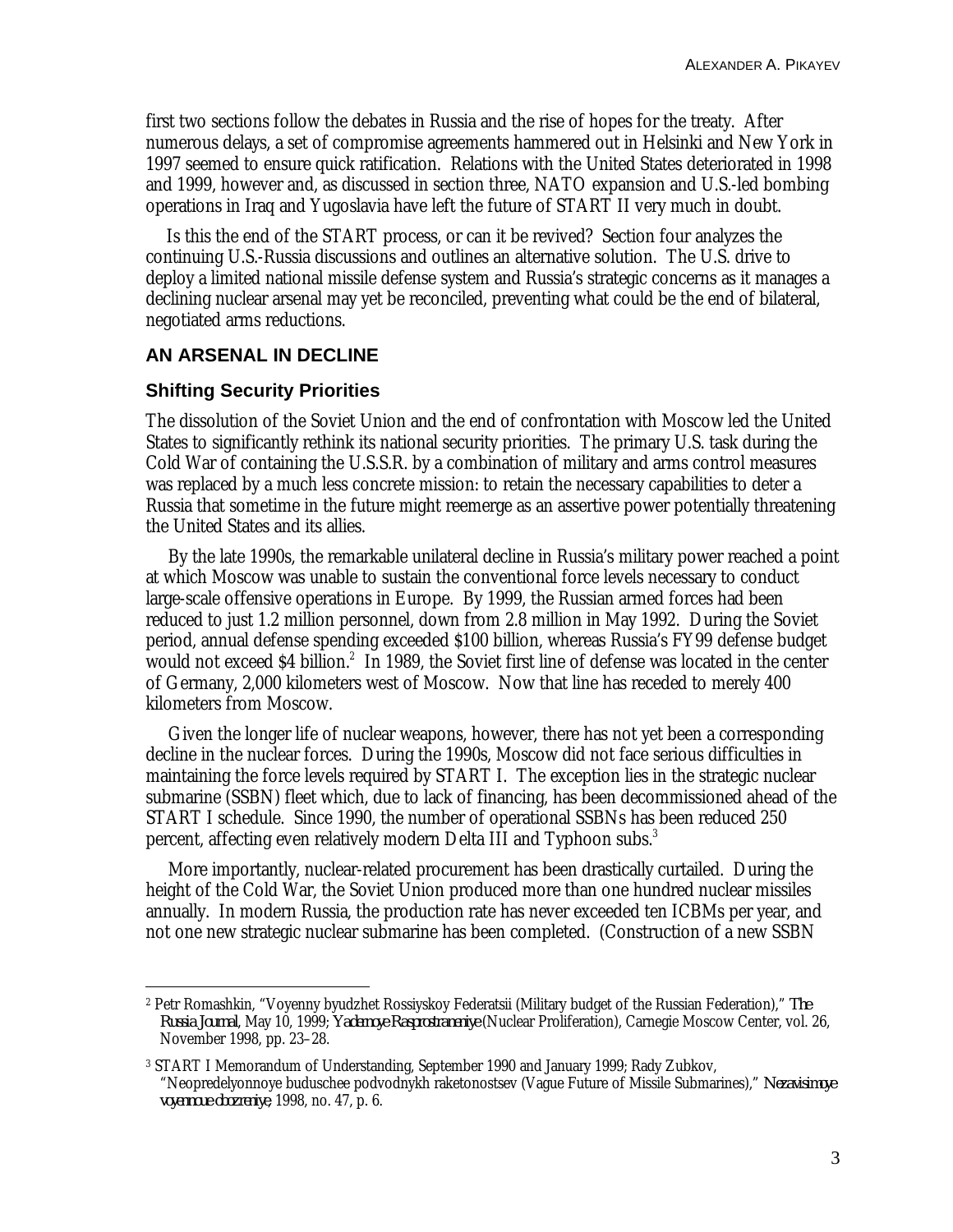started in 1996, with initial plans for completion in 2002, but is now delayed until 2007. $4$ ) Production of SLBMs<sup>5</sup> and heavy bombers was halted (with many difficulties and delays in completing the assembly of the Tu-160 aircraft started before 1992).<sup>6</sup>

In the 1990s, Russia set its strategic nuclear modernization programs according to START II provisions. It successfully completed development and testing of the new Topol M (SS-27) single-warhead ICBM, which can be deployed in both silo and road-mobile versions. The system was first deployed in late 1997, but only 10 missiles had been deployed by the end of 1998. Ideally, Moscow hopes to increase the production of Topol Ms to 30 to 40 ICBMs per year, but financial constraints will make achieving even this relatively modest task quite problematic.<sup>7</sup> In July 1998, the Russian Security Council decided to develop a new SLBM based on Topol M technology.<sup>8</sup> If the program is successful, the future sea leg of Russia's strategic triad will be based on light SLBMs carrying a small number of MIRVs per missile.

The combination of these three factors—early decommissioning of some strategic systems,

**U.S. national security is threatened not by Moscow's nuclear strength, but by its weakness.**

very low procurement rates, and transition to light ballistic missiles with single or a few warheads—will most certainly lead to a radical decline in Russian strategic force levels around 2010, when Russia will start withdrawing its MIRVed ICBMs from service. Unless new programs to develop MIRVed ICBMs and to accelerate production of new SSBNs are adopted in the next few years, Russia's strategic nuclear deterrent force could fall below 1,000 deployed warheads sometime in the next two decades.<sup>9</sup> Some Russian officials are predicting an even lower number of perhaps several hundred deployed strategic warheads.

With radical changes in political relations between Moscow and Washington, and Russian reductions almost guaranteed despite the absence of new arms limitations, the Cold War task for the United States of guaranteeing Russia's strategic nuclear disarmament through negotiated arms control treaties lost a significant part of its rationale. The lack of adequate resources and political will effectively prevent Moscow from maintaining the numerical strategic parity with the United States that the Soviet Union had reached by the 1970s—even at the level of START II.

- 8 Mikhail Petrov, "Strategicheskim raketam net alternativy (There is No Alternative to Strategic Missiles)," Interview with Yuri Solomonov, General Designer, Moscow Institute of Thermal Technology, *Nezavisimoye voyennoe obozreniye NG*, 1999, no. 5, pp. 1, 6.
- 9 Vladimir Berezko and Mikhail Sidelnikov, "Strategicheskaya stabilnost' na povestke dnya (Strategic stability on agenda)," Interview with Sergei Rogov, Director of the Institute for U.S.A and Canada Studies, *Krasnaya Zvezda,* March 11, 1999, pp. 1, 2.

<sup>&</sup>lt;u>.</u> 4 Yuri Maslyukov, "Dogovor SNV-2 i buduschee strategicheskikh yadernykh sil Rossii (START II Treaty and the Future of Russia's Strategic Nuclear Forces)," *Izvestiya*, December 16, 1998, p. 6; "First Typhoon May Be Decommissioned Next Year," Bellona Foundation, December 8, 1998, (http://www.bellona.no).

<sup>5</sup> Viktor Litovkin, "Yuri Dolgoruky budet peredelan esche na stapele (Yuri Dolgoruky Will be Reconstructed While at Dock)," *Izvestiya*, September 9, 1998, p. 4.

<sup>6</sup> Maslyukov, *op. cit.*, p. 6; Nikolai Sokov, *Modernization of Strategic Nuclear Weapons in Russia: The Emerging New Posture*, Davis Center for Russian Studies, Harvard University, 1998.

<sup>7</sup> Maslyukov, *op. cit.*, p. 6.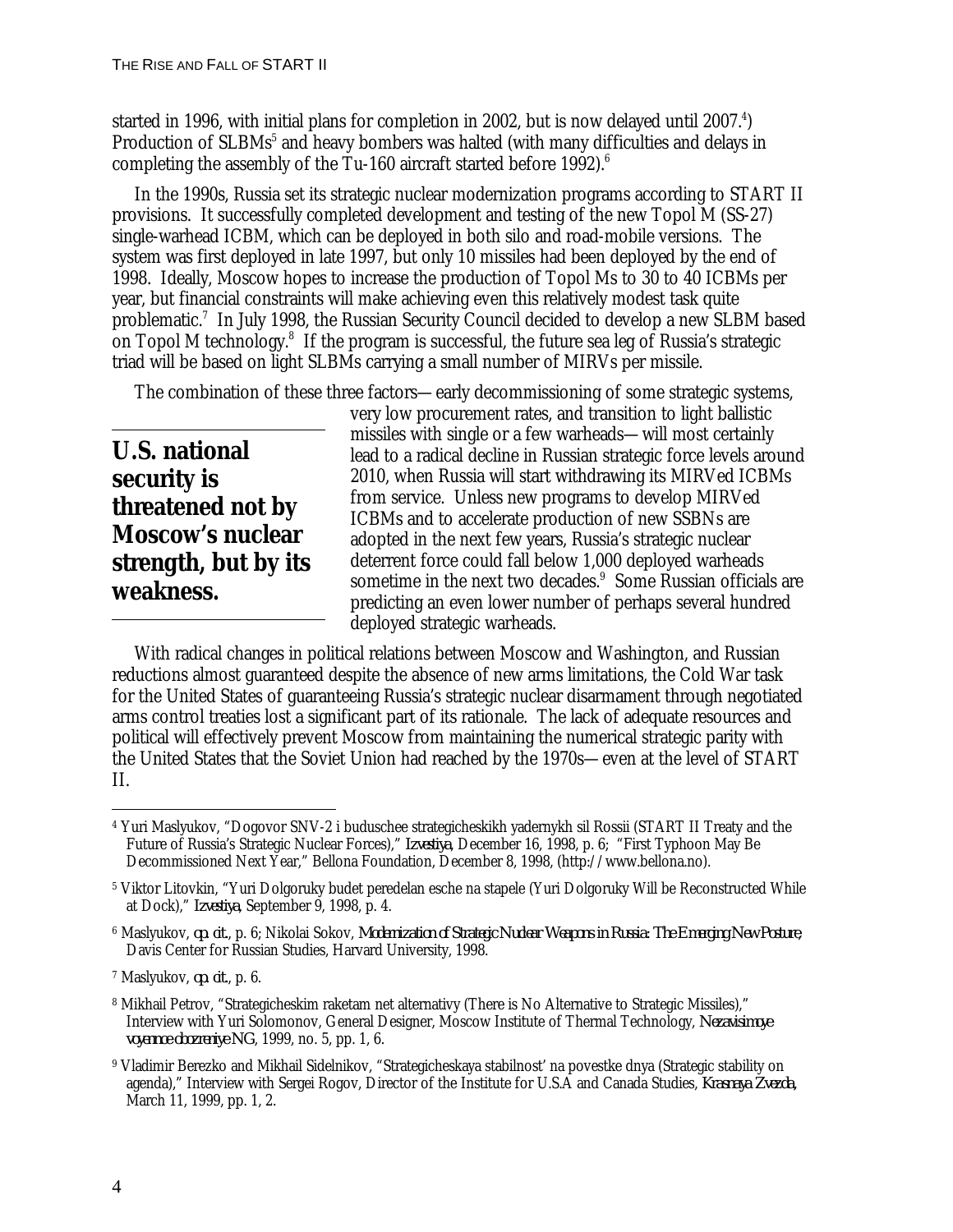Moreover, the decay of Russia's nuclear forces has resulted in a situation unthinkable just ten years ago. There is now a growing perception that U.S. national security is threatened not by Moscow's nuclear strength, but by its weakness. The disintegration of the Soviet Union, Russia's uneasy and chaotic transition to democracy and a market economy, financial shortfalls and continuing social and economic degradation have all led to growing concerns about the insecurity of the country's huge nuclear complex. At worst, unauthorized access to Russia's huge stockpiles of nuclear warheads and materials might greatly increase global nuclear proliferation and bring nuclear weapons into the hands of regimes and terrorist groups hostile to the United States.

According to U.S. estimates, Russia possesses about 1,350 tons of weapons-usable nuclear material—separated plutonium and highly enriched uranium (HEU).<sup>10</sup> The material is stored at more than  $50$  sites throughout Russia.<sup>11</sup> Due to the collapse of the old Soviet system of administrative control, which had protected these materials from unauthorized access, they are more accessible now than at any other time in history.<sup>12</sup> Three cases of diversion of significant HEU quantities in Russia have been the subject of criminal prosecution,<sup>13</sup> and a report by a U.S. congressional commission documents four other instances of fissile material theft since 1992.<sup>14</sup>

In the mid-1990s, it was believed that the protection of loose, non-weaponized fissile materials was the biggest problem in Russia. However, two incidents were reported in 1998 involving troops responsible for nuclear weapons. In the first case, a 19-year old sailor on an Akula-class nuclear attack submarine killed seven other servicemen and barricaded himself in a torpedo compartment for 20 hours, threatening to blow up the submarine. In the end he either committed suicide or was killed by counter-terrorism commandos. Although authorities denied the presence of nuclear warheads on board, the case significantly increased concerns about the discipline of Russian troops protecting nuclear weapons. These concerns were heightened as a result of a second case, when five soldiers from the elite  $12<sup>th</sup>$  Main Directorate forces, the principal guardians of Russia's nuclear weapons, killed another soldier and took hostages at Russia's nuclear test range at Novaya Zemlya. They then asked for a plane to fly to their home in the Republic of Dagestan, located in the turbulent North Caucasus region of Russia. The hostages were eventually freed and the hijackers detained by the Federal Security Service.<sup>15</sup>

These new concerns have diverted U.S. attention away from the strategic nuclear arms control agenda. This was quite natural; the end of the Cold War established an excellent political environment in which the United States and Russia possessed unique chances to build

 $\overline{a}$ 

<sup>10</sup> *MPC&A Program Strategic Plan*, U.S. Department of Energy, January 1998, p. 2.

<sup>11</sup> *Ibid.*

<sup>12</sup> John Deutch, "The Threat of Nuclear Diversion," testimony before the U.S. Senate, Committee on Governmental Affairs, Permanent Subcommittee on Investigations in *Global Proliferation of Weapons of Mass Destruction,* Part 2, 104th Congress, 2nd Session, 104–422, March 20, 1996.

<sup>13</sup> Highlights of Significant Fissile Material Smuggling Cases, *Nuclear Successor States of the Soviet Union: Status Report on Nuclear Weapons, Fissile Material, and Export Controls* (Carnegie Endowment for International Peace and Monterey Institute of International Studies, March 1998), no. 5, pp. 105–112.

<sup>14</sup> Commission to Assess the Organization of the Federal Government to Combat the Proliferation of Weapons of Mass Destruction, p. 2, available at: (http://www.senate.gov/~specter/11910book.pdf).

<sup>15</sup> Vladimir Georgiev, "Underlying Reason: Crime in the Russian Army has Rolled up to Nuclear Munitions Unit, but the Ministry of Defense Believes Russia is Capable of Controlling Weapons of Mass Destruction without Foreign Intervention," *Nezarivisimoye voyennoye obozreniye,* Sept. 11–17, 1998, no. 34, p. 1*.*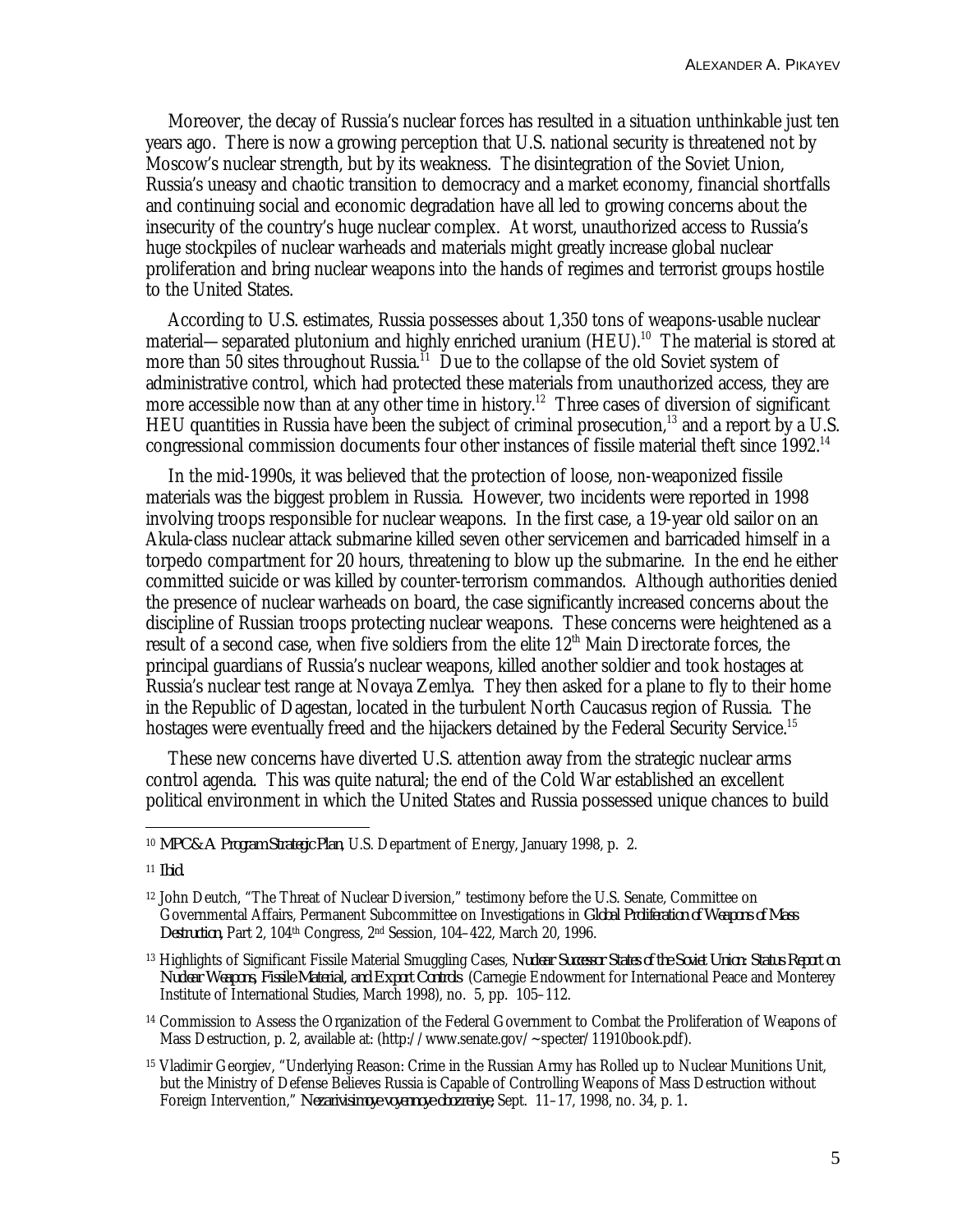a radically new, non-deterrent, bilateral nuclear relationship. Had this relationship been formed, the relevance of both deterrence and strategic nuclear arms control would have been further reduced. Although Washington has launched a set of innovative and cooperative initiatives aimed at addressing Moscow's concerns, these efforts were insufficient to make a real breakthrough in moving beyond the traditional deterrence paradigm. For its part, Moscow also demonstrated a lack of creative thinking. Thus, new non-deterrent nuclear relations were not established, and both deterrence and strategic nuclear arms control remain important issues. In light of these developments, inadequate attention to strategic arms control over the past decade was a mistake that has led to the revival of traditional thinking in Russia.

## **Debates in Russia: Arguments Pro et Contra**

From the very beginning, START II faced bitter criticism in Russia. Initially, the most vocal critics could be found in the Supreme Soviet, the opposition-dominated, retrograde parliament, which was dissolved by President Yeltsin in September 1993. Later, some mainstream politicians began to criticize the treaty, even though a significant number of them continued to advocate conditional treaty ratification. These politicians believed that treaty deficiencies could be corrected during negotiations on a follow-up START III agreement. They thought that since the treaty had already been signed, it would be better to ratify it with conditions. A simple non-ratification—although it could not be excluded—might trigger severe negative consequences:

- Bilateral relations with the United States could be dramatically damaged and Moscow's attempts to integrate into the world economy and to join the club of privileged, developed nations might be significantly complicated.
- The overall strategic arms control process would be disrupted without START II, and Russia's strategic force levels would go lower than the START I and START II ceilings. Russia could maintain approximate numerical strategic parity with the United States only by involving Washington in arms control agreements. The weaker Russia became, the more it was interested in arms control.
- The United States might withdraw from other agreements, such as the ABM Treaty, which Moscow wants to preserve.
- START II inaction and withdrawal from some other agreements could provoke a nuclear build up by other nuclear powers (for example, China). It could also undermine the international non-proliferation regime. (This especially should concern Russia, given that it is literally surrounded by current and potential proliferators).
- Strategic arms control is an important tool that permits Moscow to capitalize on its huge nuclear arsenal to gain a high-profile role in formulating global policy. In other words, the country's international prestige cannot be maintained just by possession of nuclear weapons. Russia needs an instrument that allows it to leverage its nuclear arsenal. $16$

 $\overline{a}$ <sup>16</sup> "Russian premier, his deputy and military discuss ratification of START-2 treaty," Program *Zdes' I seichas* (Here and Now), *Russian ORT Channel*, 18:45 msk, in: *BBC Worldwide Monitoring*, British Broadcasting Corporation, March 16, 1999. See also, "Interview with Defense Minister Igor Sergeyev," *Slovo*, May 21–25, 1999, pp. 1–3.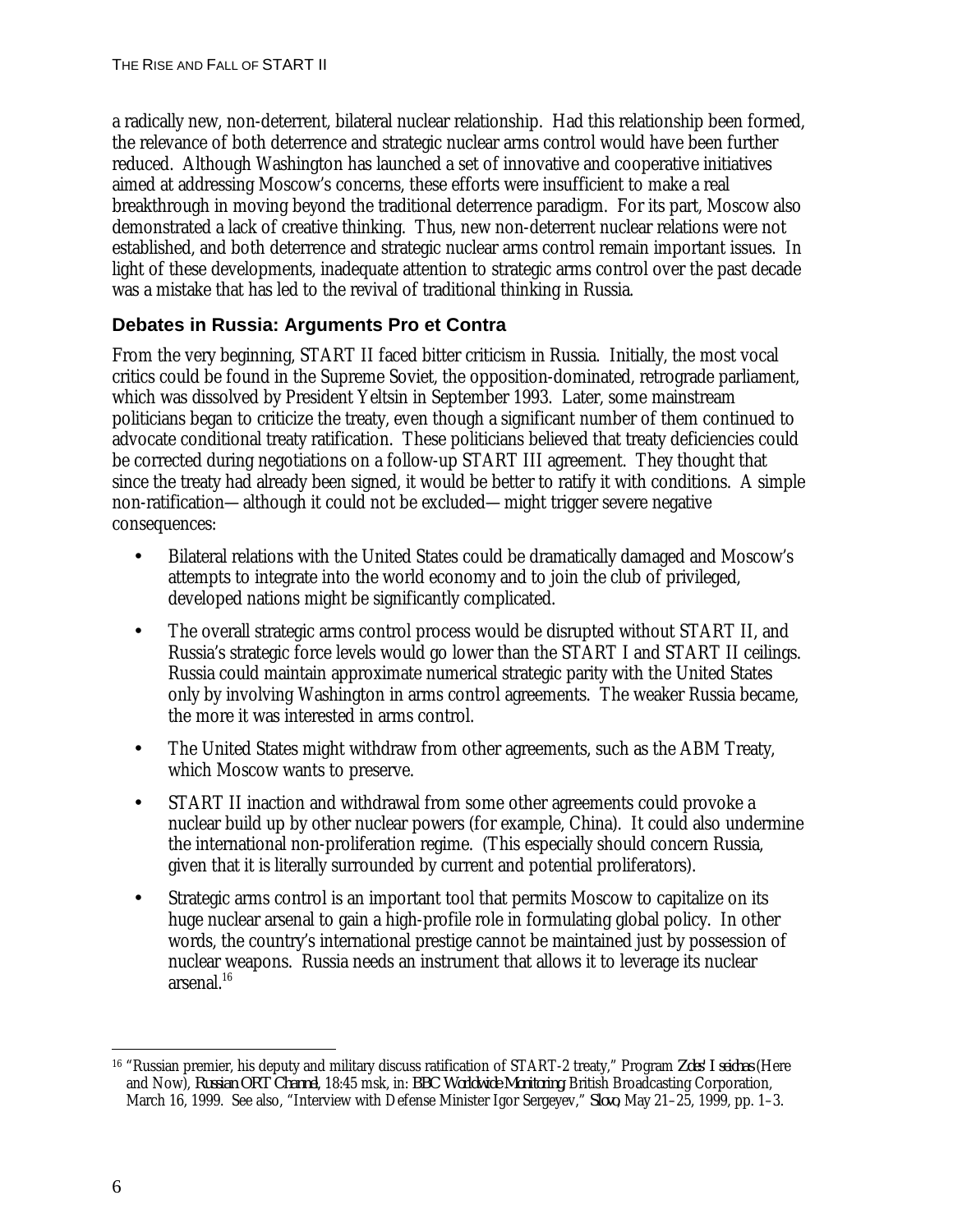## **START II Timeline**

|                     | December 1992     | Viktor Chernomyrdin elected prime minister.                                                                                                 |
|---------------------|-------------------|---------------------------------------------------------------------------------------------------------------------------------------------|
| <b>CHERNOMYRDIN</b> | January 3, 1993   | START II signed in Moscow.                                                                                                                  |
|                     | February 9, 1993  | President Yeltsin submits START II to Supreme Soviet.                                                                                       |
|                     | December 1993     | Supreme Soviet dissolved, new Duma elected. Duma<br>demands that Yeltsin resubmit START II, but he refuses.                                 |
|                     | December 1994     | START I enters into force.                                                                                                                  |
|                     | June 21, 1995     | Yeltsin submits START II to Duma; Duma holds first<br>hearings; progress interrupted by NATO airstrikes against<br>Bosnian Serbs in August. |
|                     | December 1995     | Duma elections held.                                                                                                                        |
|                     | January 26, 1996  | U.S. Senate ratifies START II.                                                                                                              |
|                     | March 1996        | New Duma holds more hearings on START II.                                                                                                   |
|                     | <b>June 1996</b>  | Yeltsin re-elected president.                                                                                                               |
|                     | March 1997        | START II protocol signed at Helsinki summit.                                                                                                |
|                     | May 1997          | NATO-Russia Founding Act signed in Paris.                                                                                                   |
|                     | September 1997    | ABM Accords signed in New York.                                                                                                             |
|                     | March 1998        | Chernomyrdin Cabinet dismissed.                                                                                                             |
| KIRIYENKO           | April 13, 1998    | Kiriyenko finally confirmed as prime minister on third<br>vote; Yeltsin re-submits START II/ABM to Duma.                                    |
|                     | June 10, 1998     | Duma postpones consideration of START II to fall<br>session.                                                                                |
| PRIMAKOV            | August 1998       | Financial crisis; Kiriyenko Cabinet dismissed.                                                                                              |
|                     | December 18, 1998 | U.S.-led attacks on Iraq begin; Duma suspends START II<br>consideration in protest, voting would have taken place on<br>December 25.        |
|                     | March 22, 1999    | Draft implementing legislation introduced to Duma.                                                                                          |
|                     | March 24, 1999    | Primakov leaves for U.S. trip as NATO begins bombing of<br>Yugoslavia; voting would have taken place on April 2.                            |
| STEPASHIN           | June 20, 1999     | U.S. and Russia reaffirm commitment to treaty at Cologne<br>summit; schedule "discussions" for the fall.                                    |
| <b>PUTIN</b>        |                   |                                                                                                                                             |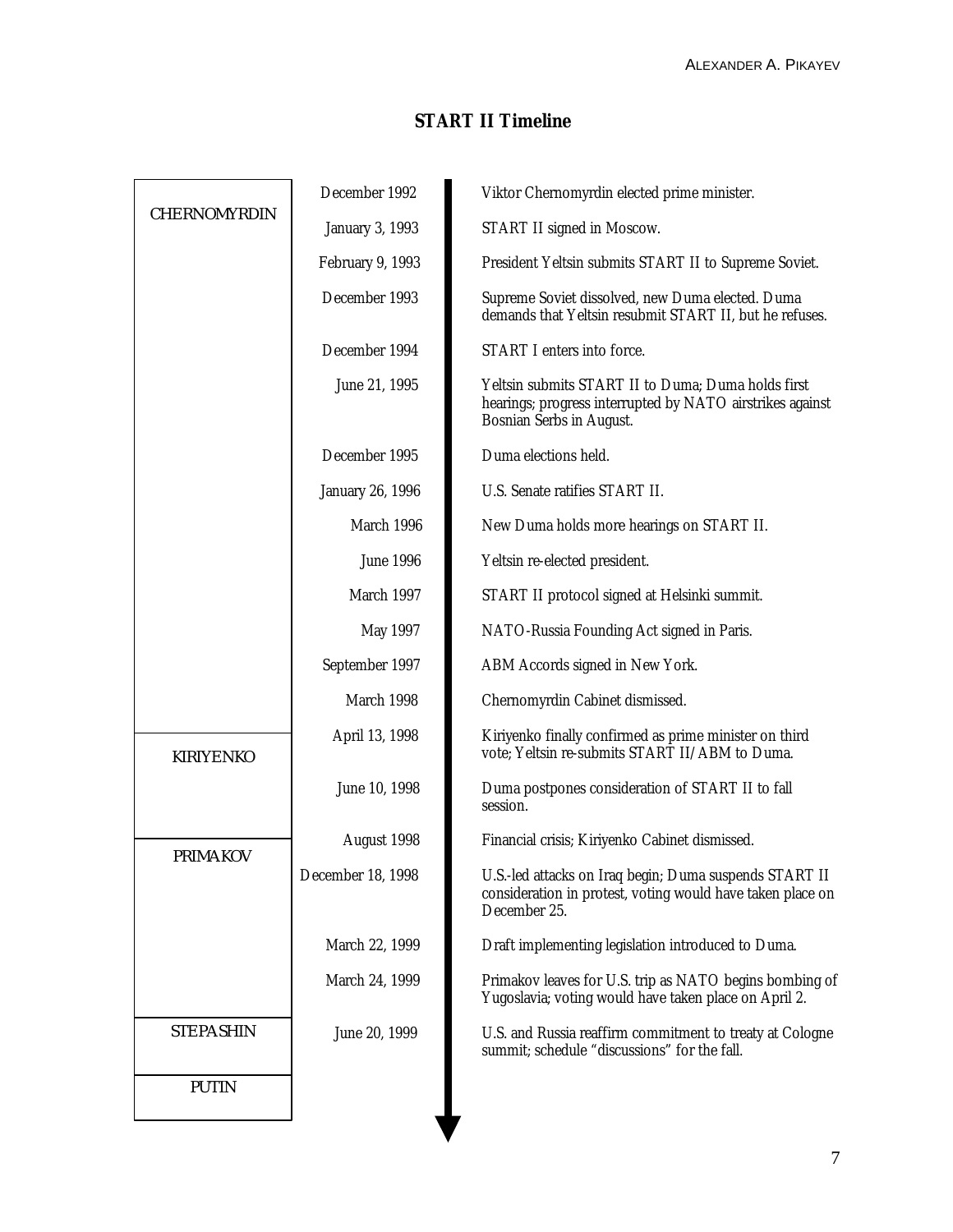At the same time, START II critics and advocates generally agreed that the treaty contained considerable deficiencies. For Russia, it was not a disarmament, but a rearmament agreement. After dismantling all MIRVed ICBMs, as the treaty stipulates, Moscow would possess only approximately 350 deployed SS-25 ICBMs, and for a limited time, 105 older SS-19 missiles downloaded to one warhead each. Thus, in order to maintain forces at the START II ceilings, Russia would need to produce more than 1,000 new single-warhead ICBMs. This task was unattainable within the initial START II implementation period of 2003, as it would require an annual production rate of more than two hundred missiles—comparable to or even higher than the production rate the Soviet Union achieved during the Cold War. In addition to wasting modest available resources, such a task would be highly controversial in the post-Cold War period.

The following example illustrates this point. In order to maintain START II levels after dismantling those systems banned by the treaty, Russia would have to produce about 1,500 new single-warhead ICBMs and MIRVed SLBMs. The vast majority of the new missiles would have to be built by 2003 (the initial deadline for treaty implementation). This huge burden would coincide with the most difficult period of Russia's struggle for economic recovery. Conversely, to maintain the START I sub-limit of 4,900 accountable warheads deployed on strategic ballistic missiles, Moscow would have to produce just 490 new MIRVed ICBMs and SLBMs, assuming that every missile carries ten warheads. These missiles could be produced within a more comfortable period of time (10 to 15 years) that matched the rate of natural decommissioning of deployed systems. And, prolonging the life of existing missiles could also postpone new production for several years. Thus, it has been argued by some in the Duma, by keeping the higher START I ceiling, Russia would ultimately spend three times less money for new missile production compared to the costs necessary to meet the START II conditions.<sup>17</sup>

|                  | <b>Total</b> | <b>Ballistic</b>         | <b>Heavy</b><br><b>ICBM</b> | <b>SLBM</b> |
|------------------|--------------|--------------------------|-----------------------------|-------------|
| <b>START</b>     | 6,000        | 4,900                    | 1,540                       | 4,900       |
| <b>START II</b>  | 3,500        | No specific<br>sub-limit | 0                           | 1,750       |
| <b>START III</b> | $2,500*$     | No specific<br>sub-limit | 0                           | N/A         |

## **Strategic Warhead Limits Under US-Russian Agreements**

\*Agreed at Helsinki in 1997. At the 1999 NPT Preparatory Conference and during the August 1999 Moscow arms control talks, Russia proposed a limit of 1,500.

 $\overline{a}$ <sup>17</sup> Pavel Felgengauer, "Time to Abandon START II," *Moscow Times*, December 31, 1998; Interview with Col. Gen. Vladimir Yakovlev, Commander-in-Chief of Strategic Rocket Forces, *Vek*, December 1998, no. 48, p. 7.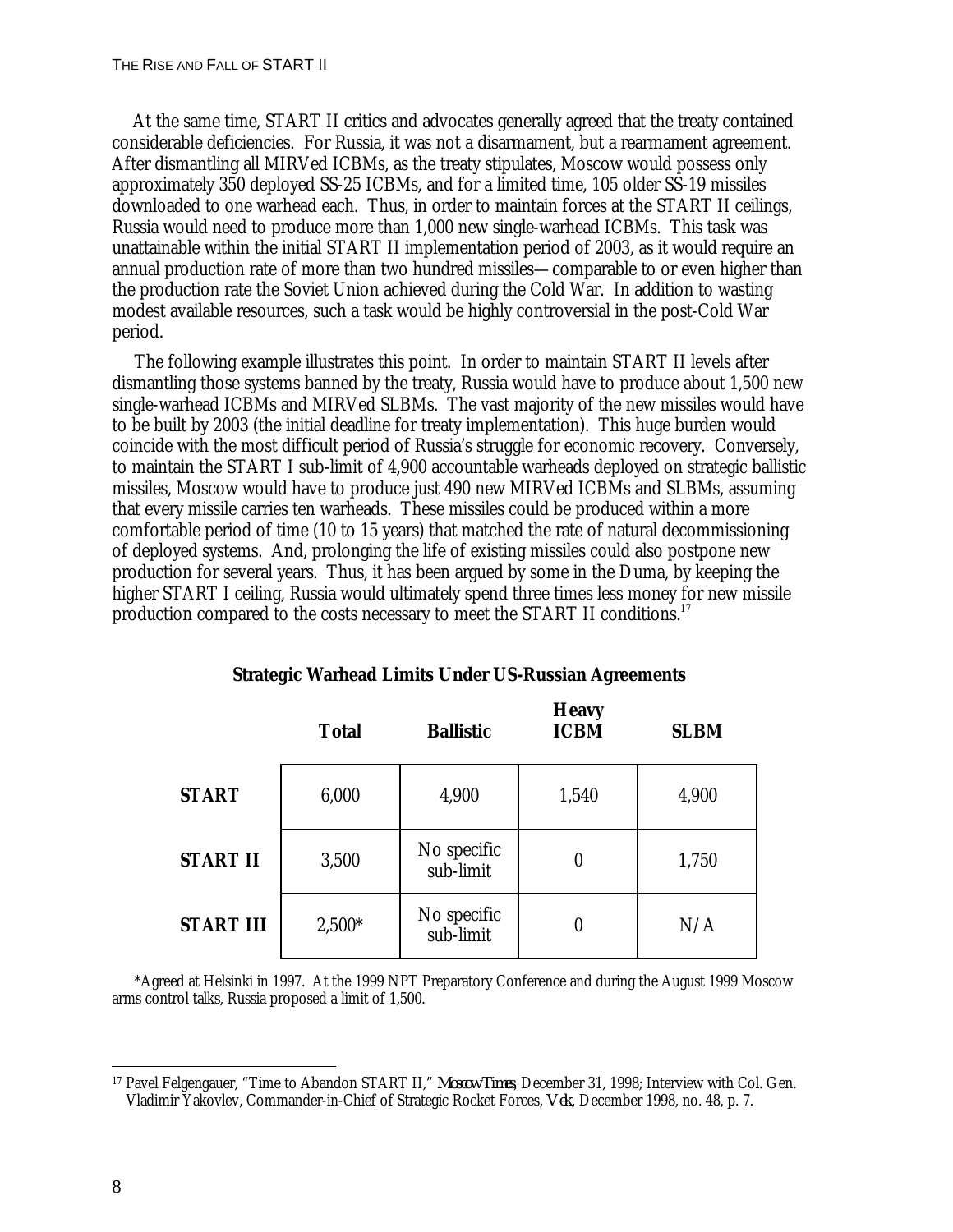Certainly this argument was too simplistic. It does not account for problems with developing and testing a new MIRVed ICBM. In reality, such a program would duplicate spending, rather than save money. It would require either halting the Topol M program, thereby wasting significant funding already spent for implementation, or producing both the Topol M and a new MIRVed ICBM. However, the simple arithmetic above seemed to affect the thinking of Duma members much more than sophisticated counter arguments.

START II is much easier for the United States to implement. While Russia has to destroy the vast majority of systems slated for dismantlement, the United States—which relies less on MIRVed ICBMs—is able to achieve its reductions largely through downloading (that is, removing extra warheads from the missiles and storing them nearby). This asymmetry also provides Washington with significant breakout advantages. Should the treaty fail, the United States could quickly return downloaded warheads to their Minuteman III and Trident II missiles, thereby reconstituting its forces to levels in excess of START I. The reconstitution capability for Moscow is much lower, since only 500 warheads could be returned to SS-19 ICBMs. But even that opportunity would be available only for a short period of time, since the SS-19s would likely have to be decommissioned by 2010 anyway.

Through START II, Russia's strategic deterrent would change from its traditional reliance on silo-based MIRVed ICBMs to SLBMs and mobile ICBMs. Greater reliance on submarines raised vulnerability concerns due to U.S. naval predominance, especially in the area of antisubmarine warfare. Fewer Soviet submarines were on constant patrol than U.S. subs, and since the Soviet collapse, the submarine situation has deteriorated further with most Russian subs now rusting in their berths.<sup>18</sup> These subs, which carry up to 200 warheads each and are concentrated in bases, represent a very attractive and potentially destabilizing target. With one or two warheads, a potential adversary could destroy several hundred Russian warheads in one attack. Thus, submarines that are clustered in bases, rather than on patrol, invite a disarming attack that makes the nuclear balance much less stable.

This increased reliance on mobile ICBMs and SLBMs would also undermine both positive and negative control of Russia's nuclear forces.<sup>19</sup> Communication with strategic submarines on patrol was always considered the Achilles' heel of the Soviet deterrent. Unlike the U.S. command and control system, Russian SLBMs reportedly cannot be launched from SSBNs on patrol without receiving deblocking codes from the National Command Authority (NCA). Such a transmission might become impossible if relevant communications facilities were destroyed by a surprise conventional or nuclear attack, or if communications failed as a result of electronic warfare. Recently, with the overall degradation of Russia's military capabilities and its new geostrategic vulnerabilities, concerns over the redundancy of positive control of the seabased leg of the triad are quite legitimate.

Similar to Russia's submarines, its mobile ICBMs are routinely kept in lightly protected hangars where they are vulnerable to nuclear and highly accurate conventional attacks. On patrol, they are unprotected targets, and could be destroyed by a high-yield nuclear blast or even from a bullet shot from a high-powered gun. This would mean that Russia's missiles are potentially exposed to special force operations in wartime and to terrorist attacks in peacetime.

 $\overline{a}$ 

<sup>18</sup> Sokov, *op. cit.*

<sup>19</sup> Positive control refers to the means of guaranteeing authorized missile launch. Negative control refers to means of preventing unauthorized launch.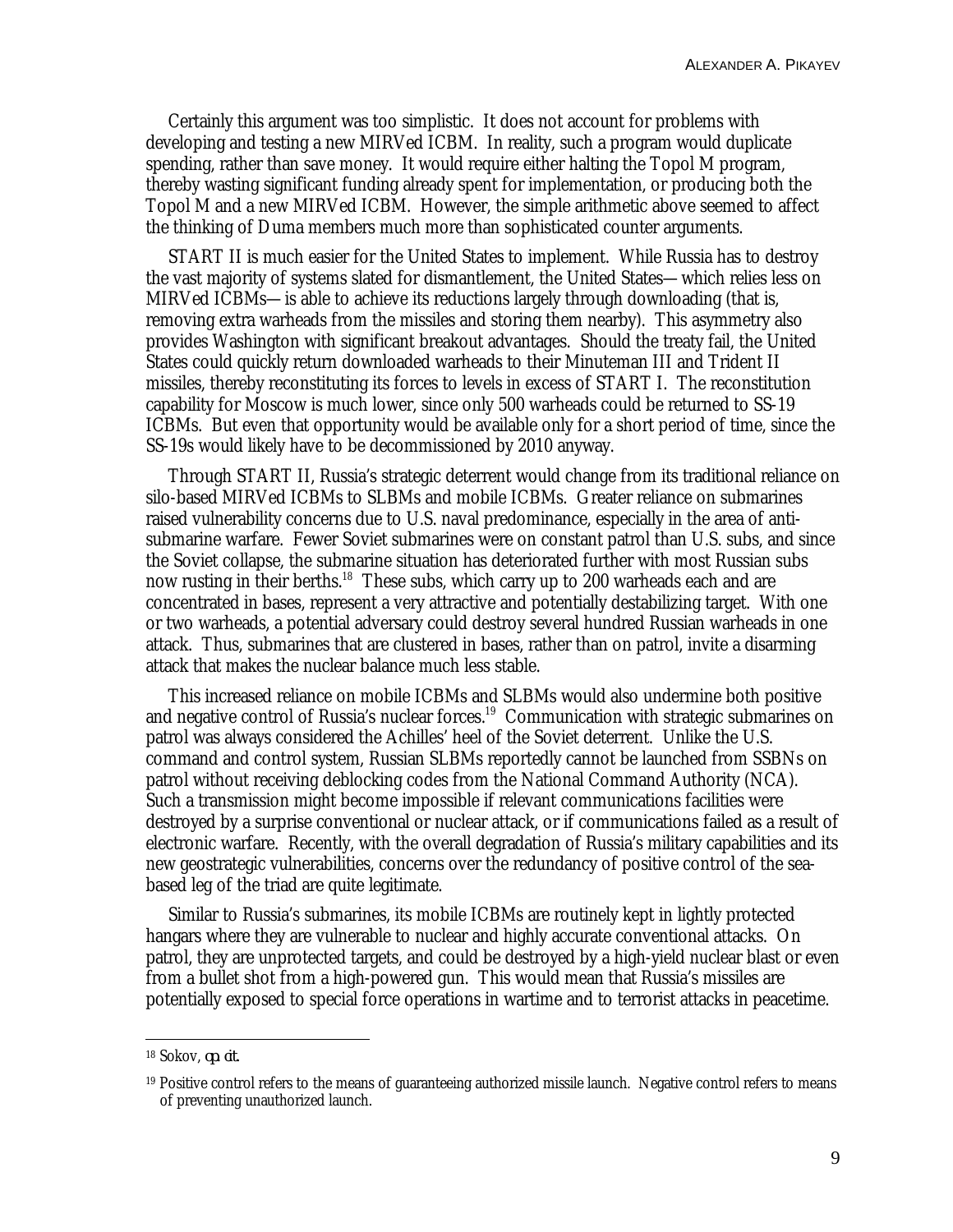Concerns also exist with respect to the degradation of Russia's early-warning system. Five of the eight phased-array early-warning radar stations, the centerpiece of the Soviet Union's system, are stranded outside Russian borders. One of the stations has been decommissioned, and Moscow's access to those located in Azerbaijan and Ukraine has not been completely secured. Due to insufficient financing, space-based early-warning components have also significantly deteriorated. According to some estimates, up to 70 percent of Russia's earlywarning satellites have either exceeded their life expectancy, or face other serious problems. As a result, Russia's missile early-warning system no longer provides reliable coverage of the 60,000-kilometer national border. The North Korean missile test conducted in August 1998 reportedly went undetected by Russian early-warning systems.<sup>20</sup>

Problems with early warning are considered especially dangerous because a significant portion of Russia's land-based ballistic missiles remains on a "hair trigger" alert. This increases the risk of accidental launch. In January 1995, President Yeltsin activated his nuclear briefcase for the first time after the Russian early-warning system detected what turned out to be a scientific rocket launched by Norway. Russia had been previously notified of the rocket launch, but word did not reach the Early Warning Command Structure. This identification failure indicates that the system, though it detected the launch successfully, was unable to assess accurately and quickly the nature of the launch, or to distinguish it from a hostile missile attack.<sup>21</sup>

# **Irrespective of START II, Russia's strategic forces will go below treaty levels.**

The debate on nuclear survivability has gained new momentum as a result of NATO's eastward expansion. With new NATO conventional deployments in Poland and, possibly in the future, the Baltic States, the NCA in Moscow would be vulnerable to a surprise attack with very little notice. For instance, a supersonic fighter deployed in Latvia could reach Moscow in 15 minutes. In such an event, the NCA might not have sufficient time to transmit deblocking codes to the submarines on patrol. In addition, NATO tactical aircraft

could reach some Strategic Rocket Force bases situated in European Russia. Mobile missiles would not have time to leave their hangars, and missiles on patrol might be detected and destroyed by aircraft or cruise missiles.

As a result of the NATO expansion debate, the redundancy of negative control might become more of an issue. Radical decreases in warning time could force Russia to reconsider launch procedures for strategic submarines and delegate more responsibility to the crew in

 $\overline{a}$ <sup>20</sup> Discussion with Russian missile expert, Moscow, September 1998; Viktor Litovkin, "Treschina na schite Rossii (Crack on Russia's Shield)," *Izvestiya*, August 21, 1998, p. 1; Aleksei Karelov, "Predmet zasluzhivayuschiy osobogo vnimaniya (A Subject Which Merits Special Attention)," *Vremya MN*, June 16, 1999, p. 2. According to another media report, the Y2K problem could affect 90 percent of the *Kazbek* strategic nuclear command and control system's computers. Due to declining salaries, professional operators have left for better paying jobs and have been replaced by recruits, who were told by the commanders to "never push any buttons" and immediately approach a specialist if an emergency occurred. See Kirill Belyaninov, "Nash chemodanchik nakhoditsya na sklade (Our Case is Being Kept in Reserve)," *Novyye Izvestiya*, July 2, 1999, pp. 1, 7.

<sup>21</sup> According to another version, the Russian military probably provoked this highly publicized incident in an attempt to halt Norwegian launches, which they believe were undertaken for electronic reconnaissance missions. Norway did not launch any missiles from January 1995 to fall 1998 (discussion with Russian missile expert, Moscow, December 1998).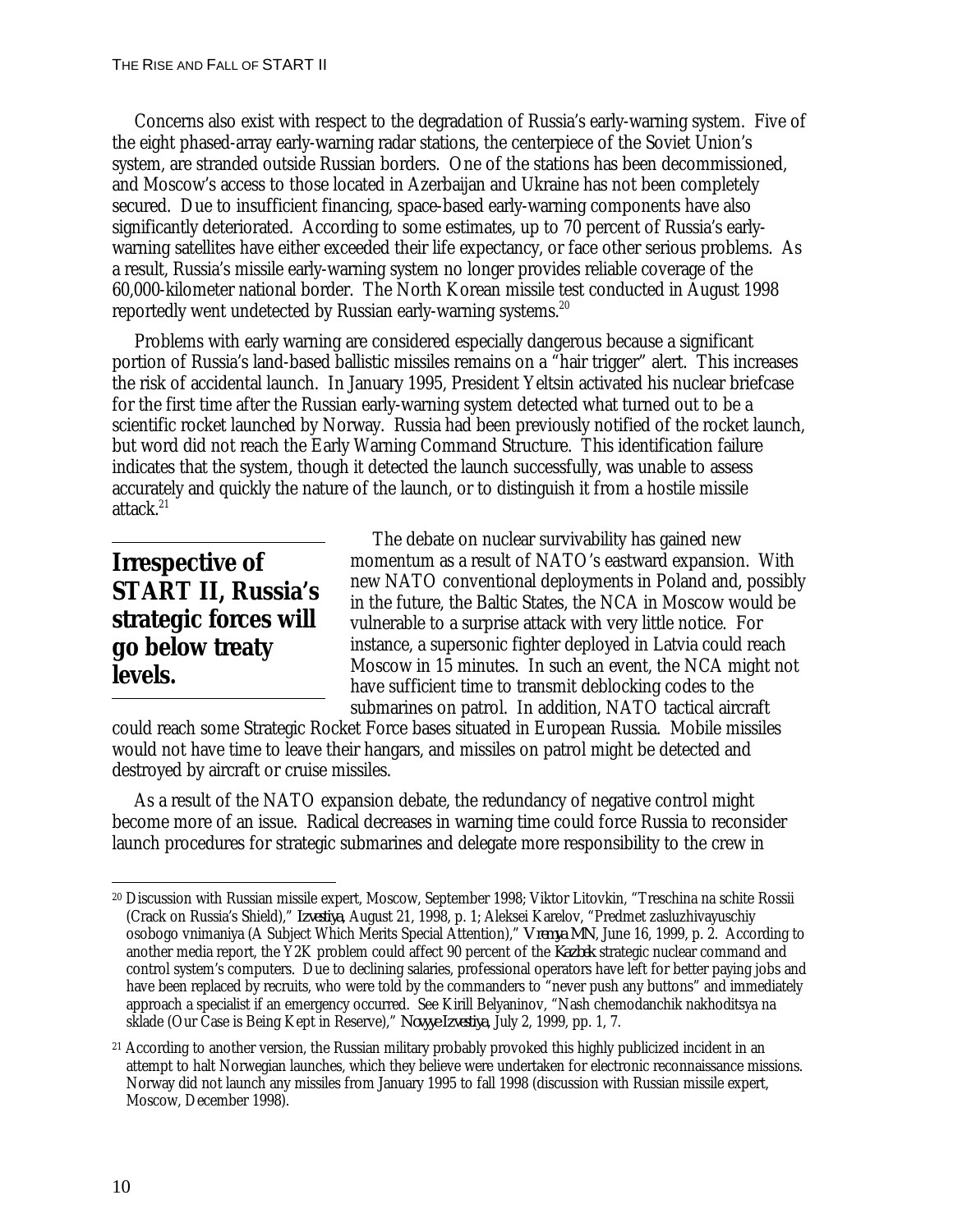peacetime. Silo-based ICBMs are considered the most redundant weapon in terms of negative control (that is, they are the most protected from unauthorized launch). Negative control over mobile and sea-based systems may not be equally effective. In a crisis, submarine or mobile missile commanders might enjoy more freedom of action than their colleagues in ICBM silos. From that viewpoint, the transition of Russian strategic forces to sea-based and mobile launchers might further degrade negative control and increase the likelihood of an accidental or unauthorized launch.

Finally, critics do not dispute the argument that, irrespective of START II, Russia's strategic forces will go below treaty levels anyway. They argue, however, that in the absence of START II, the difference in numbers between Russia and the United States would be much lower than if the treaty was implemented. By some calculations, under START II the ratio could be as high as 6 to 1 in the U.S. favor if the breakout advantages were taken into account. In the absence of the treaty, the ratio would be about 3 or 4 to 1. While this ratio is still a significant disadvantage, Russia would preserve its most reliable strategic component, land based MIRVed ICBMs. If needed, Moscow could also keep its options open for future build up. This would also make it easier to maintain a hedge against the rise of other nuclear powers, especially China.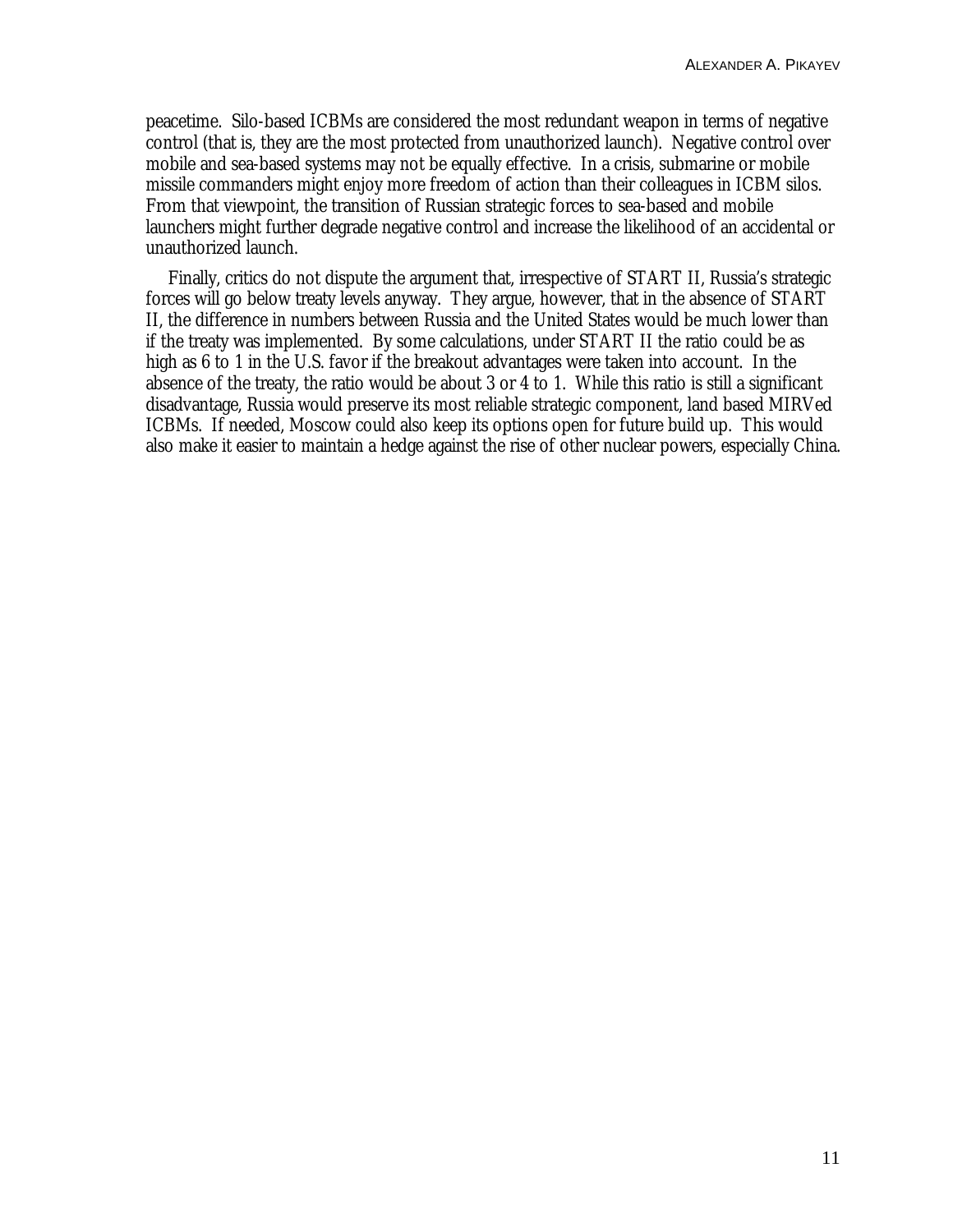| Type of System, U.S./Russian Title    | <b>Number of Delivery</b>       | <b>Number of</b> |
|---------------------------------------|---------------------------------|------------------|
|                                       | <b>Vehicles</b>                 | Warheads         |
| $SS-18/R-36M$                         | 180                             | 1,800            |
| SS-19/UR-100NUTTKh                    | 160                             | 960              |
| SS-24 silo based/RT-23UTTKh Molodets  | 10                              | 100              |
| SS-24 railroad/RT-23UTTKh Molodets    | 36                              | 360              |
| SS-25/RT-2PM Topol                    | 360                             | 360              |
| SS-27 silo based/RT-2PM2 Topol MS     | 10                              | 10               |
| Subtotal, ICBMs                       | 756                             | 3,590            |
| Delta III/Project 667 BDR             | <b>SSBNs:</b><br>12             | 576              |
| $SS-N-18/R-29R$                       | 192<br><b>SLBMs:</b>            |                  |
| Typhoon/Project 941 <sup>22</sup>     | <b>SSBNs:</b><br>$\overline{5}$ | 820              |
| $SS-N-20/R-39$                        | 82<br><b>SLBMs:</b>             |                  |
| Delta IV/Project 667 BDRM             | $\overline{7}$<br><b>SSBNs:</b> | 448              |
| SS-N-23/R-29RM                        | <b>SLBMs:</b><br>112            |                  |
| Subtotal, SSBNs/                      | <i>SSBNs:</i><br>24             | 1,844            |
| $SLBMs^{23}$                          | SLBMs:<br>386                   |                  |
| Subtotal, ballistic missiles          | 1,142                           | 5,434            |
| Bear H/Tu-95 MS                       | 64                              | 722              |
| Bear G/Tu-95                          | 4                               | 8                |
| Blackjack/Tu-160                      | $\overline{6}$                  | 72               |
| Subtotal, heavy bombers <sup>24</sup> | 74                              | 802              |
| <b>Total</b>                          | 1,216                           | 6,236            |

## **Russian Strategic Nuclear Forces, January 1, 1999**

**Sources**: START I Memorandum of Understanding (MOU), January 1, 1999; START II; Rady Zubkov, "Neopredelyonnoye buduschee podvodnykh raketonostsev (Vague Future of Missile Submarines)," *Nezavisimoye voyennoye obozreniye*, No. 47, 1998, p. 6; P.L. Podvig, Ed. *Strategicheskoye yadernoye vooruzheniye Rossii* (Russia's Strategic Nuclear Armament), Moscow, IzdAT, 1998.

 $\overline{a}$ <sup>22</sup> Zubkov, *op. cit.*, p. 6. Zubkov lists six Typhoon and 13 Delta III deployed SSBNs. However, the January 1999 START MOU lists only 82 SS-N-20 SLBMs deployed on Typhoons, which suggests that at least one Typhoon was decommissioned. The MOU also lists 16 deployed SS-N-18 SLBMs in conversion or elimination facilities, which suggests that one Delta III was decommissioned and slated for dismantling. Based on this, it is likely that only five Typhoons and 12 Delta IIIs are deployed.

<sup>&</sup>lt;sup>23</sup> The January 1999 START MOU lists 37 deployed SSBNs with 592 SLBMs equipped with 2,424 warheads. These totals suggest that, besides the above-mentioned one Typhoon and one Delta III, 12 more SSBNs (10 Delta Is and two Delta IIs) with 152 single warhead SS-N-8 SLBMs were decommissioned, but not dismantled according to the START I procedure. The MOU also lists 40 deployed SS-N-8 SLBMs at elimination facilities, which might indicate that three more Delta I and Delta II subs are awaiting dismantlement there.

<sup>&</sup>lt;sup>24</sup> According to the START I counting rules, each bomber equipped with long range ALCMs is counted as carrying eight warheads, and each bomber carrying gravity bombs is counted as carrying one warhead. START II, however, counts the actual loading of the bombers. Each Bear H heavy bomber is equipped with six or 16 longrange ALCMs, and each Bear G is equipped with two gravity bombs.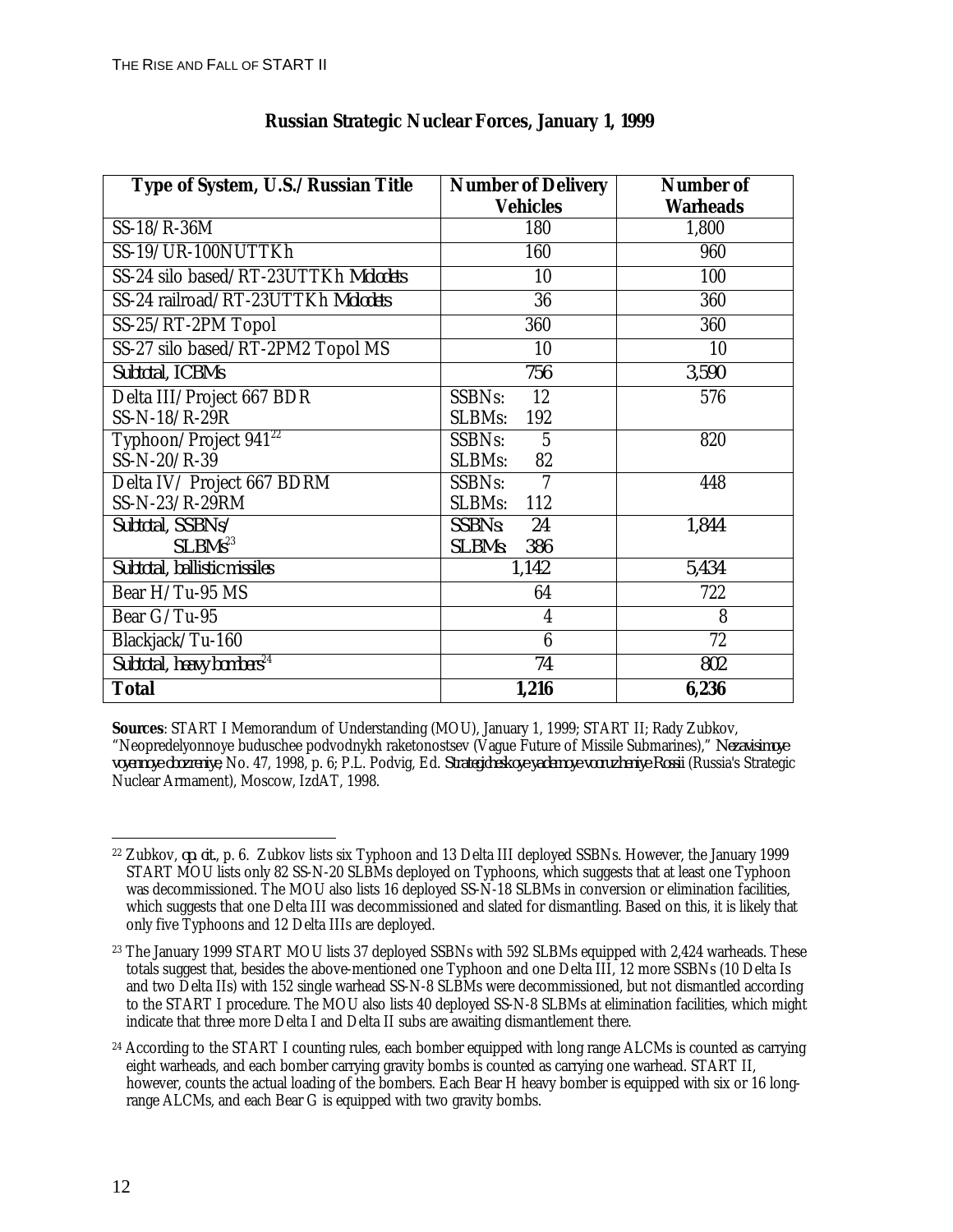| <b>Type of System</b>                | <b>Number of Delivery</b><br><b>Vehicles</b> | <b>Number of</b><br><b>Warheads</b> $^{25}$ |
|--------------------------------------|----------------------------------------------|---------------------------------------------|
| $SS-25$                              | 70                                           | 70                                          |
| $SS-27$                              | 420-480                                      | 420-480                                     |
| Subtotal, ICBMs                      | 490-550                                      | 490-550                                     |
| Delta IV/SS-N-23                     | 5/80                                         | 320                                         |
| Typhoon/Universal SLBM <sup>26</sup> | 3/60                                         | 240                                         |
| Borei/Universal SLBM <sup>27</sup>   | $2/24 - 32$                                  | 100-130                                     |
| Subtotal, SSBNs/SLBMs                | 10/164-172                                   | 660-690                                     |
| Subtotal, ballistic missiles         | 654-722                                      | 1,150-1,240                                 |
| Bear H                               | $30 - 40$                                    | 180-640                                     |
| <b>Blackjack</b>                     | 6                                            | 70                                          |
| Subtotal, heavy bombers              | $36 - 46$                                    | 250-710                                     |
| Total <sup>28</sup>                  | 690-770                                      | 1,400-1,950                                 |

#### **Projected Russian Strategic Nuclear Forces Under START II, 2010**

**Sources**: Yuri Maslyukov "Dogovor SNV-2 i buduschee rossiyskikh strategicheskih yadernykh sil (START II Treaty and the Future of Russia's Strategic Nuclear Forces)" *Izvestiya*, Dec. 16, 1998, pp. 1, 6; Presentation by Pavel Podvig, *The Future of Russia-US Strategic Arms Reductions: START III and Beyond*, at a conference jointly sponsored by the Center for Arms Control, Energy and Environmental Studies, MIPhT, and MIT Security Studies Program, Cambridge, Mass., Feb. 2-6, 1998 (published in June 1998), located at

(http://www.armscontrol.ru/transforming/day1.htm); Sergei Rogov, "Rossiya i yadernyye vooruzheniya (Russia and Nuclear Arms)"*Nezavisimoye voyennoye obozreniye NG,* No. 47, Dec. 11-17, 1998, p. 4; START I Memorandum of Understanding, January 1, 1999.

 $\overline{a}$ <sup>25</sup> Figures in this column are rounded to the nearest tens.

<sup>26</sup> Podvig, *The Future of Russia-US Strategic Arms Reductions*, p. 5.

<sup>27</sup> *Ibid.*, p. 5; Petrov, *op. cit.*, pp. 1, 6; Litovkin, *op. cit.*.; Admiral Vladimir Kuroyedov, Commander-in-Chief of the Russian Navy, stated that half of Russia's nuclear warheads will be concentrated in the naval component of the triad (as quoted by *Interfax* news agency, Moscow, in English 17:22 msk, July 6, 1998). Data given by Yuri Maslyukov shows that the minimum number of warheads deployed on both ICBMs and heavy bombers is 740. Podvig forecasts that 560 warheads will be deployed on five Delta IV and three Typhoons. Thus, the Boreis should make up the difference, approximately 180 warheads. Podvig suggests that the loading of each Borei will be 48 or 64 warheads (12 to 16 SLBMs with four warheads each). This suggests that at least three Boreis might be deployed. Sergei Rogov, however, provides a more conservative estimate, that only 8 to 10 submarines will be in service by 2010 (Sergei Rogov, "Rossiya i yadernyye vooruzheniya (Russia and nuclear arms)" *Nezavisimoye voyennoye obozreniye NG,* No. 47, Dec. 11–17, 1998, p. 4.) According to this minimum estimate, only two Boreis would be deployed.

<sup>28</sup> Figures in this row are rounded to the nearest tens.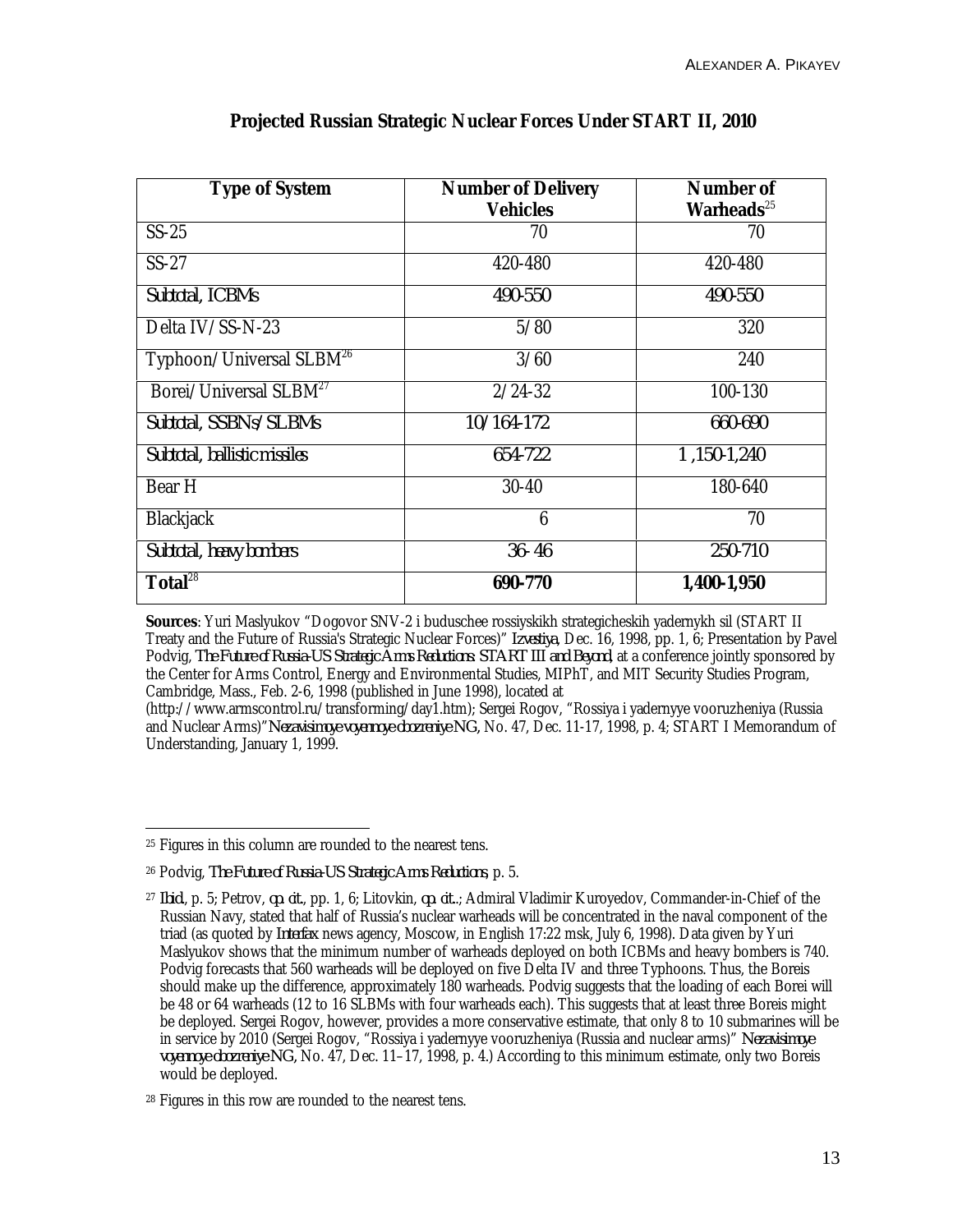| <b>Type of System</b>                | <b>Number of Delivery</b> | <b>Number of</b>              |
|--------------------------------------|---------------------------|-------------------------------|
|                                      | <b>Vehicles</b>           | <b>Warheads</b> <sup>29</sup> |
| $SS-19^{30}$                         | 100                       | 600                           |
| SS-18 Voyevoda                       | 58                        | 580                           |
| SS-24 Molodets                       | 46                        | 460                           |
| SS-25 Topol                          | 70                        | 70                            |
| SS-27 Topol $M^{31}$                 | 420-480                   | 1,260-1,440                   |
| Subtotal, ICBMs                      | 694-754                   | 2,970-3,150                   |
| Delta IV/SS-N-23 <sup>32</sup>       | 5/80                      | 800                           |
| Typhoon/Universal SLBM <sup>33</sup> | 3/60                      | 240                           |
| Borei/Universal SLBM <sup>34</sup>   | $2/24 - 32$               | 100-130                       |
| Subtotal, SSBNs/SLBMs                | 10/164-172                | 1,140-1,170                   |
| Subtotal, ballistic missiles         | 858-926                   | 4,110-4,320                   |
| Bear H                               | $30 - 40$                 | 180-640                       |
| Bear G                               | 6                         | 70                            |
| Subtotal, heavy bombers              | 36-46                     | 250-710                       |
| Total <sup>35</sup>                  | 890-970                   | 4,360-5,040                   |

## **Projected Russian Strategic Nuclear Forces Without Ban on MIRVed ICBMs, 2010**

**Sources**: Yuri Maslyukov "Dogovor SNV-2 i buduschee rossiyskikh strategicheskih yadernykh sil (START II Treaty and the Future of Russia's Strategic Nuclear Forces)" *Izvestiya*, Dec. 16, 1998, pp. 1, 6; Presentation by Pavel Podvig, *The Future of Russia-US Strategic Arms Reductions: START III and Beyond*, at a conference jointly sponsored by the Center for Arms Control, Energy and Environmental Studies, MIPhT, and MIT Security Studies Program, Cambridge, Mass., Feb. 2-6, 1998 (published in June 1998), located at (http://www.armscontrol.ru/transforming/day1.htm).

 $\overline{a}$ <sup>29</sup> Figures in this column are rounded to the nearest tens.

<sup>30</sup> Podvig, *op. cit.*, p. 4.

<sup>31</sup> Maslyukov stated that, without major difficulties, the Topol M could be transformed into a MIRVed missile carrying from three to six warheads (see Maslyukov, *op. cit.*, p. 6). For this table, three warheads each are assumed.

<sup>32</sup> Olga Ruban, "Yaderny obman (Nuclear Cheating)," *Moskovsky komsomolets*, May 27, 1999, p. 2.

<sup>33</sup> Podvig, *op. cit.* p. 5.

<sup>34</sup> *Ibid.*, p. 5; Petrov, *op. cit*; Litovkin, *op. cit*.

<sup>35</sup> Figures in this row are rounded to the nearest tens.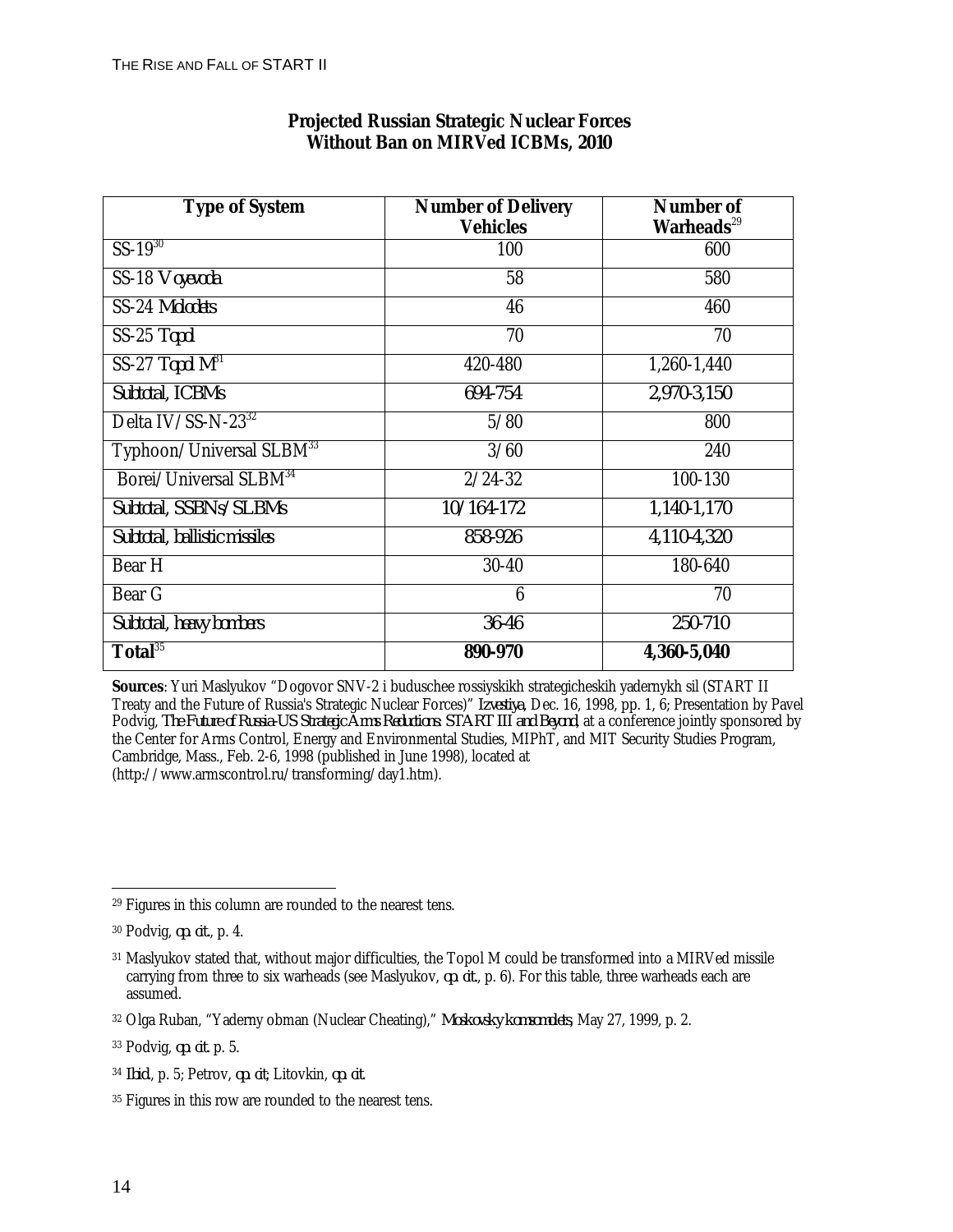## **THE TREATY RISES**

## **International and Domestic Context: 1992–1996**

START II was negotiated in 1992 when U.S.-Russian relations were at the peak of their post-Cold War honeymoon. In the domestic arena, many officials in the Yeltsin administration hoped for a fast transition to democracy and a successful market economy. In the foreign policy area, Foreign Minister Andrei Kozyrev described the main task of Moscow's diplomacy in the post-Cold War era as incorporation into the community of civilized nations—from Vancouver to Vladivostok—and rapid accession to major Western institutions. Against this background, in START II the Kremlin agreed to what would have been unthinkable just a year previous—a ban not only on heavy ICBMs, but also on all MIRVed land-based strategic missiles, which traditionally represented the cornerstone of Russia's strategic triad.

Three other explanations for Russia's position during the START II negotiations are usually mentioned. First, the main facets of the final agreement did not go through the process of interagency coordination. In negotiating the pact, the president often made key decisions personally and spontaneously, without prior detailed consulting with other top officials. Other important decisions were made on the ministerial level, again without an interagency process.<sup>36</sup>

Second, in 1992–1993 Yeltsin faced a strong challenge from the opposition-dominated Supreme Soviet (then the Russian Parliament, dissolved in October 1993). According to the Russian constitution at the time, the Parliament possessed significant responsibilities and challenged the presidential role in domestic politics. In his fierce domestic struggle, President Yeltsin needed U.S. and Western support. To obtain this support, he was prepared to make very far-reaching concessions, including in START II.

Third, immediately after the Soviet collapse, Russian leaders were concerned by Ukraine's nuclear ambitions. Ukraine inherited a sizable nuclear arsenal that had been deployed on its territory since Soviet times. Some believed that Kiev possessed the know-how necessary to impose national control over the force within a relatively short period of time. Russo-Ukrainian relations were especially tense at that time and, in 1992, Ukraine's positions vis-à-vis Russia were much stronger due to relative economic stability resulting from the slow rate of decay of Ukraine's centrally planned economy. Thus, the Ukraine factor led the Kremlin to seek good relations with Washington, even at the expense of strategic nuclear parity.<sup>37</sup> Furthermore, concluding a bilateral agreement with the United States symbolized Washington's recognition of Russia as the sole Soviet nuclear successor state.

The military also had a vested interest in completing START II during this period. Facing unprecedented budgetary shortfalls, the military hoped that a radical restructuring of Russian strategic forces required by treaty would guarantee stable federal financing for the development of new programs. By imposing a ban on MIRVed ICBMs, the treaty would require development and, later, large-scale production of new single-warhead missiles. This was attractive to the Strategic Rocket Forces (SRF) and its associated defense industry. Under the

 $\overline{a}$ 

<sup>36</sup> Discussion with a Russian expert, Moscow, May 1998. Reportedly, there was an anecdotal case, when Defense Minister Pavel Grachev signed one of negotiation protocols immediately upon receiving it from U.S. Secretary of Defense Dick Cheney. The text was in English, which Grachev did not understand.

<sup>37</sup> Discussion with a former Russian START negotiator, March 1998.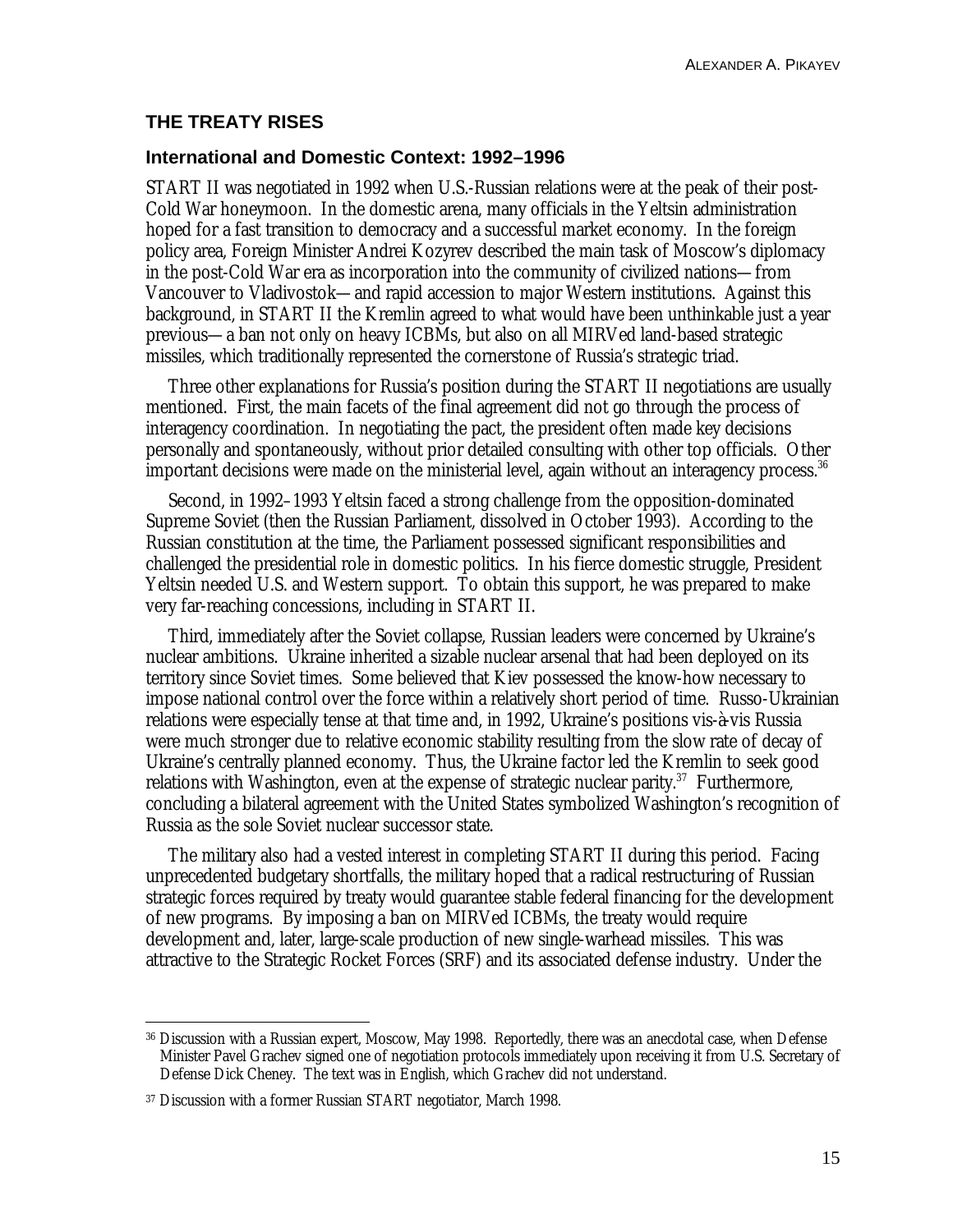same ban, the Navy also could expect a growing share of procurement because, in theory, the role of the sea-based leg of the strategic triad would increase in importance.

In 1993, however, the rift between the president and the Parliament worked against the treaty's quick ratification. Although START II was submitted by Yeltsin fairly soon after it was concluded, the Supreme Soviet did not move beyond holding a series of hearings. Iona Andronov, chairman of the Committee on International Affairs, harshly attacked the document and made it clear that the committee would not recommend ratifying it. The ratification process was then interrupted by the dissolution of the Supreme Soviet.

The 1993 constitution, adopted by a national referendum in December, established the Federal Assembly (new parliament). It consisted of two houses: the State Duma (450 seats) and the Federation Council (178 seats, or 2 seats for each of the 89 constituent states of the Russian Federation).<sup>38</sup> The constitution requires both houses to approve international agreements by a simple majority of votes: 226 in the Duma and 90 in the Federation Council. Under the 1995 Law on International Agreements, the president must submit treaties to the Duma for ratification. The Duma considers the ratification and, if approved, agreements are sent to the Federation Council. The Council cannot change the text of a ratification bill that has been endorsed by the Duma.<sup>39</sup> If the Council disagrees with the bill, it can reject it and then try to reach a mutually acceptable compromise with the Duma. This also can be done by informal arrangement.

In December 1993, the new Duma was elected. It adopted a much more conciliatory attitude toward President Yeltsin than the Supreme Soviet. Although the 1993 constitution severely restricted its responsibilities, ratification of international treaties represents one of the few areas where the role of the Duma is essential. Duma members chose to capitalize on this power in order to increase the political influence of the Parliament.

In 1994, the Yeltsin administration was also reluctant to promote treaty ratification. This is partially explained by Ukraine's non-ratification of the NPT and, consequently, delays in START I entry-into-force until December 1994.<sup>40</sup> Besides that, the Kremlin did not face the same domestic and international challenges that motivated its proactive position in 1992–1993. By 1994, Yeltsin had gained final victory over the Supreme Soviet and had received very broad responsibilities under the new Russian constitution. Since then, his dependence on Western support had become less urgent. The Ukraine factor also lost its importance. It became clear by 1994 that Ukraine was in even worse shape economically than Russia. In order to ensure its survival as an independent nation, it became Ukraine's turn to make concessions to the West,

 $\overline{a}$ <sup>38</sup> Half of the State Duma deputies are elected by federal lists of political parties, the other half by single constituencies. In 1993 the Federation Council was also formed by direct elections. Under the 1995 electoral law, however, the seats there were automatically occupied by the top two leaders of regional executive and legislative power. Responsibilities of the Federation Council were even more restricted than the Duma. Thus, the majority of laws pass through the Council automatically unless it decides to discuss them. While the Duma works on a regular basis, the Federation Council usually gathers once a month for two days.

<sup>39</sup> Given a lack of legislative history, procedures are subject to constant change. Thus, in February 1999, while ratifying a treaty with Ukraine, the Federation Council changed the language of the ratification bill, earlier approved by the Duma. Although the Duma considered that action illegal, it refused to appeal to the Constitutional Court for political reasons.

<sup>40</sup> In November 1992, the Russian Supreme Soviet ratified START I, but stipulated that the instruments of ratification would be deposited only after Belarus, Kazakhstan, and Ukraine adhere to the Non-Proliferation Treaty as non-nuclear-weapon states.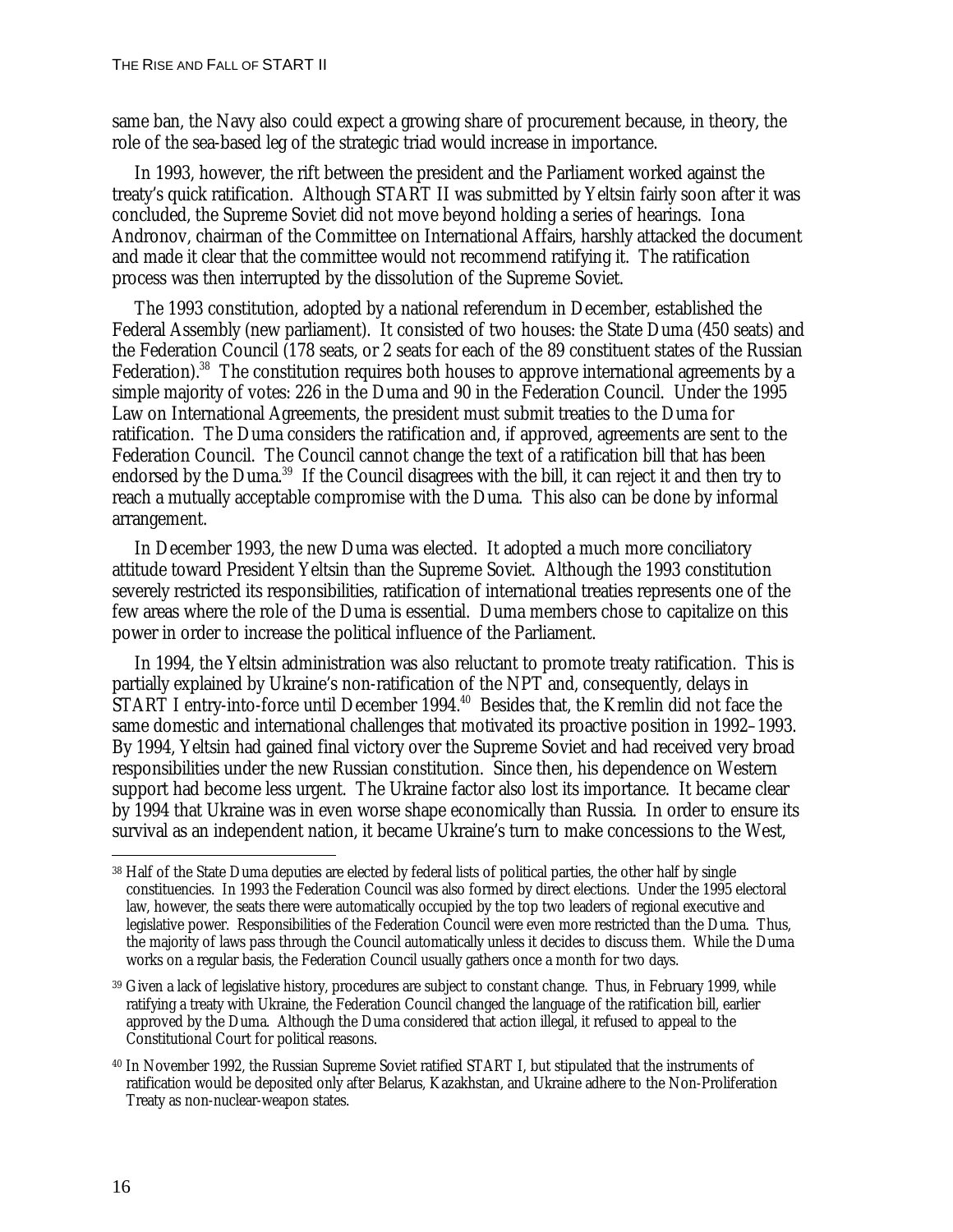starting with nuclear disarmament. In November 1994, Kiev finally gave up its objections and ratified the NPT as a non-nuclear-weapon state, and the last nuclear warhead left Ukrainian territory in June 1996.

A legal dispute between the Kremlin and the Duma further delayed START II ratification. In 1994 and early 1995 the Duma refused to restart the ratification process on the grounds that START II had not been formally submitted to the Duma for ratification. The Yeltsin administration refused to resubmit the treaty because it maintained that the treaty submitted to the Supreme Soviet in 1993 was automatically conveyed to the new legislature. The lawmakers replied that, legally, the Supreme Soviet was a different body, created under the 1977 constitution, and was annulled in September 1993. The Duma was elected according to the new 1993 constitution, they argued, and actions involving the Supreme Soviet had no impact on the new legislature.

This dispute was quite absurd. On the one hand, the Yeltsin administration stated that the new Parliament was acting in a completely new legal environment established by the new constitution. On the other, the administration claimed that its 1993 submission of START II to the Supreme Soviet remained valid, despite the fact that the political regime had radically changed. For its part, a strong anti-presidential wing in the Duma tended to view this dispute as revenge against Mr. Yeltsin for his dissolution of the Supreme Soviet. As for START II ratification, however, this group insisted on legal discontinuity between itself and the Supreme Soviet.

The war in Chechnya, started in December 1994, significantly weakened the international position of the Yeltsin administration. The Kremlin again became interested in using START II as a tool to buy support from Washington. In May 1995, Presidents Clinton and Yeltsin held a summit in Moscow. Ratification prospects seemed to improve following the summit when a group of ranking Duma members appealed to the president to introduce both START II and the Chemical Weapons Convention (CWC) for ratification. On June 20, despite earlier objections, President Yeltsin submitted START II for ratification a second time. In a letter addressed to the Duma speaker he specifically noted that treaty implementation could take place only under conditions of compliance with the ABM Treaty. The presidential draft text of the ratification bill, however, contained no amendments, including the ABM Treaty, only provisions for treaty ratification.

In late June and early July, the Duma responded positively to the president by starting the ratification process and organizing two hearings. During the hearings, all the federal agencies involved expressed their support for START II. This support created an expectation that, when the Duma reconvened in October after its two-month summer recess, the treaty would stand a good chance of approval. Even at that early stage, it was clear that Duma members would amend the resolution with several conditions, most likely requiring continued ABM Treaty compliance and possibly denouncing NATO expansion plans.

However, NATO airstrikes against the Bosnian Serbs in August 1995 aggravated the situation and significantly changed attitudes in Moscow toward START II. When the Duma reconvened, new closed hearings were held, but no progress was made. This lack of progress suggests that during the hearings, both the Duma and administration decided to postpone the ratification process to protest the U.S. and NATO policy in Bosnia.

In December 1995, new Duma elections were held. The composition of the second Duma was much more anti-Yeltsin than that of the previous legislature. The 1993 Duma had been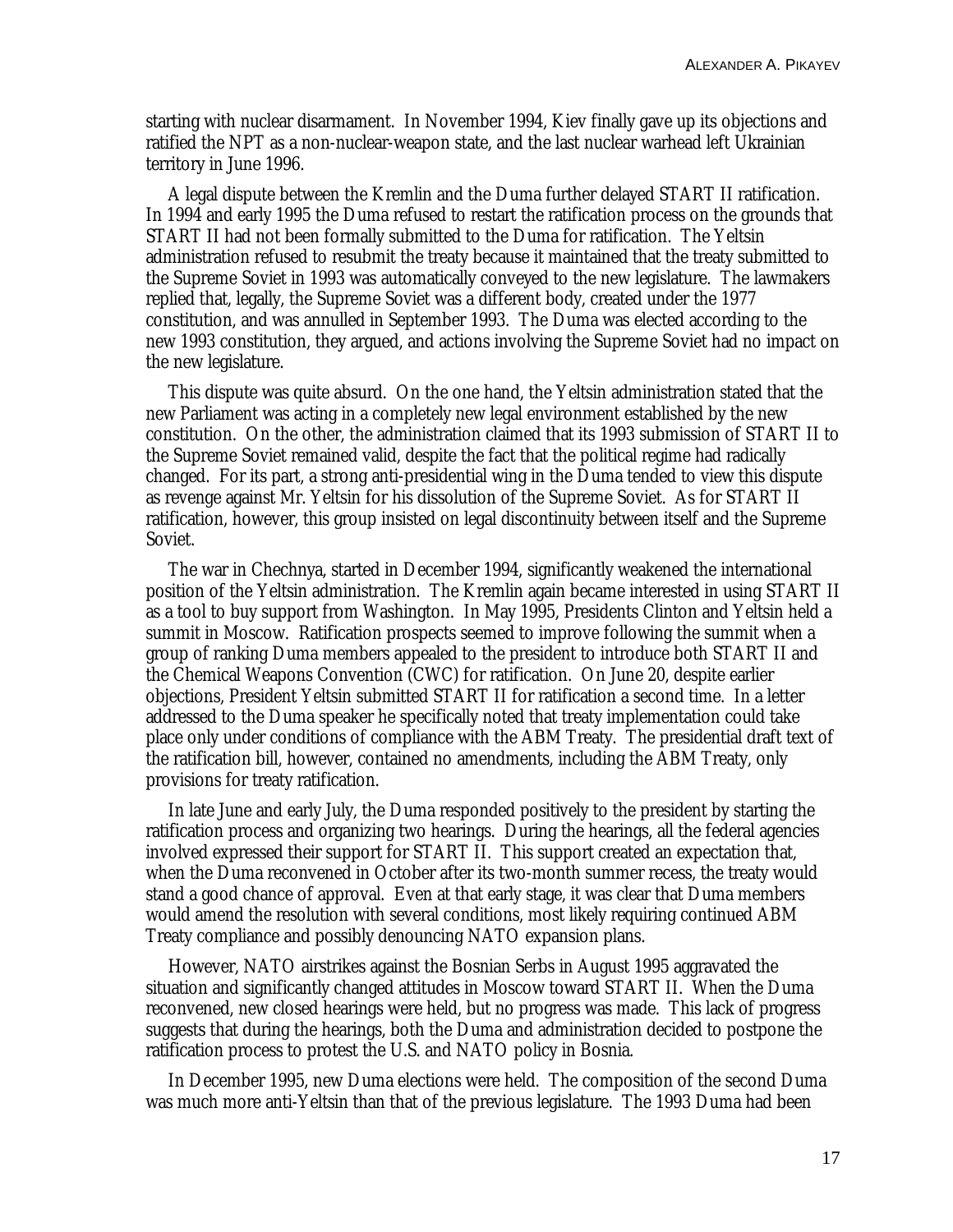fragmented into a variety of small and generally loose factions; members often changed their party affiliation and moved from one faction to another. This permitted the administration to manipulate the lawmakers in order to promote desired bills or sink unwanted ones. In the context of START II, the 1993 Duma had contained a significant minority, led by the Democratic Choice of Russia faction, that unconditionally supported treaty ratification.

The Duma elected in 1995, however, had a strong and well-disciplined left opposition represented by the Communist Party, the Agrarians, and "Power for the People," formed by former Soviet Prime Minister Nikolai Ryzhkov. Put together, they controlled almost half of the seats in the new Parliament. The pro-presidential block was relatively weak by comparison. It included the "Our Home is Russia" faction of the loose "Russian Regions" group, and several independent reform-minded deputies like Foreign Minister Andrei Kozyrev. Together they controlled slightly more than a quarter of the votes. Discipline among independent deputies and members of the "Russian Regions" was low, however, and during voting the Kremlin could not rely on all their votes. START II also had the potential support of a liberal "Yabloko" faction, which was in opposition to President Yeltsin and possessed approximately ten percent of the seats. Combined, the votes of these four groups would result in only 150 of 226 needed votes.

Vladimir Zhirinovsky's ultra-nationalist Liberal Democratic Party controlled about 50 more seats. In the bizarre world of Russian domestic policy, this party normally supported governmental initiatives in exchange for certain "carrots" from the Kremlin. In theory, the administration could ensure its support for START II, but would still be short of the 226 votes needed for ratification.

## **In January 1996, the treaty's fate was dependent on the good will of the Left.**

From 1993 to 1995, the "Democratic Choice of Russia" faction had been a strong treaty supporter. But in December 1995, it, as well as other small liberal parties, did not overcome the five-percent barrier.<sup>41</sup> Several prominent liberals elected on individual tickets attempted to form an informal voting bloc but failed due to competing personal ambitions. Therefore, the new legislature no longer contained a strong minority of

unconditional treaty supporters. Other proponents, including those from the "Yabloko" faction, expressed only conditional approval of START II.

Thus, as the new Duma gathered for its first session in January 1996, the treaty's fate was dependent on the good will of the Left near-majority in the Duma. Chances for unconditional approval of START II were almost nonexistent due to the decline of its supporters.

Despite this gloomy outlook, the new Duma surprisingly restarted the ratification process in spring 1996. In early March, the General Staff invited faction leaders and key lawmakers to closed hearings. Reportedly, the military tried to convince the lawmakers to ratify the treaty. Shortly thereafter, Spiritual Heritage, a moderate pro-Communist think tank, published a relatively positive report on START II that proposed conditional ratification. Open hearings conducted by the Duma later in the spring also revealed only mild opposition to the treaty.

In spring 1996, campaigning began for the presidential elections to be held in June. This presidential politicking also greatly impacted the START II ratification debate. The Kremlin

 $\overline{a}$ <sup>41</sup> A party must receive five percent of the vote in order to be elected to the Duma. See note 38.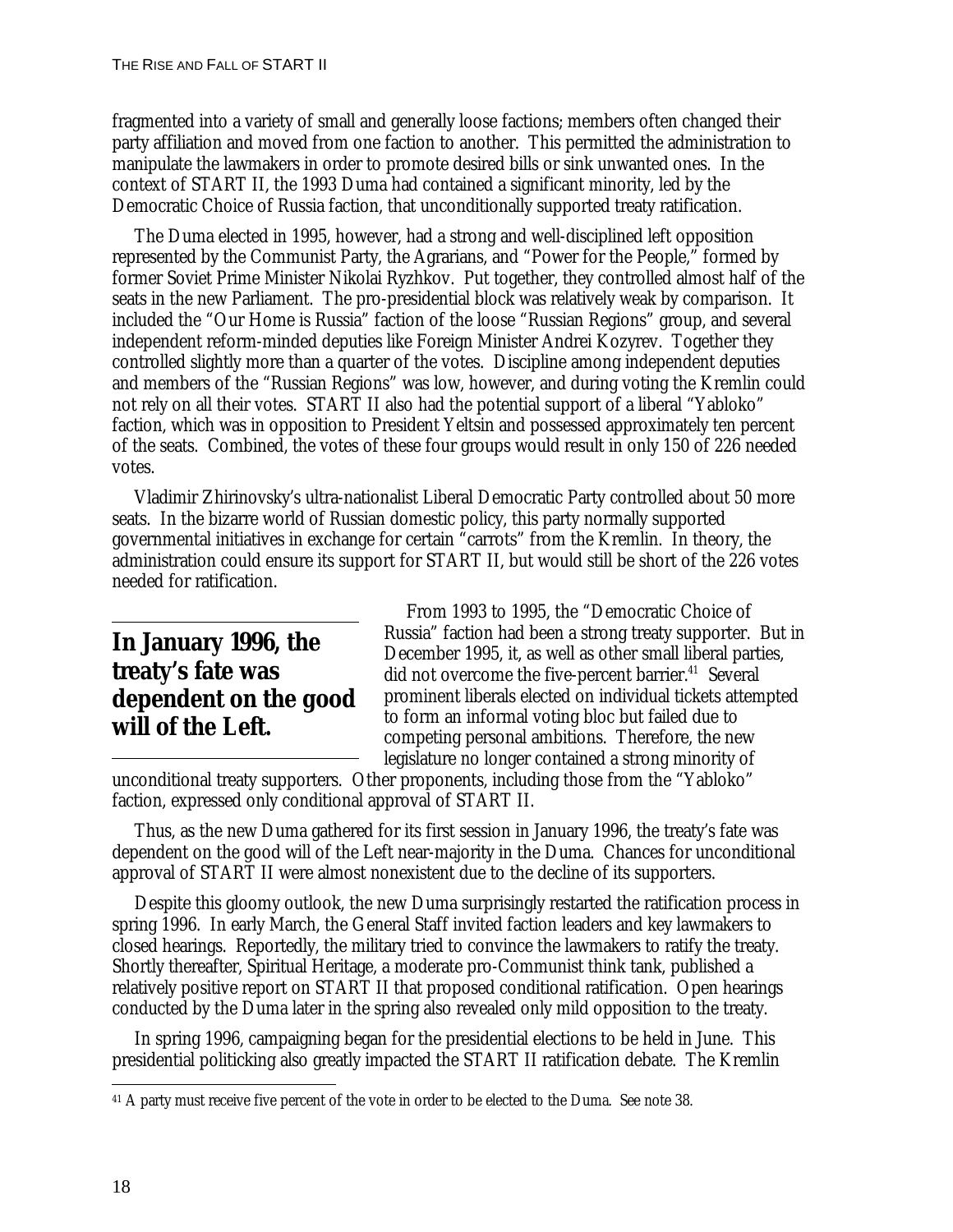wanted to consolidate its Western support and, among other steps, wanted to respond positively to the U.S. Senate's ratification of START II in January 1996. The opposition was motivated by similar considerations. The Communists were concerned by threats made by Yeltsin's closest aides, like General Alexander Korzhakov, that the Communist Party would not be allowed to win the elections. Under these circumstances, the Left wanted to portray themselves as a responsible and moderate political force, particularly by hinting at their readiness to ratify START II. They calculated that, in exchange, the West would urge Yeltsin to guarantee honest elections. Closer to the elections, when Washington's preference that Yeltsin win became crystal clear, the Yeltsin administration sharply reduced its activity to promote the treaty in the Duma. Certainly, it was politically unsafe for the Communists to play a leading role in the ratification process immediately before the elections. Once again, ratification was postponed until the fall.

In retrospect, the splash of Duma activity on START II in spring 1996 could hardly have led to ratification before the presidential election. First, drafting of the text for the ratification resolution had not even started. Second, Duma freshmen elected in 1995—most were inexperienced in international and security policy issues—received only a basic explanation of the problem during the hearings. Many of them, however, were suspicious of the treaty and had not decided whether they would vote for ratification with amendments, and if so, how the amendments should be written.

When the Duma reconvened in fall 1996, the environment for START II had further deteriorated. Yeltsin's landslide victory in July, together with the end of the Chechen war in August, again temporarily relieved him of his need for Western support. Also, a lengthy illness prevented Yeltsin from personally promoting the treaty. Concurrently, the Clinton administration was preoccupied with presidential elections in November, and

**The TMD issue was especially sensitive for the Strategic Rocket Forces.**

lacked the time to pay attention to the latest twists in the START II saga in Moscow.

Besides the obvious lack of leadership, the Duma debates were also increasingly affected by disagreements between the United States and Russia over NATO expansion and the deadlock in negotiations on Theater Missile Defense (TMD) testing. In the context of the U.S. presidential campaign, it became increasingly clear that NATO would decide to invite at least three new members, and the expansion process would be declared open-ended.

In September, Russia and the United States again failed to conclude an agreement on TMD due to controversies over high-speed missile interceptors. This increased concerns in Moscow that the United States no longer viewed the talks as aimed at consolidating ABM Treaty restrictions, but rather as a tool permitting it to circumvent the ABM Treaty through developing and testing "theater" anti-ballistic missile systems.

The TMD issue was especially sensitive for the Strategic Rocket Forces, who were institutionally concerned with the efficacy of Russia's strategic deterrent, and thus supported binding ceilings on high-speed interceptors—a concept consistently objected to by the U.S. side. While the Strategic Rocket Forces remained one of START II's staunchest allies inside the Russian military establishment, the TMD concern made this support less than guaranteed.

By late 1996, two main positions on the treaty emerged. Opponents argued against treaty ratification at any cost. They referred to the changing military environment in Europe as a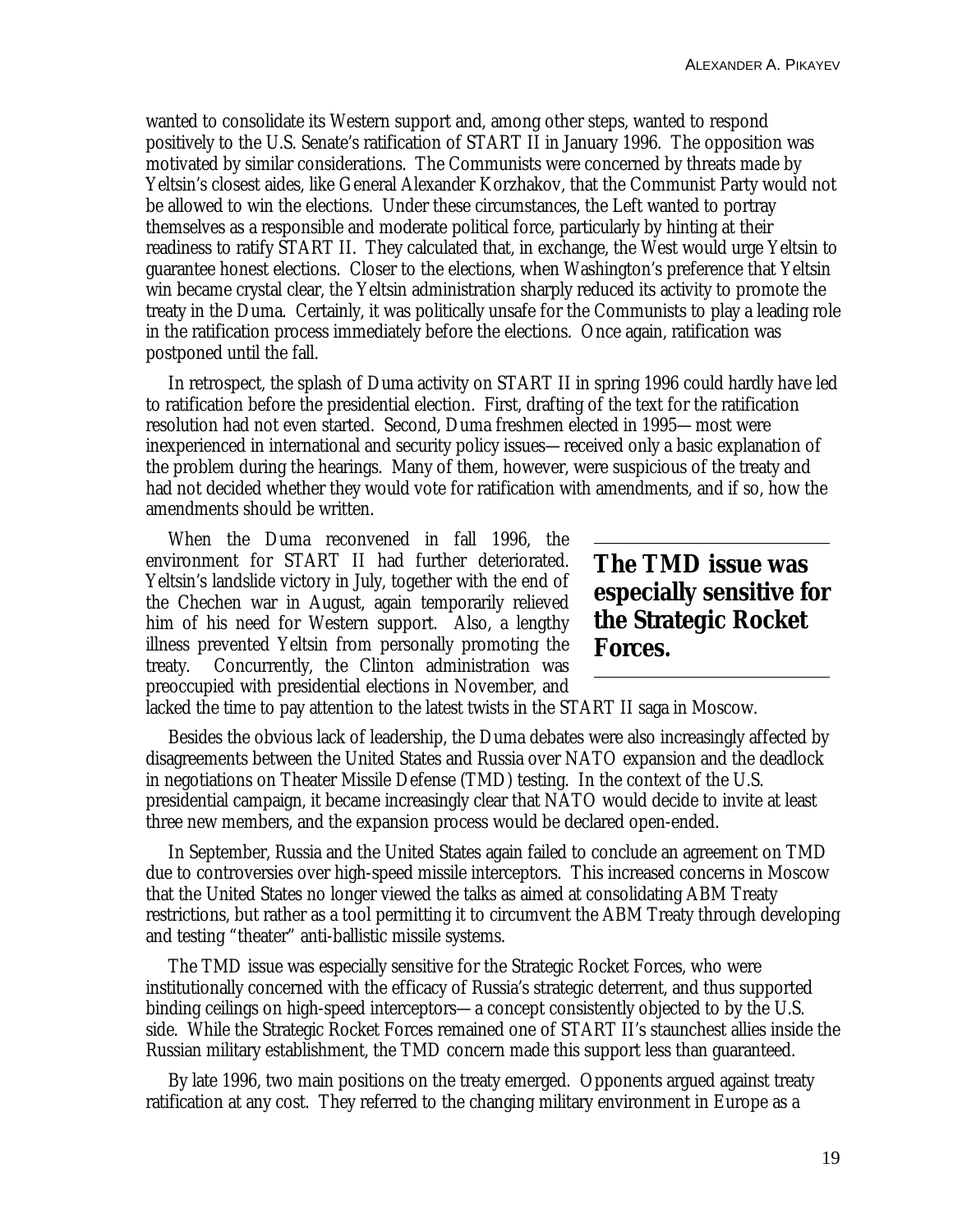result of NATO's eastward expansion and the uncertain future of the ABM Treaty. They suggested revising some arms control agreements in order to adapt them to new security realities. They also recommended starting new strategic arms control negotiations from scratch.

Proponents supported ratification with conditions and wanted to correct treaty deficiencies through a new, follow-on strategic arms reduction agreement. Until mid-1996, they seemed ready to endorse START II, if the ratification resolution were amended with provisions linking treaty implementation to the new agreement, as well as with continuing compliance to the ABM Treaty. By late 1996, however, the issue of NATO expansion led to further modification of their position: they did not support ratification without first solving certain questions on a bilateral level.

Thus, by 1997, the ratification process had reached its lowest point. It became clear that the treaty was in jeopardy unless Russia and the United States found adequate compromises on three key issues: NATO expansion, ABM testing, and, most importantly, synchronization of START II implementation with a new follow-on START III agreement, which would correct the most acute deficiencies of the 1993 document.

The mood of the Duma majority towards START II was well illustrated when U.S. Defense Secretary William Perry visited the legislature in November 1996. Perry addressed a joint meeting of the Duma Committees on International Affairs and Defense, urging them to ratify the treaty. Secretary Perry's presentation did not contain any new proposals and reiterated wellknown U.S. positions. His speech took place in a very hostile atmosphere, unusual even for the Duma. Deputies from the ultra-nationalistic Liberal Democratic Party one by one came to a microphone and attacked the secretary, sometimes using unparliamentary language. When a reform-minded deputy attempted to defend Perry, Vladimir Zhirinovsky hysterically shouted that the U.S. Embassy bribed the deputy. Perhaps most strikingly, no other liberals risked their reputation to interrupt the attack.

## **The 1997 Compromise**

During the March 1997 Helsinki summit between Presidents Clinton and Yeltsin, the two leaders elaborated areas for future compromise on START III and the ABM Treaty. The following September in New York, Foreign Minister Yevgeny Primakov and Secretary of State Madeleine Albright formalized one portion of the Helsinki agreements by signing the START II Extension Protocol and several ABM demarcation statements. Those documents would enter into force after ratification by both countries. In a parallel move in May 1997, President Yeltsin joined the leaders of the NATO countries in Paris to sign the NATO-Russia Founding Act. This act established a mechanism for consultations and interactions between Moscow and NATO, and provided Russia with assurances (albeit non-binding) that NATO would not authorize nuclear and large-scale conventional deployments on the territory of its new members.

The decisions made in Helsinki, Paris and New York partially—but only temporarily alleviated Moscow's concerns on NATO, START and ABM issues. In the case of NATO, Russia received a consultative voice in NATO decision-making through the establishment of a Permanent Joint Council.<sup>42</sup> During the 1997 Madrid summit on NATO expansion, NATO

 $\overline{a}$ <sup>42</sup> The value of this deal was called into question after NATO's decision, over Russian objections, to bomb Serbia in 1999.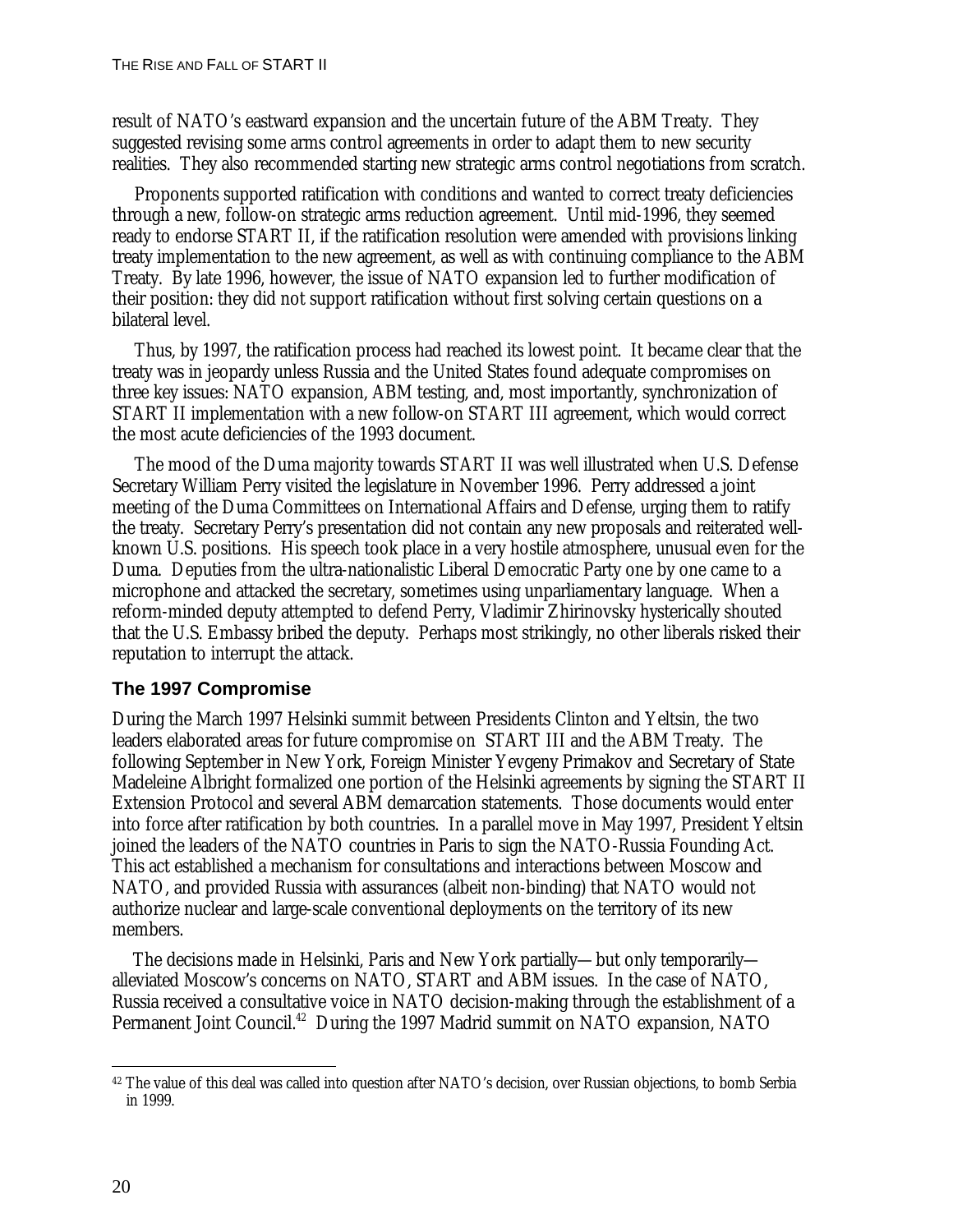leaders also avoided making any explicit commitment to the accession of the Baltic states—the question of most concern to Moscow. Together with the NATO assurances on nondeployment, and promises to adapt the Convention Forces in Europe Treaty to the new security situation in Europe, the position on the Baltic states moved Russia's debates on the matter in a more positive direction—how and to what extent to interact with the Alliance.

In the ABM area, however, the United States refused to agree to clear quantitative limits on high-speed missile interceptors. The New York demarcation statements, in fact, gave a green light for all planned U.S. theater missile defense programs for the foreseeable future. Russia did receive binding assurances that the U.S. theater missile defense programs would not be directed against its nuclear deterrent, and that future concerns would be solved through bilateral consultation. Moreover, Moscow's concessions on ABM would be considered as part of a broader package that included certain START-related gains.

The Helsinki START package could be the greatest achievement of Russian diplomacy on strategic arms control since the Soviet collapse. The United States agreed to extend the START II implementation period by five years, to December 31, 2007. This delay permits Russia, by prolonging the life of some of its MIRVed ICBMs, to synchronize their natural rate of  $decommissioning with treaty requirements.<sup>43</sup>$  It would also help to avoid a dramatic decline in strategic force levels shortly after START II implementation. If the treaty had to be fulfilled by the original date of 2003, then the Strategic Rocket Forces would, after dismantling all MIRVed ICBMs, control about 550 single-warhead and downloaded systems, and more than two-thirds of them would be road mobile. After the expiration of the new implementation period, force levels would be higher, especially if a better economic situation permits an increase in the production rate of new ICBMs.

More importantly, the two sides reached an agreement to conclude a new follow-on START III, under which Russian concerns with START II could be met. It was decided that the new treaty would further reduce the strategic arsenals of each party to a level of 2,000 to 2,500 deployed strategic nuclear warheads. This lower level will help Russia avoid a massive missile build up in order to maintain the high START II ceilings. The presidents also agreed that the new treaty should solve the issue of rapid breakout capabilities. In practical terms, this might mean that for the first time in history a strategic arms control agreement would cover not only delivery vehicles, but nuclear warheads as well (by extending verification measures to warheads removed from downloaded carriers, or even to the dismantling of those warheads). And, in accordance with the philosophy of correcting START II mistakes, the implementation of START III should be completed by the same extended deadline of December 31, 2007.

Also for the first time, both sides indicated the possibility of initiating talks, to be held in parallel to START III, on tactical nuclear arms control. Such negotiations could address U.S. concerns on the opaqueness of Russia's presumably large arsenal of tactical nuclear weapons. In return, Moscow might expect to conclude limits on long-range sea-launched cruise missiles, which it has sought for several decades.

The compromises reached with the United States and NATO in 1997 received mixed reviews in Russia. The majority of lawmakers considered the Founding Act a purely symbolic document, devoid of any explicit security guarantees. NATO's refusal to make a binding commitment not to deploy nuclear and large-scale conventional weapons on the territory of the

 $\overline{a}$ 

<sup>43</sup> "Russian premier," *Zdes' I seichas, op. cit.*; Yakovlev, *op. cit.*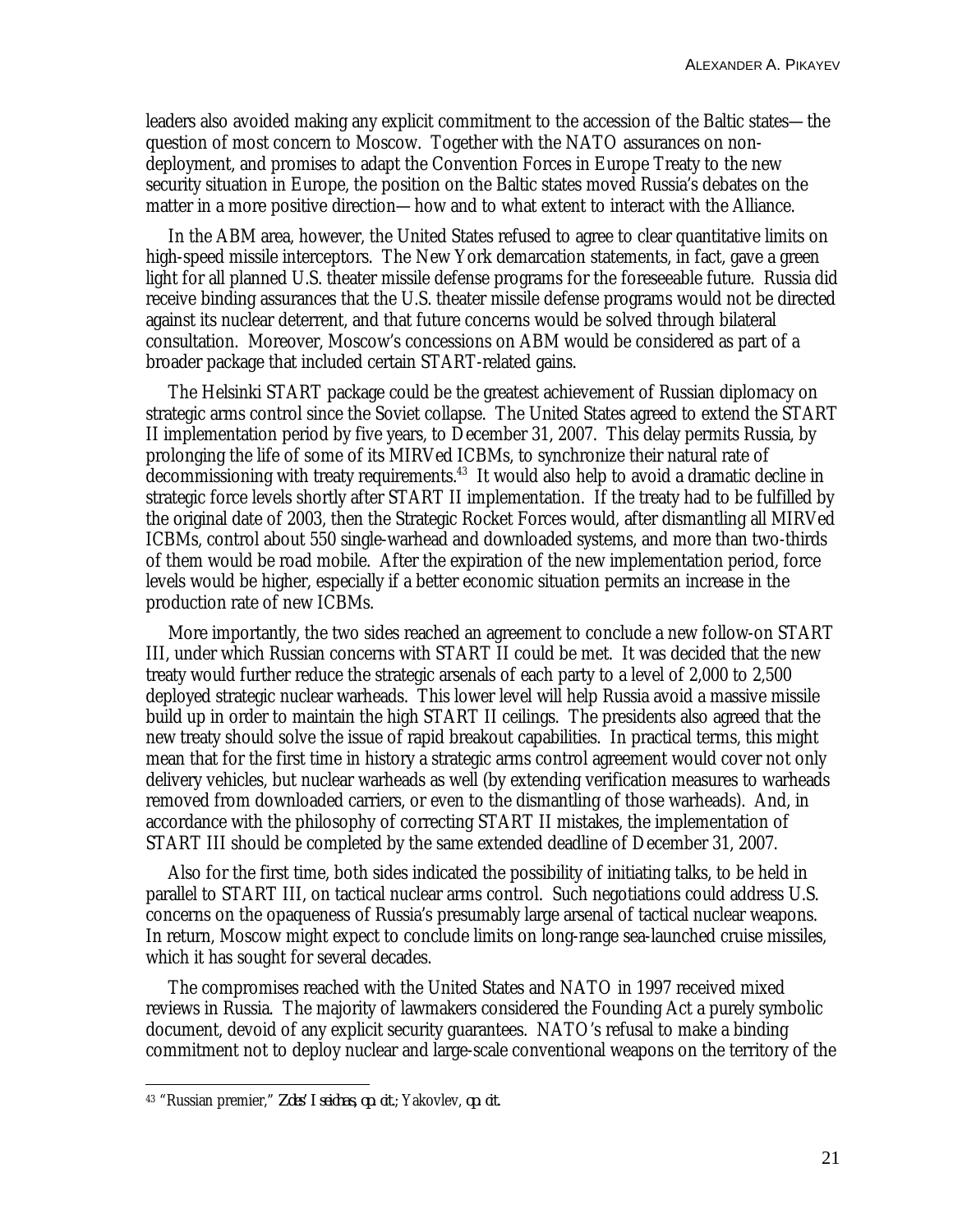Alliance's new member states produced concerns that such a deployment might actually take place in the foreseeable future. The ABM demarcation agreements were also negatively received by Strategic Rocket Force officials, since they, in fact, did not restrict testing of highspeed theater missile defense interceptors.

The START package received a more positive response. The major point of concern centered on the provision of the Helsinki Bilateral Statement that indicated START III negotiations could begin only after START II entered into force. Treaty critics pointed out that while the end-date for treaty implementation was agreed upon, no specific date for starting the negotiations was determined. In fact, the schedule for the future strategic reductions agenda determined in Helsinki did not seem very reliable. First, Russia needed to ratify START II, the Extension Protocol, and the ABM demarcation agreements. By the time of the Helsinki summit, START II had already languished for more than four years, and completing the ratification process might take more time yet. Once Russia ratified these agreements, the U.S. Senate would have to approve the Extension Protocol and demarcation agreements, an action far from certain. Only then, if neither the Duma nor the Senate amended the ratification resolution with provisions linking START II entry-into-force with other issues, could START III negotiations begin. The negotiations would face significant difficulties, especially in the area of warhead transparency, and thus, their early conclusion was also far from certain. As a new treaty might take a significant amount of time to ratify, START III might enter into force too late for it to be implemented by December 31, 2007. This complicated schedule questioned the value of the provision that supposedly synchronized the implementation deadline for both treaties.

Sensing this timing controversy, the Clinton administration initiated informal consultations on START III in the fall of 1997. Several rounds of consultations took place, and lower ceilings of 1,500 warheads were discussed. Reportedly, the two sides informally agreed to complete START III negotiations by 2003.<sup>44</sup> Despite the importance of that move, however, no evidence of progress during those consultations has been made public.

In Russia, two important developments occurred in 1997. First, Army General Igor Sergeyev, Commander-in-Chief of the Strategic Rocket Forces, was appointed the new Minister of Defense. He replaced Army General Igor Rodionov, who was known for his criticism of Yeltsin's military policy and as an opponent of START II. The nomination of Sergeyev to the top position in the Defense Ministry represented an unprecedented move for Russia. Historically, the SRF has been considered distinct from the traditional military establishment, and its representatives had been never been appointed as high as Defense Minister or Chief of the General Staff. After Rodionov, it was obvious that President Yeltsin needed a more loyal head of the Defense Ministry. As the SRF Chief, General Sergeyev demonstrated his consistent support for START II ratification. This probably played some role in the decision to nominate him.

Second, the first two single-warhead Topol M SS-27 ICBMs were deployed at the Tatischevo Strategic Rocket Forces base, located in the Saratov region. The combination of these two events helped the Kremlin to overcome resistance by the Strategic Rocket Forces to concluding an agreement on high-speed anti-missile interceptors, and ensured that the SRF would continue to support START II ratification.

 $\overline{a}$ 44 Remarks of Prime Minister Primakov, in "Russian premier," *Zdes' I seichas, op. cit..*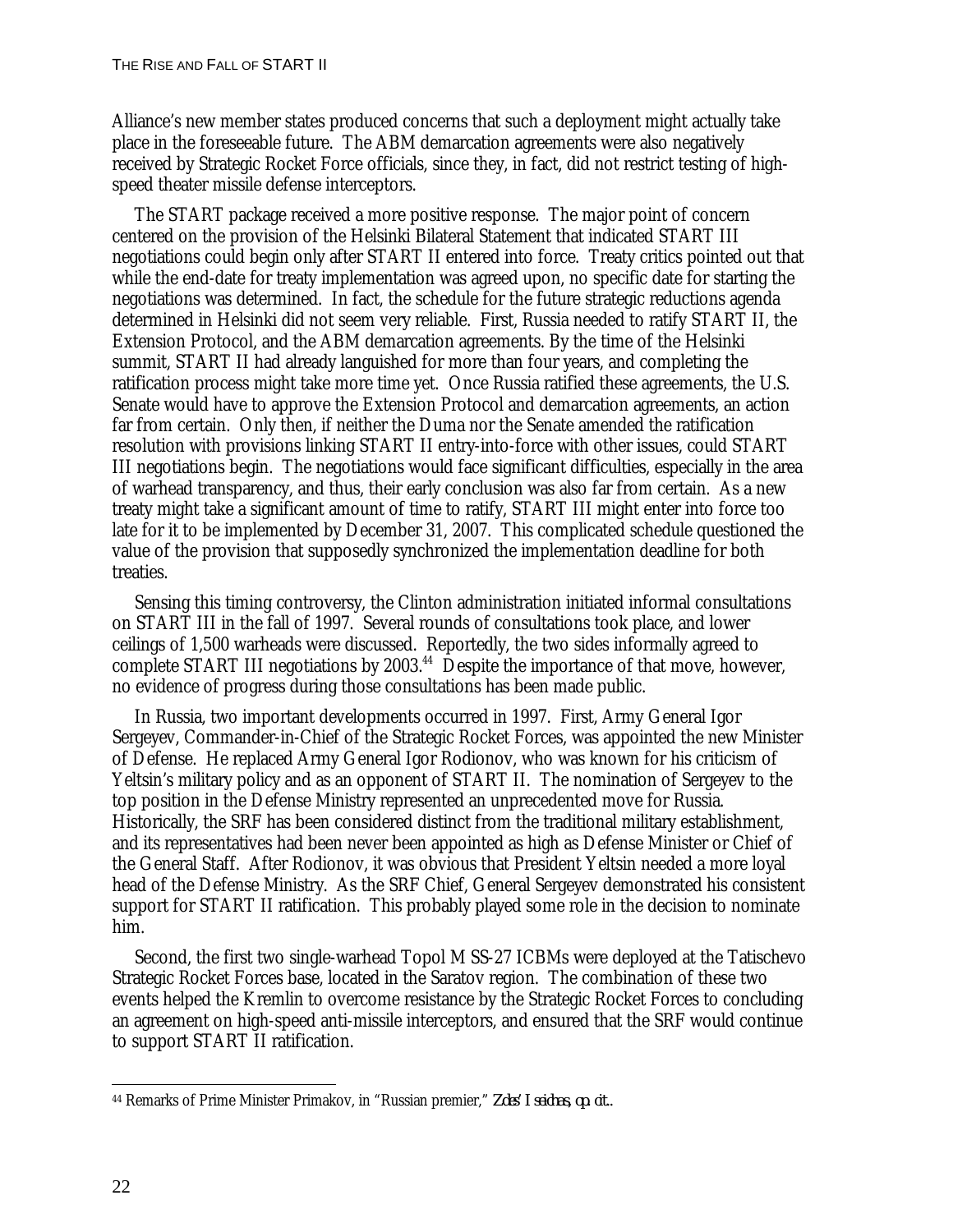## **THE TREATY FALLS**

## **Democracy vs. Ratification: Spring 1998**

Both international and domestic developments in 1997 created a much more favorable environment for START II ratification. However, those developments did not lead to the quick ratification that was expected after the summit in Helsinki. Instead, domestic politics again complicated prospects for ratification.

Since December 1996, the Duma had been focused on the problem of chemical weapons disarmament. On April 29, 1997, the CWC entered into force, even though both major possessors of chemical weapons—Russia and the United States—had not yet ratified the CWC. During its three years of activity, the Duma had not ratified any major arms control agreements. As in spring 1996, the deputies saw this ratification authority as a way to gain political influence. The CWC seemed more attractive to them than START II, because chemical weapons were not considered militarily usable. In May the Duma began its ratification process, and finally approved the CWC in late October.

Obviously, the Yeltsin administration did not want to jeopardize CWC ratification by promoting START II at the same time. When the convention had finally been approved—the president signed the relevant federal law in early November 1997—a momentum was established that, if sustained, might permit the ratification of other agreements. Also, during the CWC ratification process, the Duma and executive branch established a new procedure to reach compromise on mutually acceptable language of the ratification bill in order to ensure smooth treaty approval on the Duma floor.

Certainly for the Left near majority in the Duma, CWC ratification was the only major ratification they could afford in 1997. Furthermore, until February 1998 the Duma and the administration were preoccupied with the FY98 federal budget, and did not want to complicate the debates with discussion of START II. For this reason, delaying treaty ratification until late February 1998 seemed quite understandable. However, the Kremlin made a mistake by not submitting for ratification the September 1997 START II Extension Protocol. Without this document, the Duma, even if it wanted to, was simply unable to restart the ratification process.

In December 1997, President Yeltsin made another tactical mistake. For some time, the lawmakers had complained that the Kremlin did not give them sufficient respect and wanted the president to appear before the Duma in order to demonstrate his esteem. This question was so important that, in exchange for a presidential visit, the Duma seemed ready to pass any legislation that the Kremlin wished.<sup>45</sup> Based on this assumption, some START II advocates believed that if Yeltsin went to the Parliament and personally requested treaty ratification, the lawmakers would comply quickly.<sup>46</sup> But, Yeltsin wasted this significant political capital. In December, he suddenly appeared in the Duma for a short period of time and urged the deputies to approve the federal budget in the second reading. This move came as a surprise to political observers because Prime Minister Viktor Chernomyrdin had already managed a budget compromise, and it was expected that the budget would pass. Certainly, Yeltsin's appearance facilitated approval of the budget, though it was a moral victory for the Duma Left, it

 $\overline{a}$ 

<sup>45</sup> Such posturing between the Kremlin and the Duma dates to Czarist times in Russia.

<sup>46</sup> Alexei Arbatov, vice chairman, the Duma Defense Committee, paper presented at a conference on START II, Carnegie Moscow Center, May 20, 1997.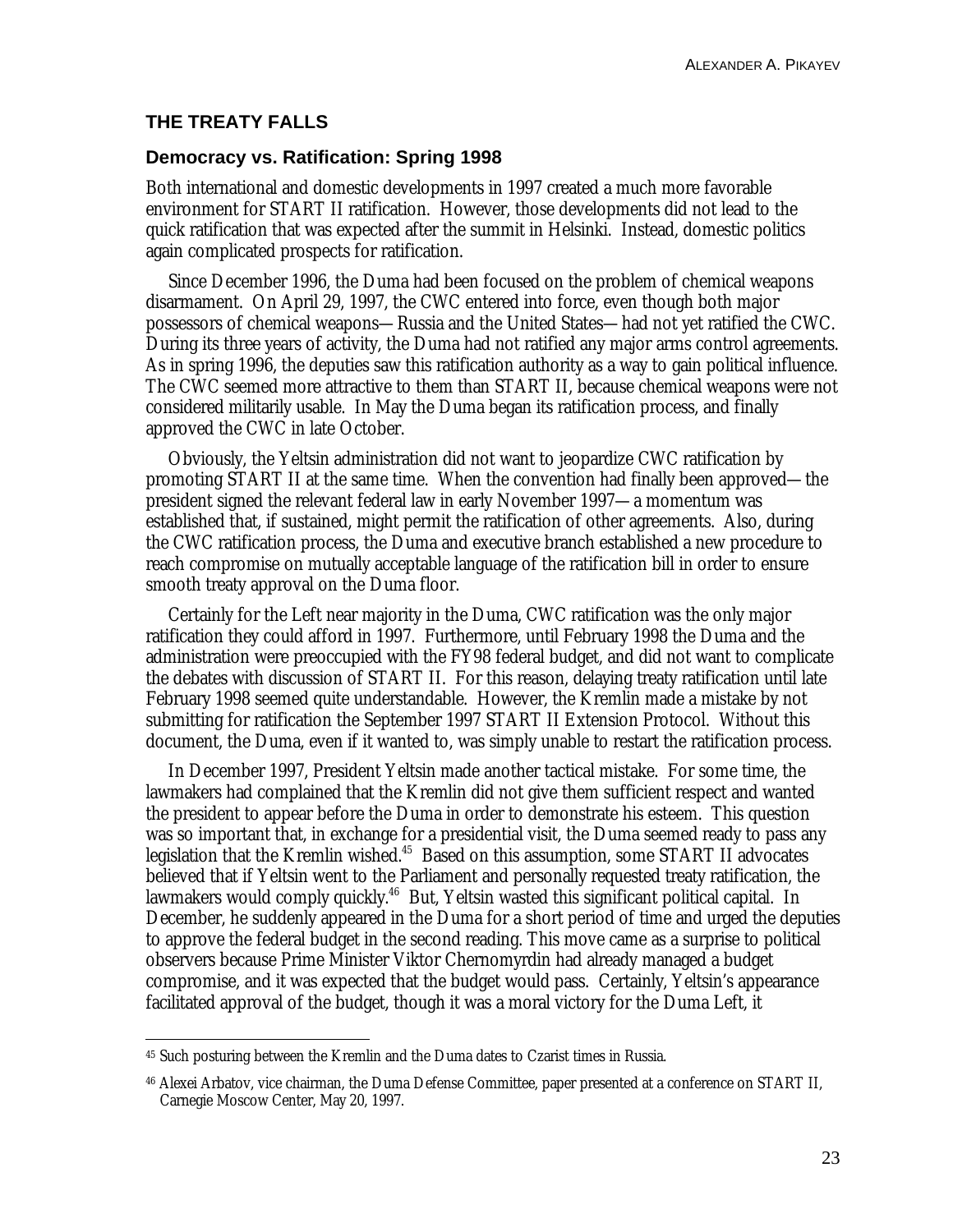humiliated and undermined the credibility of the Chernomyrdin Cabinet, and Yeltsin again wasted a chance to promote START II ratification.

START II, combined with the New York Extension Protocol, was resubmitted for ratification on April 13, 1998. This took place at a time when the country was in a new political crisis that significantly aggravated relations between the Duma and executive branch.

In March 1998, President Yeltsin suddenly fired the cabinet led by Viktor Chernomyrdin and asked the Duma to approve Sergei Kiriyenko as the new prime minister.<sup>47</sup> Chernomyrdin had been Russia's prime minister since December 1992, when his nomination prevented the escalation of dangerous hostilities between the president and the Supreme Soviet. As a moderate reformer, he established good working relations with the Duma Left, who always supported the main Cabinet bills, including all four federal budget requests since FY95. Yeltsin failed to adequately explain his reasons for dismissing Chernomyrdin, which further angered the Duma.

Sergei Kiriyenko had served as the Fuel and Energy Minister in the Chernomyrdin Cabinet. Although he proved himself a talented manager, he remained unknown to the larger public and

**After the Kiriyenko confirmation debate, the Duma sought revenge.**

the Duma. The Duma Left was also concerned by his close association with First Vice Prime Ministers Boris Nemtsov and Anatoly Chubais, who were highly unpopular in the Duma. Not surprisingly, the Duma voted against the Kiriyenko nomination. President Yeltsin made it clear, however, that he would continue to support his nominee and, if needed, was ready to dissolve the Duma. On the same day that the Duma declined the Kiriyenko approval

for the first time, Yeltsin again formally nominated him. This sequence was repeated a week later after the Duma voted against Kiriyenko a second time.

After the second vote, the Communists faced a dilemma. On one hand, the radical wing insisted on a third disapproval and declared their readiness for early elections. The moderate leaders also recognized that they would lose face by supporting Kiriyenko. On the other hand, the Communists were concerned that certain provisions in the electoral legislation would give the Kremlin some legal grounds to change the election rules in its favor if the Duma were dissolved. This could effectively deprive the Left opposition of a significant number of seats in the new legislature. After painful internal debates, the Communists decided to preserve the Duma and, as a result, in the third round Kiriyenko was finally approved as prime minister with a comfortable majority of 251 votes (with 226 required).

The Kiriyenko debacle put the Communists, the largest Duma fraction, under strong pressure from their radical wing. The radicals heavily criticized the moderate leadership of the party for its opportunistic cooperation with the Kremlin, and threatened to split the party unless this collaboration was halted. Moreover, Duma members from all parties felt extremely humiliated by the way President Yeltsin had treated them. Yeltsin completely ignored the members' opinion in both his decisions to sack Chernomyrdin and to nominate a relatively unknown and unpopular candidate. Consequently, after the Kiriyenko confirmation debate, the

 $\overline{a}$ <sup>47</sup> According to the 1993 constitution, the prime minister must be approved by the Duma. If the Duma refuses a candidate three times, the president must dissolve the House, call for new Duma elections and renominate the prime minister.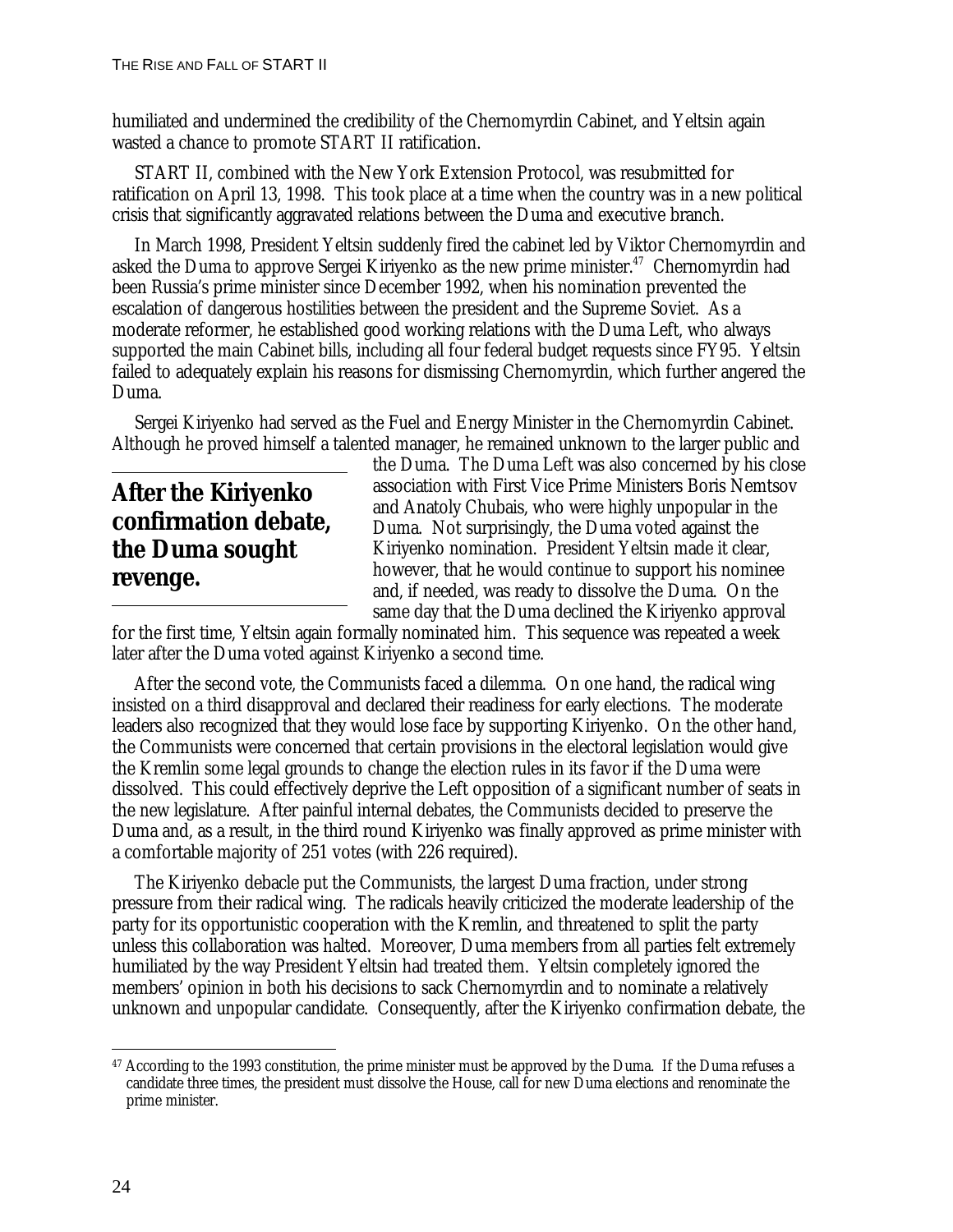Duma sought revenge and used every opportunity to let the Kremlin know that it would pay for its behavior.

On April 13, 1998, the day Kiriyenko was finally approved, Yeltsin finally submitted the START II/ABM package for ratification. But it was too late. Due to the new tension between the Duma and the executive branch, the deputies were unwilling to move forward with the ratification process. It was stalled again until the fall.

Despite this highly negative environment, the Yeltsin administration made unprecedented efforts to promote the treaty between April and June 1998. Earlier, in 1997, Washington had linked the prospect of another Clinton-Yeltsin summit with Russia's START II ratification. Given President Yeltsin's personal penchant for high visibility events, this was a reasonable strategy that played a positive role in stimulating the Kremlin to make more energetic efforts to promote the treaty. The strategy, however, had the opposite effect on the Duma: the lawmakers complained that Yeltsin paid more attention to recommendations from Washington than from his own Parliament.<sup>48</sup>

The Duma reacted to the START II resubmission and President Yeltsin's promotional efforts without much enthusiasm. Yeltsin's April 13 letter was distributed among the various committees and commissions, which were asked to give their response to the Committee on International Relations by May 5. In mid-April, the Committee on International Affairs prepared a draft resolution on forming a commission to complete consideration of START II, in hopes that the commission would be a forum where the text of a ratification bill could be agreed on by all interested parties. If adopted, the bill would move the ratification process to the final stage. On April 21, however, the Duma Council did not approve the draft resolution and decided to consider the issue of forming a commission in a plenary meeting on May 13. The Duma was in recess for the first two weeks of May, meaning that START II had been gradually delayed for an entire month since its resubmission.

On May 13, Vladimir Zhirinovsky proposed that the commission be removed from the agenda, but only 196 deputies (with  $226$  required) supported his proposal.<sup>49</sup> As a result, the Duma continued consideration of the commission into the next day. On May 14, the Duma voted on the commission twice. In the first vote, Alexei Arbatov urged the deputies to approve the resolution, referring to the five-year delay in START II ratification. When this motion failed to gain the necessary majority (185 votes were received), the Duma speaker scheduled a second vote, but gained only 144 votes in support of the motion.<sup>50</sup>

Although the commission was not established at the May 14 plenary, START II advocates did have one relative success in that the deputies formally requested that the three main committees responsible for the ratification process prepare parliamentary hearings. Hard-liners, led by General Albert Makashov, tried to torpedo even this modest progress. The Duma

 $\overline{a}$ 

<sup>48</sup> Gennady Seleznyov, the Duma speaker, *Russky Telegraf*, Dec. 19, 1997, p. 3.

<sup>49</sup> Aleksandr Tarasov, "O podgotovke k ratifikatsii Dogovora SNV-2 (About Preparing for START II Ratification)," *Yadernoye rasprostraneniye* (Nuclear Proliferation), Carnegie Moscow Center, vol. 24, September 1998, p. 9.

<sup>50</sup> Gosudarstvennaya Duma Stenogramma zasedaniy Bulletin no. 174, p. 9; Bulletin no. 175, p. 26–28.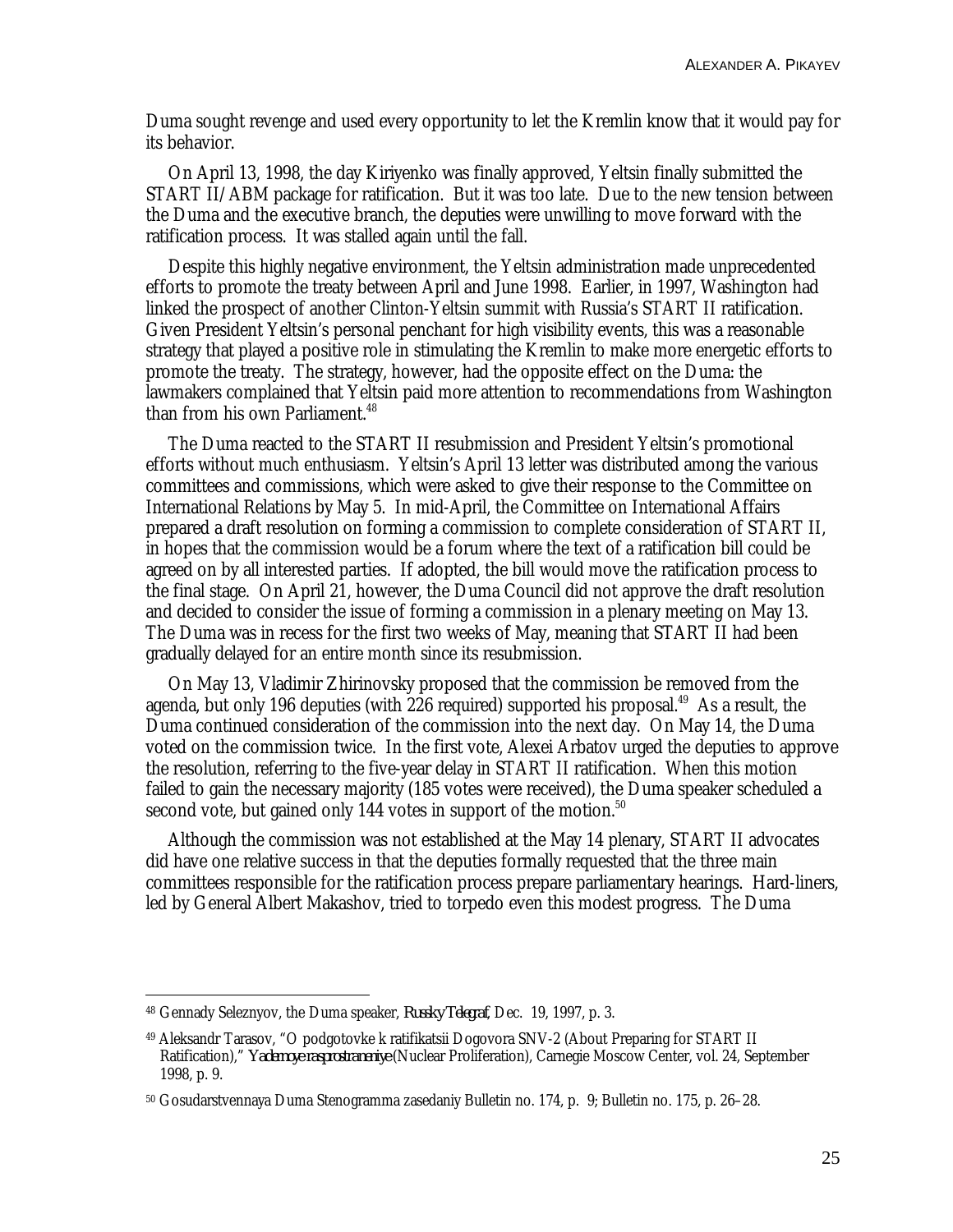Committee on Defense recommended that the hearings be delayed until the fall, and on May 19 the Duma Council agreed to the delay.<sup>51</sup>

Despite these procedural delays, the Kremlin stepped up its activities to promote the treaty. Even as the Duma considered the ratification commission on May 14, Foreign Minister Primakov met with Duma Speaker Gennady Seleznyov and urged him to accelerate ratification. On May 21, President Yeltsin and Prime Minister Kiriyenko met with speakers of both houses of the Federal Assembly and, among other issues, discussed START II. Based on its positive experience from March 1996, the General Staff proposed that it arrange closed hearings in its headquarters on June 9, and a new round of intensive lobbying by the Ministry of Foreign Affairs and Kremlin followed a May 28 meeting between Primakov and Albright.

In a parallel move in late May, Yuri Maslyukov, Chairman of the Duma Committee on Economic Policy, distributed a letter urging members of the Communist Party to support treaty ratification. This was the first instance of a positive attitude towards the treaty publicly expressed by one of the top Communist leaders. Maslyukov suggested that START II be ratified with several conditions: START II would not enter into force until the START III framework agreement was concluded; Russia could withdraw from the agreement if the ABM treaty was violated; and the financing of strategic forces modernization must be guaranteed.<sup>52</sup>

The Kremlin's ratification campaign began to pay off. On June 3, the Duma reversed the earlier decision to delay the hearings until autumn. On June 4, the Duma Council decided to return to discussing the issue after a meeting with Foreign Minister Primakov, scheduled for June 5. That day, an emergency team led by Primakov, Minister of Atomic Energy Yevgeny Adamov, and Director of the Foreign Intelligence Service Vyacheslav Trubnikov visited the Duma.<sup>53</sup> They attempted to consolidate these positive developments, but were only partially successful. The Duma leaders hinted at their possible willingness to hold hearings in June, but promised to make a decision at the Duma Council meeting scheduled for June 9, the day the General Staff had proposed for the hearings. This caused yet another delay, and the General Staff meeting was postponed until June 16.<sup>54</sup>

Nevertheless, on June 9 the Duma Council formally decided again to postpone the hearings until September 1998. A last ditch effort by treaty proponents to change the decision at the plenary meeting also failed. On June 10, 1998, the Duma confirmed the Council's decision and voted to arrange the hearings during the fall session. The decision was made with 235 votes for and only 39 against. $55$ 

The only practical result of the Primakov visit was ensuring that the deputies would attend what officially was called a "conference" in the General Staff on June 16. In an unprecedented move, the lawmakers were informed about the conference over the loudspeakers in the Duma building, the first time they had ever been used. After the June 10 Duma decision to delay the

<u>.</u>

<sup>51</sup> Tarasov, *op. cit.*, pp. 9–10.

<sup>52</sup> Sergei Sokut, "Pozitsiya ekspertov KPRF otkryvayet put' k ratifikatsii SNV-2 (Position of the CPRF Experts Opens Way for START II Ratification)," *Nezavisimaya gazeta*, May 30, 1998, p. 2.

<sup>53</sup> "START II Has No Chances for Ratification This Summer in the Russian Duma," PIR Arms Control Letters, June 1998, PIR Center, June 17, 1998, at: (http://www.pircenter.org/acl/index.htm).

<sup>54</sup> Tarasov, *op. cit.*, p. 10.

<sup>55</sup> "Deputies Leave Start II Consideration for the Autumn,"*Russky telegraf*, June 11, 1998.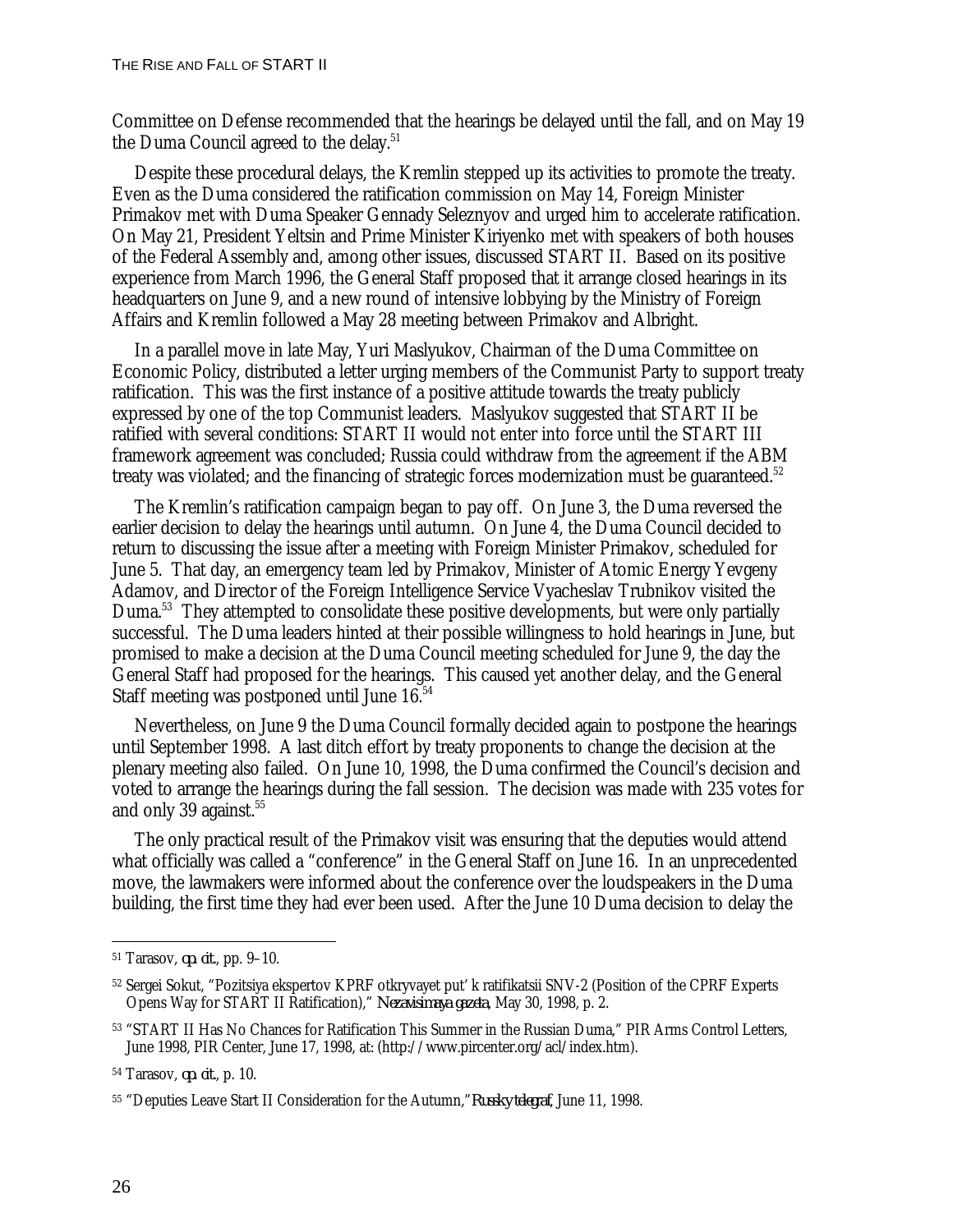hearings, the conference did not seem to affect the negative momentum. Although the spring session was carried over until end of July, the Duma still did not consider the treaty.<sup>56</sup>

In sum, domestic disagreements together with mistakes made by the Kremlin in winter and early spring 1998 prevented the Duma from ratifying the treaty during its 1998 spring session. A window of opportunity, which was opened by the 1997 Helsinki and New York compromises and by the Duma ratification of the CWC in late October 1997, was lost. The administration's failure to resubmit START II with the New York protocol in late February 1998 played a fatal role for treaty ratification. Certainly, the Duma was physically unable to proceed with the ratification between late February, when the federal budget was approved, and late March, when the Chernomyrdin Cabinet was fired. But there were genuine chances to establish a mechanism of ratification and for that process to begin.

## **Almost Ratified**

By September 1998, the situation had completely changed and chances for Duma ratification of START II had greatly increased. In late August, President Yeltsin fired the Kiriyenko Cabinet after it had failed to cope with the growing economic crisis, and nominated Viktor Chernomyrdin for prime minister. Despite its past sympathy for the nominee, the Duma refused to approve Chernomyrdin and made clear that Yeltsin's candidate had no chance of being approved.

The Duma's firm position on Chernomyrdin was explained by two factors: the first political and the second economic. First, the Duma had launched impeachment proceedings in May against President Yeltsin. If an impeachment resolution was approved prior to a final decision on Chernomyrdin's nomination, the lawmakers could provoke a constitutional crisis. Under one article of the 1993 constitution, the Duma cannot be dissolved after it has approved an article of impeachment. Another constitutional provision requires that the Duma be dissolved if it fails to approve a nominee for prime minister after three attempts. Here, the second, economic factor comes into play. During the August financial crisis, millions of Russians desperately stormed banks in hopes of removing at least some of their money. A constitutional crisis in the midst of this situation would work in favor of the opposition, rather than Yeltsin, since the Kremlin's economic policy was blamed for the August financial crash.

Thus, Yeltsin nominated someone the Duma was sure to approve, Foreign Minister Yevgeny Primakov. Having won its political battle with the Kremlin, the Duma triumphantly approved Primakov's nomination and, with this action, a major obstacle to START II ratification—the residual anger at Yeltsin for the Kiriyenko debacle in April 1998—was removed.

Primakov's approval created additional positive developments with regard to START II. For one, the new prime minister was personally interested in START II, since as Foreign Minister, he had mastered the 1997 agreements and was committed to the treaty's success. In addition, through a series of appointments, Primakov was able to develop a positive working relationship with the Left factions in the Duma, including the Communists, giving him some leverage over the body.

After the August 1998 crash, Russia also became much more dependent on the West for help, similar to what happened in 1992–1993 and 1995–1996. The ruble devaluation significantly complicated foreign debt servicing. In 1999, Moscow would have had to pay

 $\overline{a}$ 56 Pavel Felgengauer, "Defense Dossier: START II Destined for Shelf," *Moscow Times*, June 25, 1998.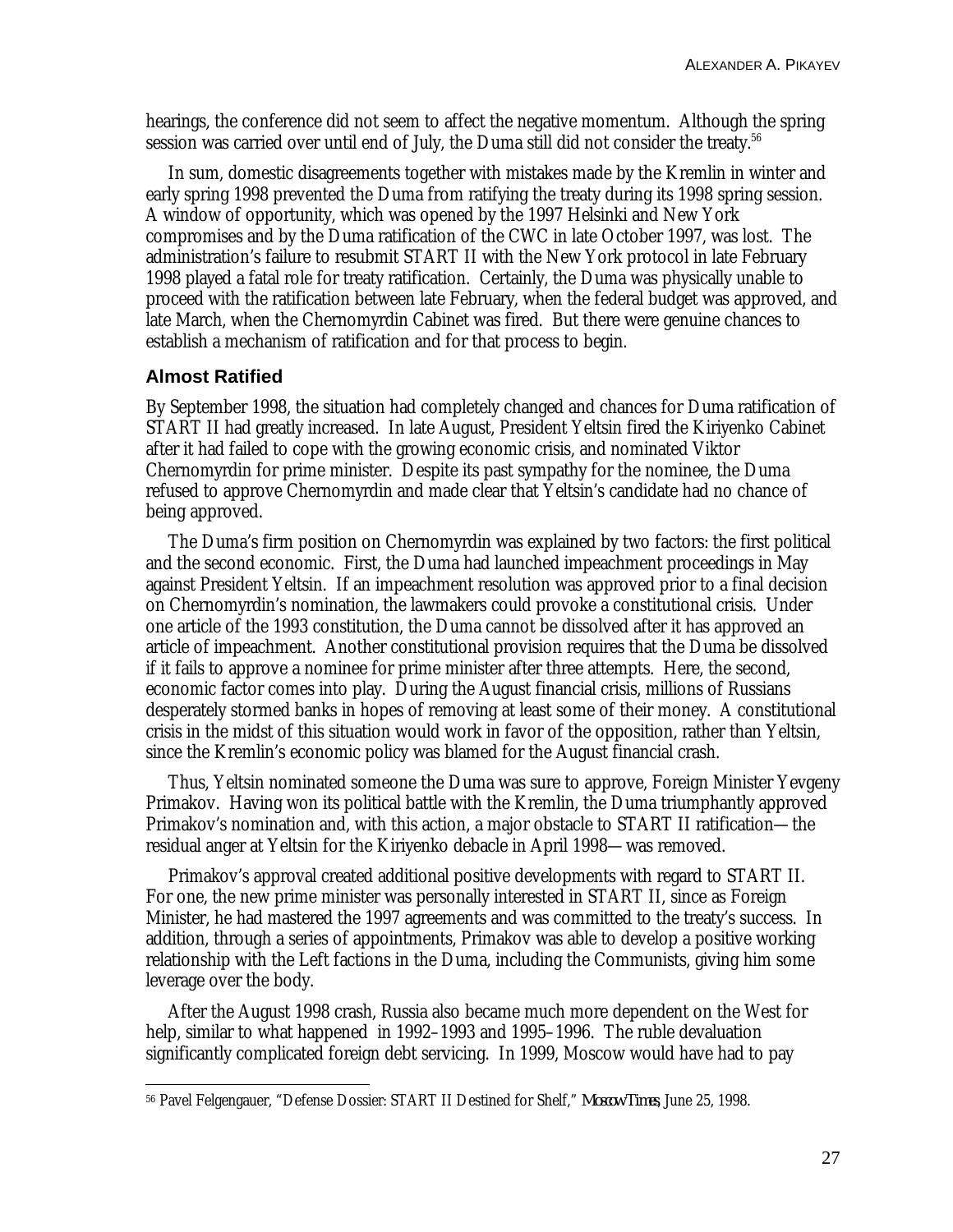foreign creditors up to \$17.5 billion, an unbearable burden for a country whose federal budget would not exceed \$24 billion. As a result, Russia was forced to raise the issue of debt restructuring. Any solution was largely dependent on the positions of international financial institutions, where the United States plays a leading role.

In October 1998, the Duma reconvened from its summer recess. Soon after, the new Primakov government launched an active lobbying campaign aimed at achieving START II ratification. In October, Foreign Minister Igor Ivanov held a meeting with leaders of the Duma fractions and urged them to restart the ratification process. In late October, Prime Minister Primakov sent a letter to Duma Speaker Gennady Seleznyov, asking him to accelerate treaty ratification.<sup>57</sup>

In response to the letter, the Duma Council decided on November 6 to hold an extraordinary closed plenary meeting devoted to, among other items, START II, signalling that the ratification process had been freed. The special session took place on November 10, and was reportedly attended by the prime minister, first deputy prime minister, and ministers of foreign affairs, defense, economics and finance. During the meeting, members of the government stated that START II ratification was required in order to receive loans from the International Monetary Fund.<sup>58</sup> The same day, the Duma Council asked involved committees to prepare the ratification bill within ten days.

Despite strong support from the Duma leadership, preparation of the ratification bill faced significant difficulties. Treaty proponents decided not to risk an attempt to establish a formal commission, which would draft a compromise ratification resolution with consensus language. Instead, they choose an informal approach. Roman Popkovich, Chairman of the Defense Committee, and Vladimir Lukin, Chairman of the International Affairs Committee, formally introduced the draft bill. Together with the Committees on Security and Geopolitics, these two committees were primarily responsible for treaty ratification.

The agreed text of the Lukin-Popkovich Bill took much longer than ten days to prepare, and was not formally distributed in the Duma until mid-December 1998. The compromise draft text contained 10 articles: eight of them stipulated conditions for START II implementation. [The complete text of the draft resolution is located at the end of this paper.] The most important articles included:

- Article IX, stipulating that the exchange of the instruments of ratification would not occur until the U.S. Senate ratified the 1997 New York ABM agreements;
- Article IV, requiring the president, after consultations with the Federal Assembly, to make a decision on the future implementation of START II, if a follow-on treaty is not concluded by December 31, 2003. The follow-on agreement must contain several provisions, among them: (1) reductions to the lowest possible levels of strategic nuclear forces still capable of guaranteeing strategic stability; (2) eliminating breakout potential; (3) real accounting of strategic weapons; and (4) preserving "multiple options" for Russia's strategic modernization program;

 $\overline{a}$ <sup>57</sup> Tarasov, *op. cit.*, p. 12.

<sup>58</sup> "START II Ratification Is Expected in December," PIR Arms Control Letters PIR Center, November 13, 1998, located at (http://www.pircenter.org/acl/index.htm); *Parlamentskaya gazeta*, Nov. 11, 1998, pp. 1, 2.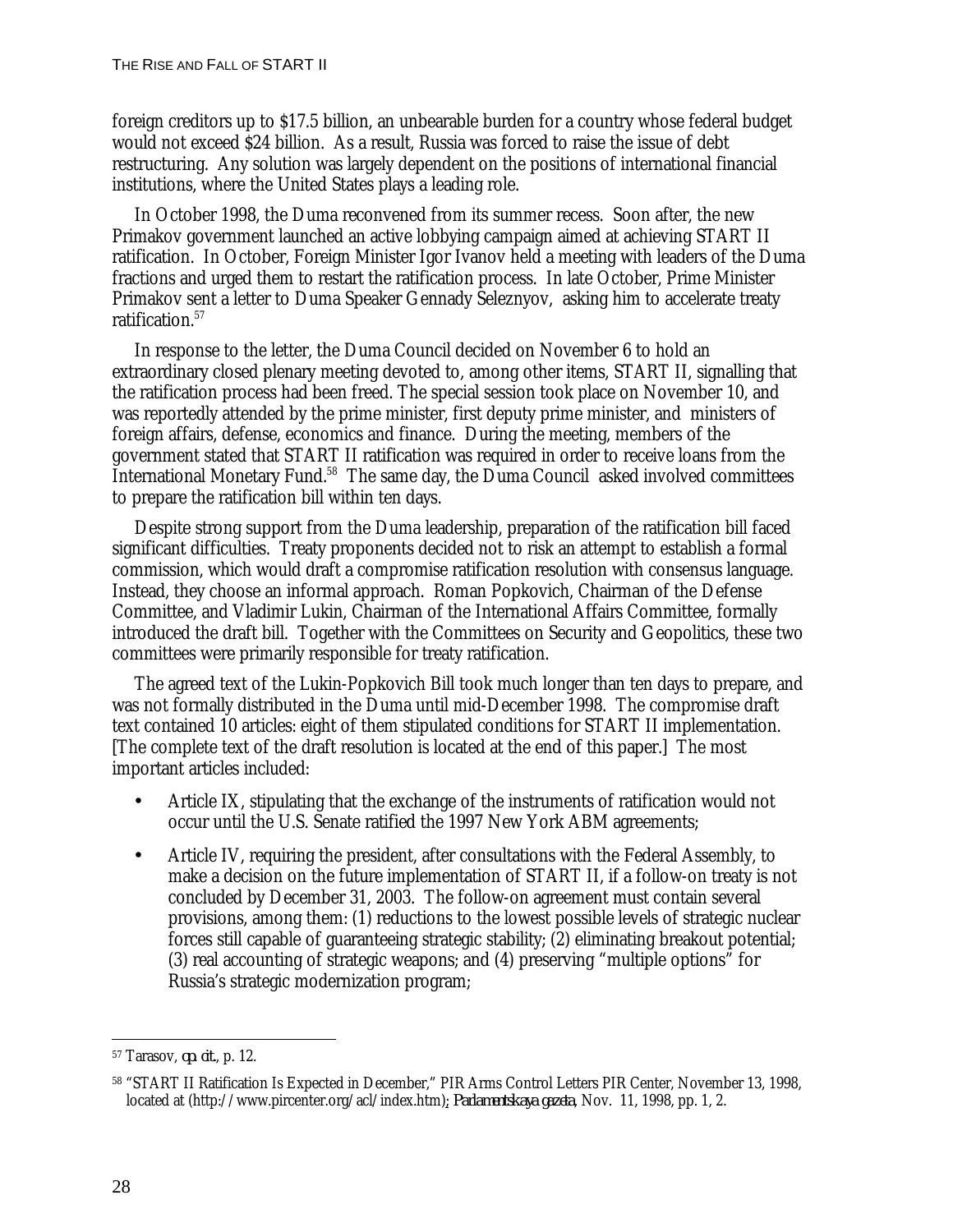- Article II, specifying extraordinary conditions under which Russia might consider withdrawing from the treaty. Among them: (1) U.S. withdrawal from the START II and/or ABM Treaties; (2) military developments made by the United States, or other countries and alliances, including NATO, which would threaten Russia's national security; (3) a large-scale build up by a third nuclear-weapon state; (4) deployments threatening to Russia's early warning system;
- Other articles specifying the responsibilities of the president, government and the Federal Assembly in the area of treaty implementation. A need for sufficient financing of strategic weapons was specifically mentioned. By October 1 of each year, the government would also be required to deliver an annual implementation report to the Federal Assembly.<sup>59</sup>

Although some small changes were incorporated into the text later, the main provisions remained intact and the president formally submitted the draft to the Duma on March 22, 1999.

With the draft resolution, the Duma partially succeeded in ensuring its participation in future decision-making on the treaty. In fact, Article VIII language requiring the government to provide the Federal Assembly with an annual report on treaty compliance explicitly linked the report with discussions on the federal budget, which usually take place in the fall. At that time of year, the executive power is very dependent on the legislature, giving the lawmakers additional leverage over the president.

One critical area is in Article IX, which explicitely prohibits the exchange of instruments of ratification until the United States ratifies the ABM agreements. Given the strong opposition in the U.S. Senate to these agreements, this article might be considered a ratification-killer. Even if ratified, START II may never be implemented. This provision, however, gives Russia the opportunity to put START II back in the U.S. court and make Washington responsible for the failure of the treaty.

Completion of the draft text was followed by painful debates inside the Communist Party. While its moderate leadership was ready to ratify the treaty, the hard-liners aggressively denounced the idea. As a result, on December 8 and, again, on December 15 the Duma failed to adopt a procedural decision asking the president to formally submit the agreed draft text of the ratification bill. $60$  The debates inside the Communist Party continued until December 16, when they reportedly came very close to permitting free voting on START II.

Several hours before the scheduled meeting of the Duma, however, the United States and Britain launched air strikes against Iraq. The Communist fraction immediately linked the air strikes with START II ratification and delayed treaty consideration indefinitely. After attending the meeting, First Vice Prime Minister Yuri Maslyukov, who two days before had energetically supported ratification, said, "I am not an idiot enough to insist on START II ratification while air strikes are being made on Iraq."<sup>61</sup> The Duma again refused to consider START II and the environment in the legislature became so unfavorable that Alexander Kotenkov, the presidential

 $\overline{a}$ 

<sup>59</sup> Full Russian text of the START II draft ratification bill can be found in: *Yadernoye rasprostraneniye* (Nuclear Proliferation), Carnegie Moscow Center, vol. 27, December 1998.

<sup>60</sup> *Izvestiya*, December 16, 1998; *Interfax*, December 8, 1998.

<sup>61</sup> *ITAR-TASS* (World Service), December 17, 1998, 16:41 msk.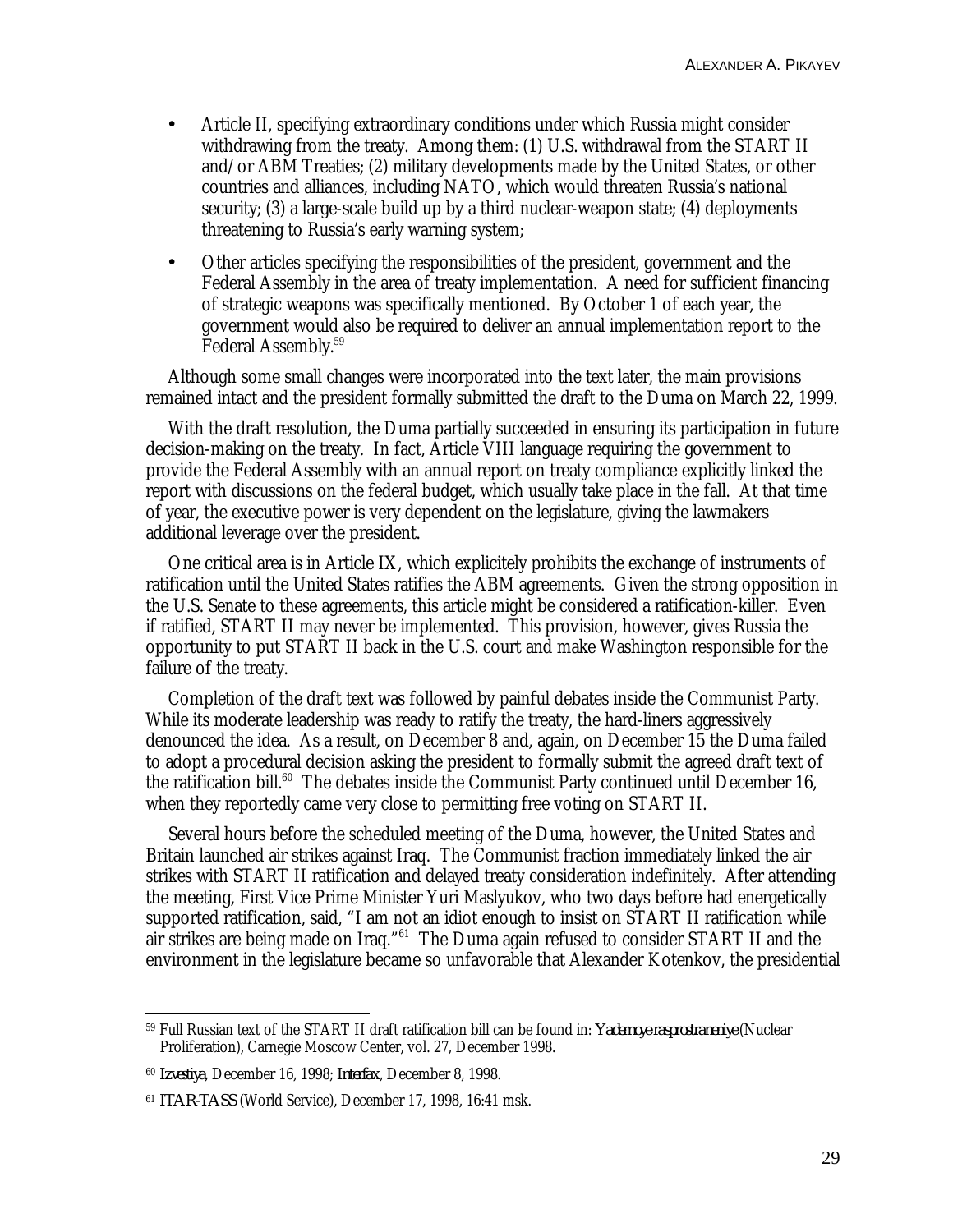representative in the Duma, predicted that the current Duma would not ratify the treaty at all.<sup>62</sup> As treaty-proponent Vladimir Lukin pointed out, ratification "was postponed not by the State Duma, but by the American government and President [Clinton]."<sup>63</sup>

By early 1999, the Primakov Cabinet found itself in a difficult situation. On one hand, the compromise inside the Communist Party to allow free voting collapsed as a result of Anglo-American air strikes on Yugoslavia. Moreover, in January, the Clinton administration announced its intention to seek modification of the ABM Treaty, which further strengthened the position of treaty opponents in the Duma. On the other hand, by 1999, Primakov's public approval ratings were skyrocketing and he was becoming the leading candidate for the post-Yeltsin presidency. Given Yeltsin's uncertain health conditions, the prime minister might have been much closer to the top post in the Kremlin than was widely assumed. To further consolidate his position, Primakov was interested in allaying Western suspicions and may have viewed START II ratification as an attractive tool for gaining credibility in the West.

Meanwhile, the legislature was still reluctant to return to treaty consideration. But after completing discussion on the FY99 federal budget in late February, the Cabinet launched a new push on the Duma. During the promotion campaign, Primakov successfully used the U.S. ABM debates as an argument in favor of START II ratification, stressing that START II ratification by Russian would help prevent Washington from withdrawing from the ABM Treaty.<sup>64</sup> The domestic political environment remained favorable, too. Similar to fall 1998, the Left continued to provide their political support to the Primakov Cabinet.

The Primakov lobbying campaign had quick results. By March 2 the Duma resumed the ratification process by distributing the final version of the Lukin-Popkovich bill among fractions, committees and commissions. On March 16, the Duma formally requested that the president submit the agreed ratification bill (a motion that failed three months before). During the meeting, some deputies even proposed that the treaty be scheduled for the nearest ratification plenary meeting on March 19. The Council decided not to schedule it that soon because it was not known how long it would take the Kremlin to submit the resolution. The Council's decision was followed by an unusual appearance by Primakov, Maslyukov and top military officials on Russian national TV, where they promoted treaty ratification.<sup>65</sup>

It was expected that the Yeltsin administration would complete the necessary paperwork on March 17 and that the Council could include the treaty on the agenda for its March 19 plenary meeting. After March 22 the Duma would be on a week-long recess, and March 19 was the last day that the Duma could ratify the treaty before Primakov's visit to the United States.

On the morning of March 17, however, it became clear that decision-making in the Kremlin had been almost paralyzed by a vote in the Federation Council on a separate issue. By a constitutional majority, the Federal Council suddenly declined to accept the resignation of Prosecutor General Yuri Skuratov (Russian counterpart of the U.S. attorney general), which President Yeltsin had sought. Before his resignation, Mr. Skuratov, with wide support from the

<sup>65</sup> *Ibid.*

<sup>-</sup><sup>62</sup> Vladimir Lukin, Chairman of the Duma Committee on International Affairs, in *ITAR-TASS* (World Service*)*, December 17, 1998, 19:30 msk.

<sup>63</sup> *Ibid.*

<sup>64</sup> "Russian premier," *op. cit.*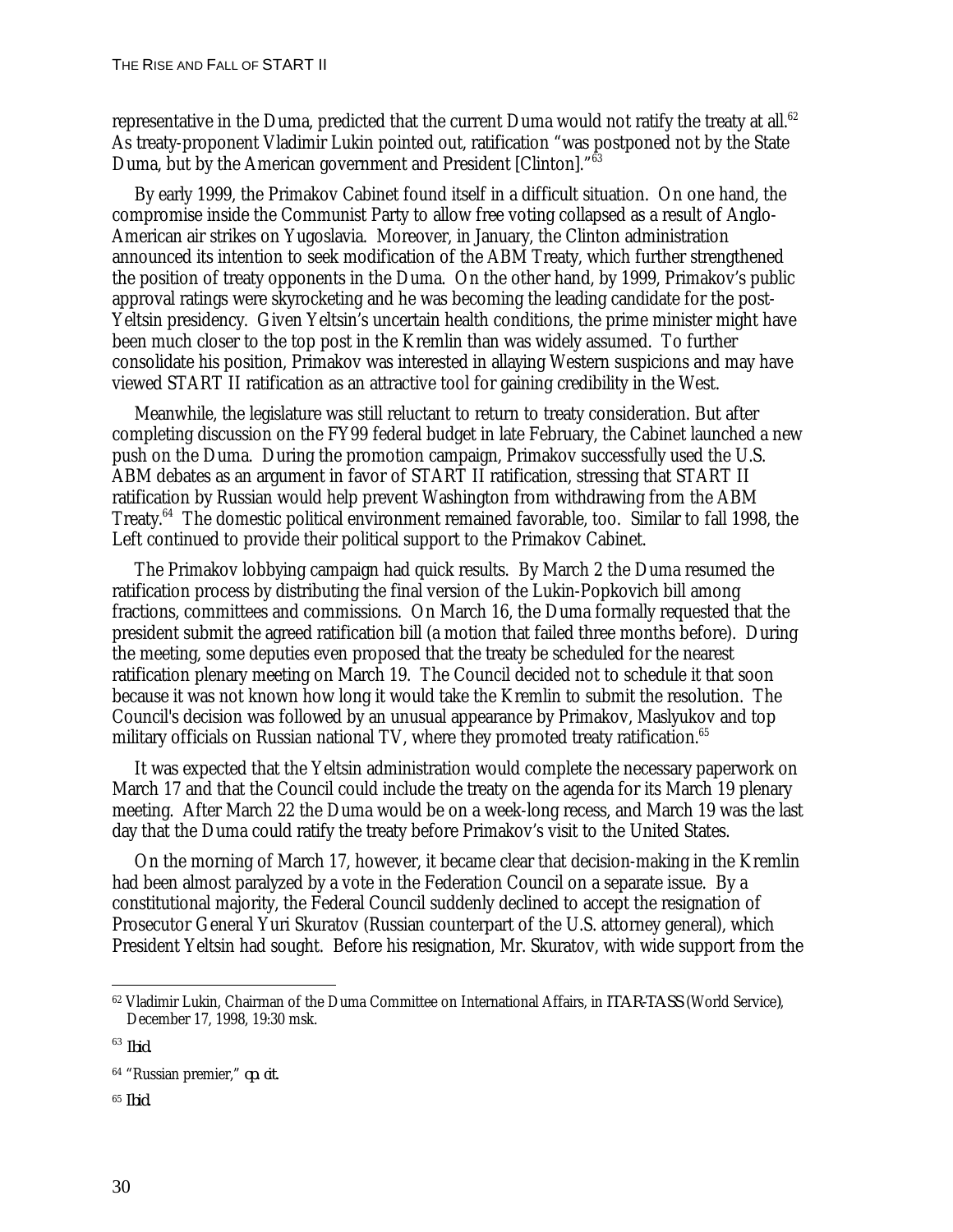Duma left majority, had launched an intrusive criminal investigation into alleged illegal commercial activity and corruption of several Yeltsin administration officials, including, according to the Russian media, the chief of the administrative department and top reformers Anatoly Chubais and Boris Nemtsov. The prosecutor claimed that, in order to damage the investigation, he was blackmailed with a videotape of his relations with prostitutes. On late night television, the state-owned RTR-1 Channel broadcast portions of the videotape, which contained a romantic episode involving a man resembling Mr. Skuratov.

The Wednesday voting in the Federation Council greatly increased the chances that the impeachment resolution, which the Duma was going to debate in May, might be successfully passed by the upper house as well. By ensuring that Mr. Skuratov stayed in office, the Communists also could expect successful consideration of the impeachment in the Supreme and Constitutional Courts, as is required by Russian law. As a result of the vote, the Left significantly consolidated their domestic leverage, and President Yeltsin, for the first time since 1993, faced a real threat of impeachment.

On March 17, Duma speaker Gennady Seleznyov interrupted the session to inform the deputies of the vote in the Federation Council. In the ensuing euphoria, the Duma decided to hold an additional session on March 18 to discuss the Skuratov situation. This effectively cancelled a planned meeting of the Duma Council where the START II ratification bill could have been considered.

In an effort to save the treaty, Prime Minister Primakov held a three-hour meeting on March 18 with leaders of the left Duma groups, including Gennady Zyuganov, Nikolai Ryzhkov and Nikolai Kharitonov. As a result, during the plenary meeting on March 19, the Duma included START II ratification on the agenda for the first ratification day after the recess, April 2.<sup>66</sup> The Kremlin acted quickly, too. On March 22, the president formally submitted the START II ratification bill to the Duma.

**The NATO air strikes produced a shocking effect in Russia.**

On March 24, Prime Minister Primakov left for a series of meetings in the United States. In the course of his flight it became clear that NATO air strikes against Yugoslavia were imminent. In protest, the prime minister turned his plane around in mid-air over the Atlantic and returned to Moscow. The air strikes produced a shocking effect in Russia Spontaneous anti-NATO rallies started in the streets of Moscow. The Duma interrupted recess and on March 27 held an extraordinary plenary meeting devoted to the situation in Yugoslavia. In a resolution approved at the meeting, the legislature requested that the president recall the START II ratification bill. The majority of deputies thought that as a result of the NATO out-of-area action, which was not supported by any U.N. Security Council or Organization for Security and Cooperation in Europe resolution, a new security situation had emerged that would require a reassessment of previously concluded arms control agreements.<sup>67</sup>

The negative international environment was followed by domestic developments that further complicated START II ratification. In a repeat of March 1998 events, President Yeltsin

 $\overline{a}$ 

<sup>66</sup> Alexander Pikayev "START II As A Victim Of Sexual Scandal In Moscow," March 22, 1999, located at (http://www.armscontrol.ru/start/publications/ap0319.htm).

<sup>67</sup> Gennady Zyuganov, *ITAR-TASS* (World Service), March 25, 1999, 13:54 msk.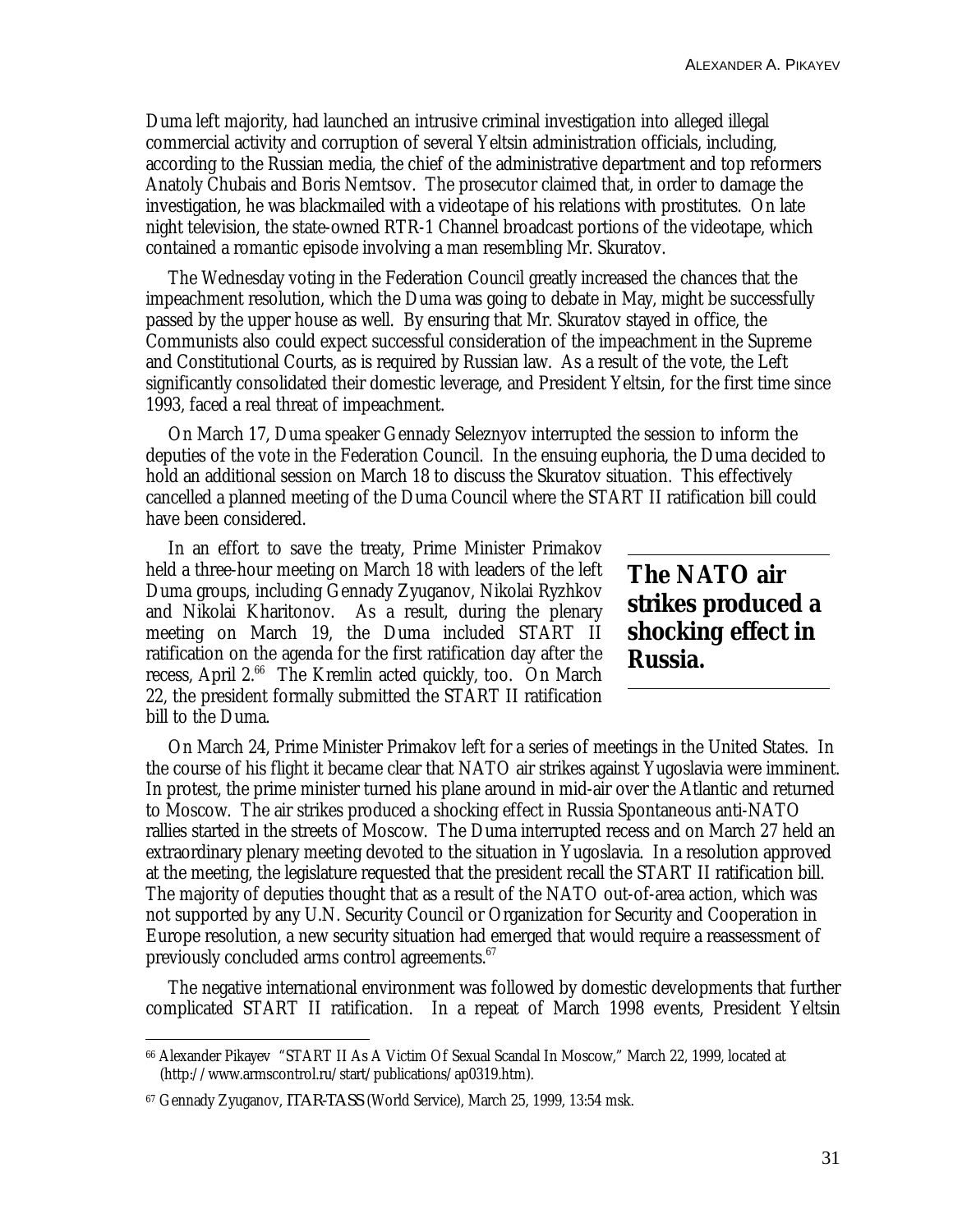suddenly fired the Primakov Cabinet on May 12, 1999, without a full explanation. The new prime minister, Sergei Stepashin, was approved by the Duma in the first round of voting but, as in spring 1998, the legislature was clearly dissatisfied by the dismissal of a popular prime minister. Although the nomination of Sergei Stepashin did not cause a Kiriyenko-like uproar, the Duma became much more reluctant to act on requests from the Kremlin.

In retrospect, it seems clear that the Kremlin should be faulted for not resubmitting START II by March 18. The cancellation of the Duma Council meeting on Thursday was not a fatal blow, as Duma leaders on numerous occasions have demonstrated their ability to overcome similar procedural complications. For instance, the Council could have gathered on Friday during the lunch break of the plenary meeting. Alternatively, a deal could have been brokered informally, and the ratification might have been included on Friday's agenda by a decision of a plenary meeting. Certainly, even if the Duma had ratified START II on March 19, the Federation Council most likely would have delayed its ratification as a result of the Kosovo crisis. Nonetheless, the Federation Council would have been more likely than the Duma to consider ratification after the air strikes had ended.

In December 1998 and again in March/April 1999, START II had the best chances for ratification. Commenting on the coincidence of these two major breakthroughs in the START II ratification process with air strikes against Iraq and Yugoslavia, one Duma member said bitterly, that he was under the impression that "the United States is opposed to the Russian parliament's ratifying START II.<sup>"68</sup> It should be mentioned, however, that the Yeltsin administration has to share responsibility for its inability to elaborate a coherent strategy for promoting the treaty and for not using windows of opportunity between October 1997 and March 1998, and again between September 1998 and March 1999, to achieve the treaty's ratification.

## **CAN THE PROCESS BE REVIVED?**

Even during the crisis in Kosovo, the executive branch reaffirmed its support for START II ratification. On March 27, Minister of Foreign Affairs Igor Ivanov stated before a Duma emergency plenary meeting that, despite the NATO air strikes, he remained committed to the treaty and thought that ratification was consistent with Russia's interests. He stressed, however, that START II ratification was "untimely" as long as air strikes continued. For his part, President Yeltsin ignored the Duma request to rescind the draft treaty ratification bill.

## **Summit in Cologne and the Gore-Stepashin Meeting**

During the June 20, 1999, G-8 summit in Cologne, Germany, President Yeltsin expressed his commitment to completing the START II ratification process in a joint U.S.-Russian statement. In this document, both the United States and Russia made concessions designed to restart the stalled arms reduction process. These steps partially repaired the damage done to bilateral strategic arms control by the sharp disagreements between Moscow and Washington over the war in Yugoslavia.

To help Russian prospects for START II ratification, the United States reaffirmed that the two sides would conduct new negotiations on strategic offensive arms aimed at further reducing each side's strategic nuclear warheads, and elaborate measures to contribute to the irreversibility of deep reductions, including prevention of a rapid build up in the numbers of warheads. The

 $\overline{a}$ <sup>68</sup> *Ibid.*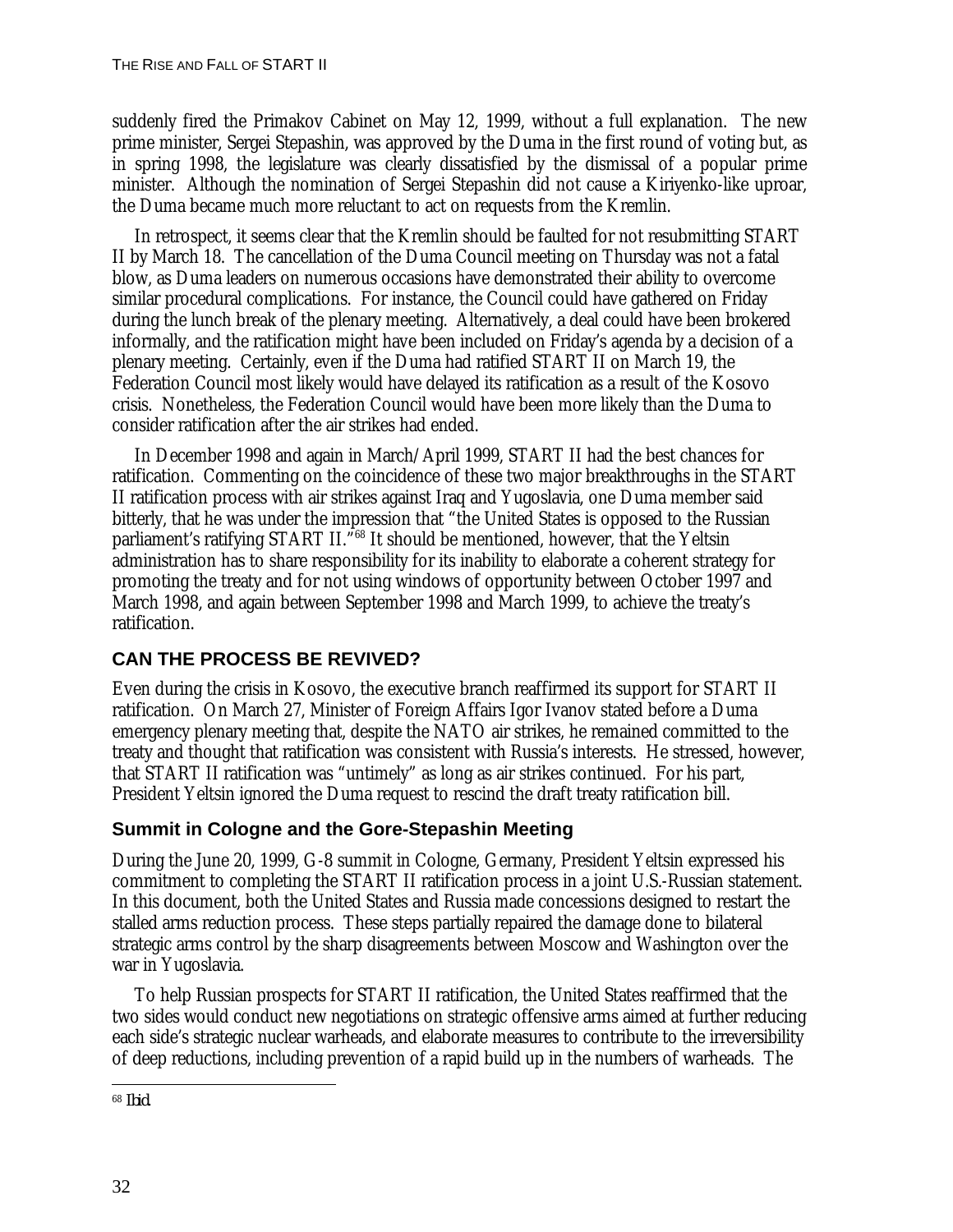presidents also agreed that results should be achieved during those negotiations as early as possible.<sup>69</sup> This statement hinted that the United States would alter its position not to initiate START III talks until after START II entered into force. Though the document contains a reference to the Helsinki summit statement, where this linkage was established, it does not mention it directly. Also, besides the same reference on Helsinki, the statement says nothing on future numerical START III limits. This could be interpreted as a sign of Washington's potential willingness to go below the levels of 2,000-2,500 deployed strategic warheads set in Helsinki.

The summit statement confirmed the commitment of both states to the treaty and contained promises that each side would seek the earliest ratification of the 1997 New York protocols. The United States and Russia also agreed, in accordance to Article XIII of the ABM Treaty, "to consider possible changes in the strategic situation that have a bearing on the ABM Treaty and, as appropriate, possible proposals for further increasing the viability of this treaty."<sup>70</sup> The Statement's context shows that "changes in the strategic situation" might be related to missile proliferation.

In reality, the language of the Cologne statement was even more vague than that agreed to in Helsinki. The United States stopped short of explicitly meeting Russia's demands on START III (on lower ceilings and starting formal START III negotiations before START II ratification). For its part, Moscow agreed to consider "possible changes in the strategic situation," but did not commit itself to ABM Treaty modifications. It is apparent, therefore, that the Cologne statement represents only the first step in the bilateral strategic arms control dialogue in the post-Kosovo environment.

The real importance of the Cologne statement was the signal that both sides would seek to pursue the U.S.-Russian strategic arms control dialogue during election years in both the United States and Russia. The START III/ABM Treaty consultations could permit the sides to save time in finding mutually acceptable compromises, and to delay consideration of the agreements to a time when the political environment in both countries would be more favorable for ratifying old and concluding new arms control agreements.

However, some serious concerns remain. One of these is the possibility that Yeltsin's assurances to achieve START II ratification could again lead Washington into inaction based on the false hope that the long-awaited treaty would finally enter into force within a few months. Such premise could also slow the START III/ABM Treaty consultations, which might be considered as only a symbolic prelude to real negotiations to be initiated after START II enters into force.

The results of the Cologne summit were coolly received in Russia. As a prominent center/right observer pointed out, Yeltsin "paid homage and pledged personal loyalty as a vassal of rich Western states, but these pledges would not bind Russia.<sup>"71</sup> By June 22, Foreign Minister Ivanov stated that Moscow firmly sought the preservation of, and strict compliance with, the ABM Treaty, and called U.S. plans for national missile defense (NMD) deployments

 $\overline{a}$ 

<sup>69</sup> "Joint Statement Between the United States and the Russian Federation Concerning Strategic Offensive and Defensive Arms and Further Strengthening of Stability," The White House, *Office of the Press Secretary* (Cologne, Germany)*,* June 20, 1999, p. 2*.*

<sup>70</sup> *Ibid.*, p. 3.

<sup>71</sup> Pavel Felgengauer, "Pacts Don't Protect Russia", *Moscow Times*, June 24, 1999.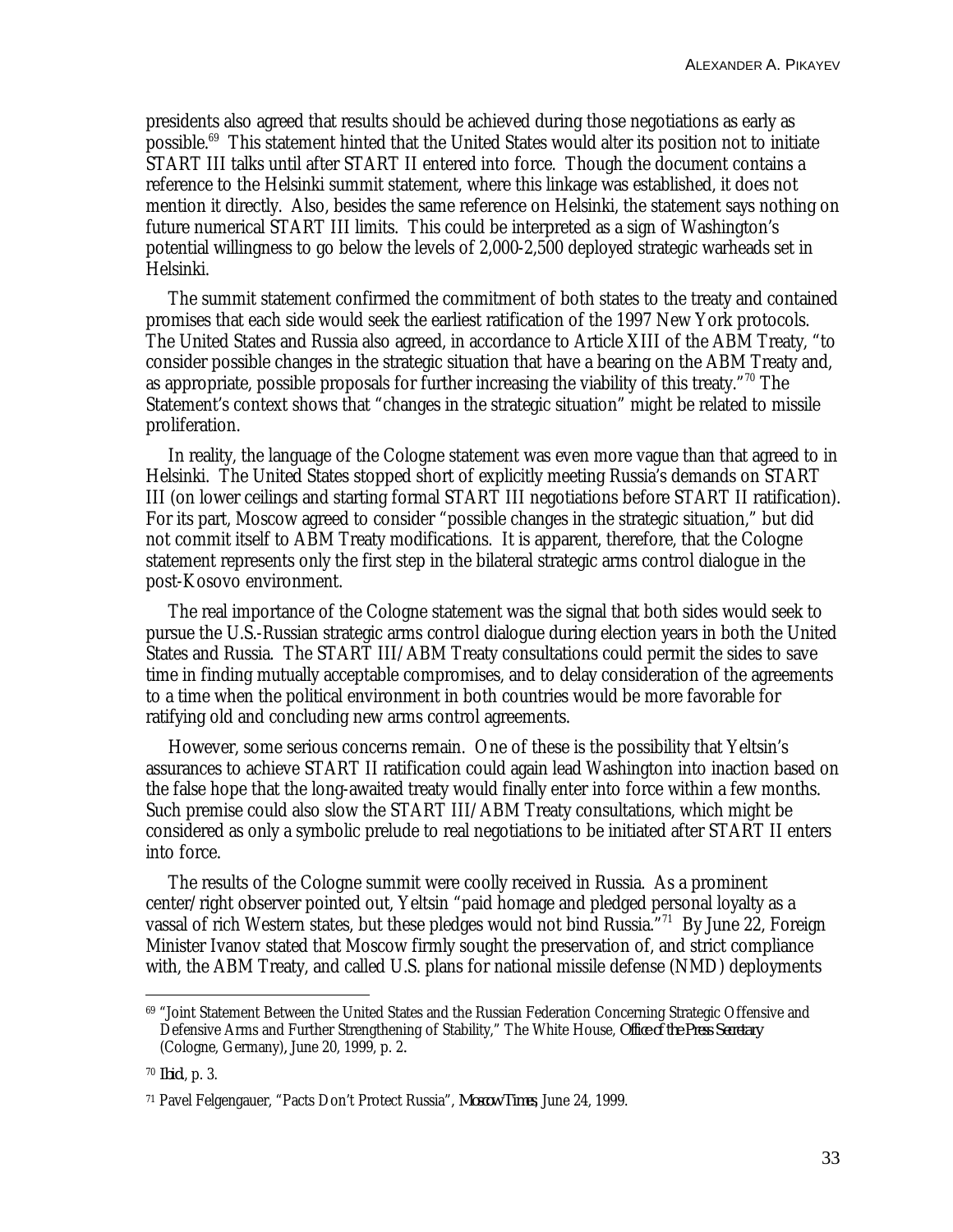"extremely dangerous."<sup>72</sup> Thus, he clearly attempted to downplay the significance of Yeltsin's ABM concession in Cologne.

At the July 27, 1999 meeting between U.S. Vice President Albert Gore and Russian Prime Minister Sergei Stepashin held in Washington, the two sides agreed to intensify START III discussions and, in parallel, commence consultations on ABM Treaty modification. While Gore and Stepashin also reaffirmed their commitment to START II ratification, these statements suggested that the United States had modified its earlier policy of not holding serious START III talks until START II is ratified. After the Washington meeting, the new U.S. linkage between the two agreements was formulated in a different way: START III will not be concluded until the Russian Parliament ratified START II. In response, Stepashin struck a more conciliatory tone on ABM Treaty modification.<sup>73</sup>

Currently, Russian attitudes on START/ABM are divided into three groups. The first group, represented by a part of the military and opponents of President Yeltsin, opposes the very idea of reaching agreement on ABM Treaty modification by June 2000. They are concerned that the Kremlin, in order to gain U.S. support for the pro-Yeltsin candidate in the 2000 Russian presidential elections, would agree to all Washington's positions without receiving anything in return. Thus, the political opposition has an interest in seeing the talks fail. If nothing is produced by June 2000, the Clinton administration might have to unilaterally announce its decision to proceed with NMD deployments. This could be portrayed in Russia as another defeat of Yeltsin's pro-Western policy and might improve the prospects of anti-Western candidates.

The second group consists of the Yeltsin administration and his key supporters. This group seems ready to agree to ABM Treaty modifications, if it would help gain U.S. support in the election context. They also want to avoid a failure of the negotiations and a unilateral Washington decision immediately before the elections in June 2000. In Cologne and, later, in Washington, this group demonstrated that it was willing to go very far in giving concessions to the United States, despite harsh domestic criticism.

The third group is composed of pro-Western political factions that are not closely associated with Yeltsin and may compete with a Kremlin-backed candidate in the presidential election. The group also includes moderates inside the military who are concerned that a collapse in the negotiations could further consolidate the positions of hard-line opponents. At the same time, they are not ready to accept major unilateral concessions that would make them vulnerable to attacks by anti-Western hard-liners. This group would conceivably support a "fair" compromise and could reluctantly agree to modest ABM Treaty modifications in exchange for correcting "START II mistakes" in START III.

## **Prospects**

Modest steps were made in Cologne and Washington, but the treaty's future remains unclear. Despite statements by Yeltsin, Stepashin and Ivanov that START II ratification remained their top priority, chances for treaty approval in fall 1999 seem very slight. In late June, the Duma

<sup>-</sup><sup>72</sup> Igor Ivanov, World Congress of Russian press, *Sovintsentr*, 16:00 msk, in *Federal News Service*, June 22, 1999; Igor Ivanov, "Rossiya v menyayuschemsya mire (Russia in Changing World)," *Nezavisimaya gazeta*, June 25, 1999, pp. 1, 6.

<sup>73</sup> Steve Mufson, "U.S., Russia to Resume Arms Control Talks," *Washington Post*, July 28, 1999, p. A1.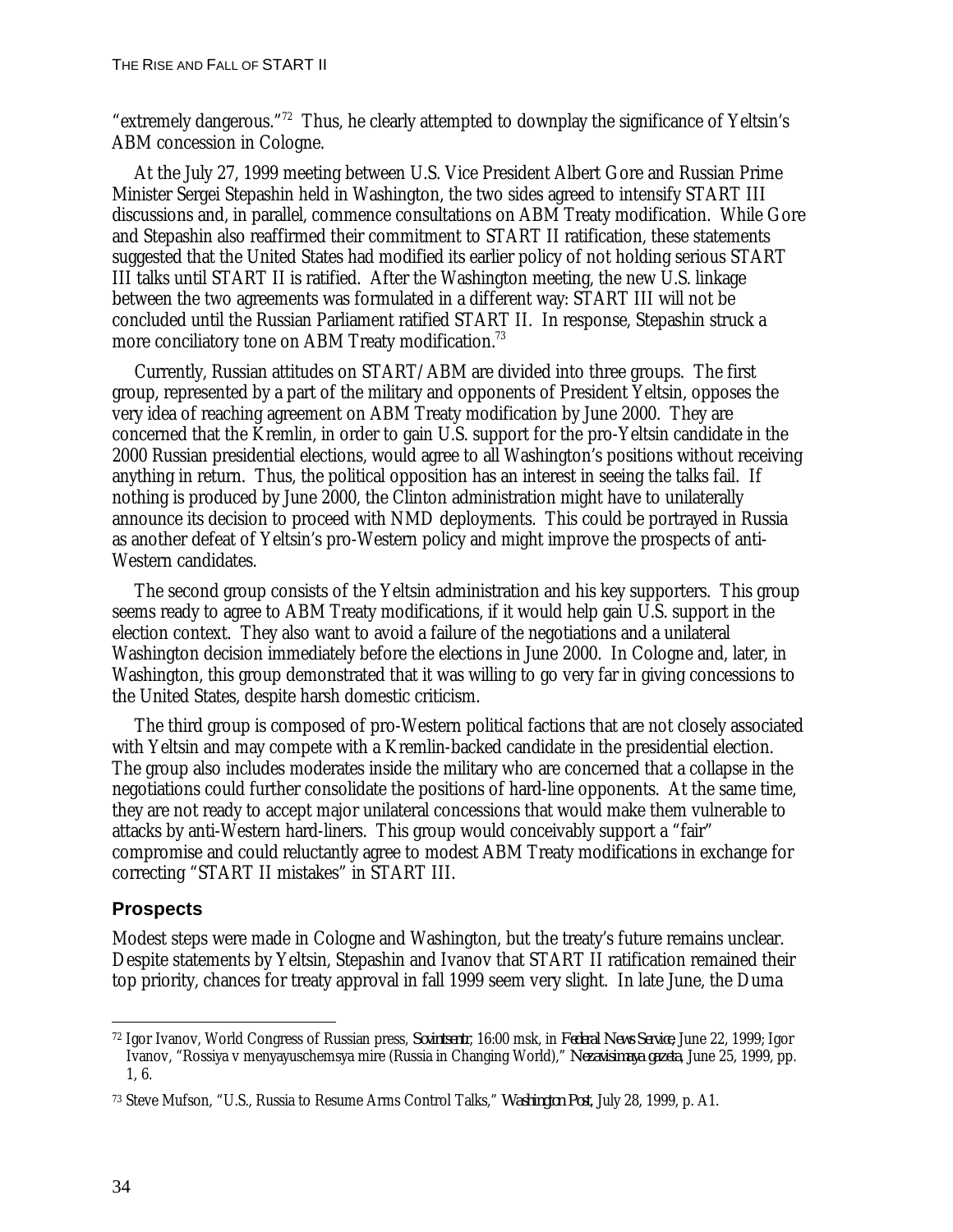did not include ratification on its agenda for the fall 1999 session. Prior to the parliamentary elections scheduled for December, lawmakers will be preoccupied by their electoral campaigns and, due to growing anti-Western sentiments, very reluctant to put their re-election at risk by ratifying the controversial agreement.

Polling indicates that, after elections in December 1999, the majority in the Duma will contain strong blocks represented by left, nationalist and centrist fractions. These groups can be expected to either oppose ratifying START II and the ABM Modification Protocol outright, or to agree to only consider them as part of a package including what Russia would consider a "fair" START III.<sup>74</sup>

Regardless of possible election outcomes, START II ratification is historically linked with the ABM Treaty and is likely to remain so. Thus, Russian lawmakers could reasonably decide to

delay START II discussions until the ABM Treaty modification talks were completed and the results submitted for ratification. Reopening the ABM Treaty would probably require changing the text of the START II ratification bill, triggering a new round of consultations between the legislature and the Kremlin. Adding further complication, the ABM modification is also connected with progress on START III. Consequently, it is possible that the Duma would not resume the START II ratification process until the entire START II/START III/ABM Modification Protocol package is formally negotiated and submitted for ratification.

**The Duma is unlikely to make a gift of treaty ratification for a pro-Yeltsin candidate.**

Theoretically, under an optimistic scenario where the ABM Modification Protocol and START III are negotiated by spring 2000, the Yeltsin administration would have time to submit the package for ratification either before presidential elections in June, or during the period between the second round of elections and inauguration of the new president in August.<sup>75</sup> Even in this case, the Duma is unlikely to make a gift of treaty ratification for a pro-Yeltsin candidate before the elections, and would do its best to postpone ratification until the fall.

## **New Diplomatic and Strategic Environment: START III**

The very real prospect of U.S. NMD deployments could mean that even if ratified, START II would never be fully implemented. The current U.S. Senate is unlikely to ratify the 1997 ABM demarcation agreements.<sup>76</sup> As was mentioned above, under Article IX of the draft START II Duma ratification bill, START II could only enter into force after the U.S. side approved the

 $\overline{a}$  $^{74}$  Russia has reportedly tabled a proposal for a 1,500 warhead ceiling for START III. See, for example, David Hoffman, "Moscow Proposes Extensive Arms Cuts," *Washington Post*, August 20, 1999.

<sup>75</sup> In Russia, in the first round of presidential elections a candidate could win if he gained more than 50 percent of the vote. If in the first round no one received an absolute majority, a second vote is between the top two candidates. A relative majority of votes is needed to win the second round.

 $76$  The Senate insists on considering the ABM Treaty Memorandum of Understanding, which regulates succession to the treaty after the dissolution of the Soviet Union. The Memorandum was signed together with the demarcation agreements on September 26, 1997, in New York. According to the memorandum, Russia, Belarus, Kazakhstan and Ukraine were recognized as legal successors to the Soviet Union vis-à-vis the ABM Treaty. Ratification of demarcation agreements *per se* is not required. However, they can enter into force only after the entry into force of the Succession Memorandum.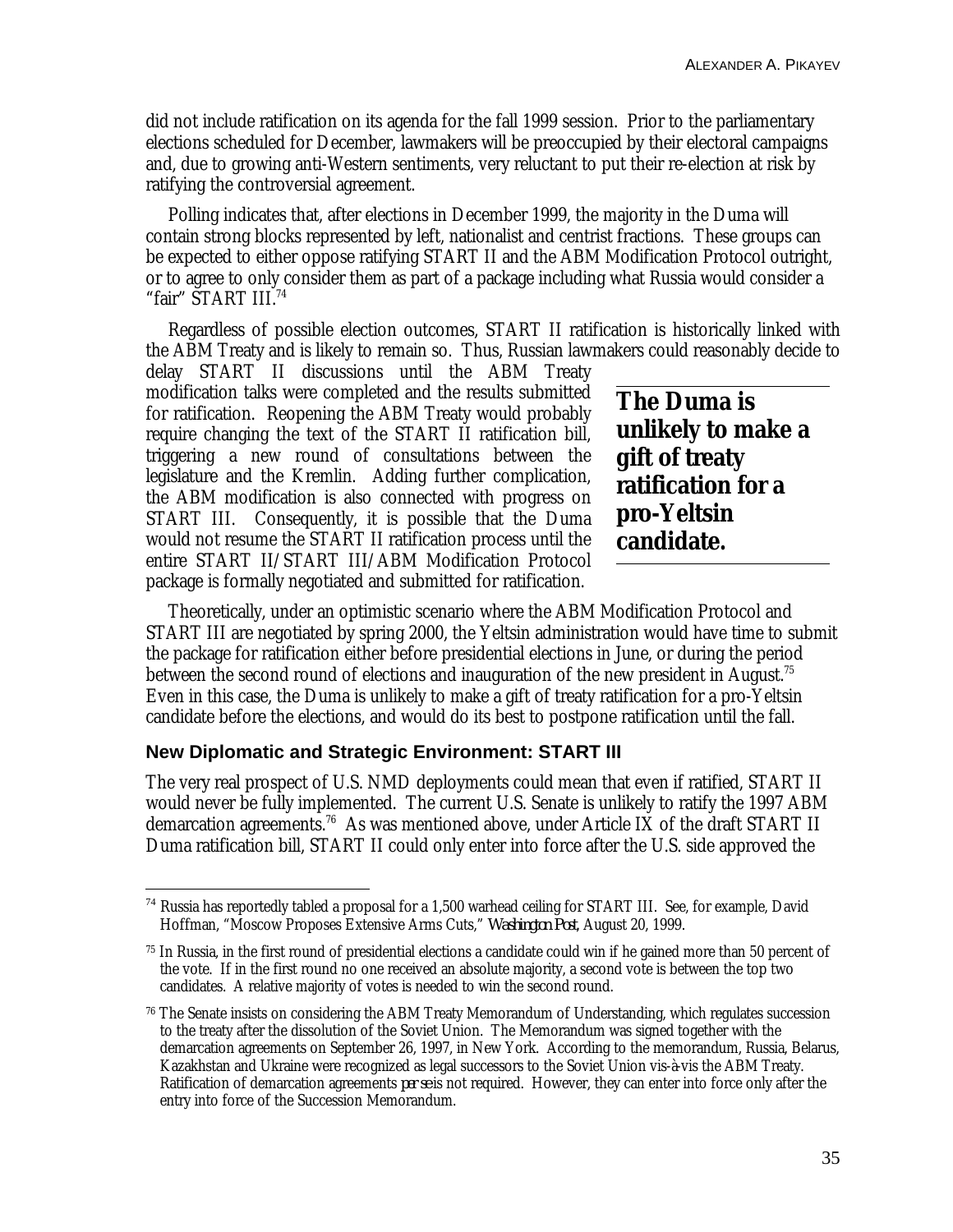ABM demarcation agreements. For Russia, large-scale NMD deployments will create a new diplomatic and strategic environment where the Russian nuclear arsenal is insufficient to penetrate potential ABM systems.<sup>77</sup>

China, which reportedly possesses only two dozen missiles capable of hitting targets in North America, might decide to launch a massive build up of its nuclear forces in response to a U.S. NMD deployment decision. Such a nuclear build up by China would put Moscow in a very difficult situation. Russia already feels some regional insecurity due to the bilateral U.S.- Russian ban on medium range ballistic missiles stipulated by the Intermediate-Range Nuclear Forces in Europe Treaty. At the same time, China maintains hundreds of such missiles, whose range covers more than a half of the populated Russian territory. Only Russia's strategic forces can counter these missiles. In addition, Russian nuclear weapons are now considered critical to deterring a potential conventional attack from China, since there are no other credible tools to defend the increasingly vulnerable Russian Far East. Credibility in regional nuclear deterrence is largely determined by Russia's nuclear predominance, which balances Chinese conventional superiority. Thus, maintaining this predominance is vitally important for maintaining the fragile stability along the banks of the Amur River.

It would not be possible for Moscow to sustain a Russo-Chinese arms race as long as Russia adhered to the START II ban on MIRVed ICBMs. Under that ban, in response to a Chinese MIRVed missile build up, Moscow would have to produce one new single warhead missile in response to each Chinese MIRVed missile. This costly proposition might provide Moscow with a sufficient financial motivation to forgo START II MIRV restrictions altogether.

# **U.S. NMD deployments could mean that START II would never be fully implemented.**

Therefore, Russia may seek as a basic provision of the future START III, a limited re-MIRVing of its ICBMs. Under one possible scenario, an ICBM MIRV-cap might be set at no more than three warheads per vehicle.<sup>78</sup> This light re-MIRVing would not destabilize the bilateral strategic balance, and it would give Russia some assurance that its nuclear deterrent would not be undermined (directly or indirectly) by U.S. NMD deployments. Also, Moscow would not have to face the unacceptable

economic burden of maintaining the strategic force levels stipulated by the new treaty. Certainly, the re-MIRVing proposal would produce active debates in Washington, but this or a similar compromise is essential in order to achieve a cooperative modification of the ABM Treaty, and could be balanced by Russian concessions in that area.

If an agreement could be reached on re-MIRVing, overall START III ceilings would need to be kept at the 2,000-2,500 Helsinki levels if one wanted to avoid a situation where the United States had to reconsider its strategic nuclear modernization programs. Expectations are that they will be downsized to the 2,000 level around the year 2010, anyway. Such a level would permit the parties to remain within the treaty, even in case of a massive Chinese nuclear build up. On the other hand, sticking to the Helsinki numbers would add to the already growing

 $\overline{a}$ <sup>77</sup> Dmitri Alexandrov, "Time Ripe to Look for New Missile Deal?" *The Russia Journal*, July 5, 1999.

<sup>78</sup> Anatoly Diakov and Pavel Podvig, "V poiskakh vykhoda iz tupika: sokrashcheniye strategicheskikh vooruzheniy i Dogovor po PRO (Searching for an Exit from the Dead End: Strategic Arms Reductions and the ABM Treaty)," *Nezavisimoye voyennoye obozreniye* NG, # 25, July 2–8, 1999, pp. 1, 2.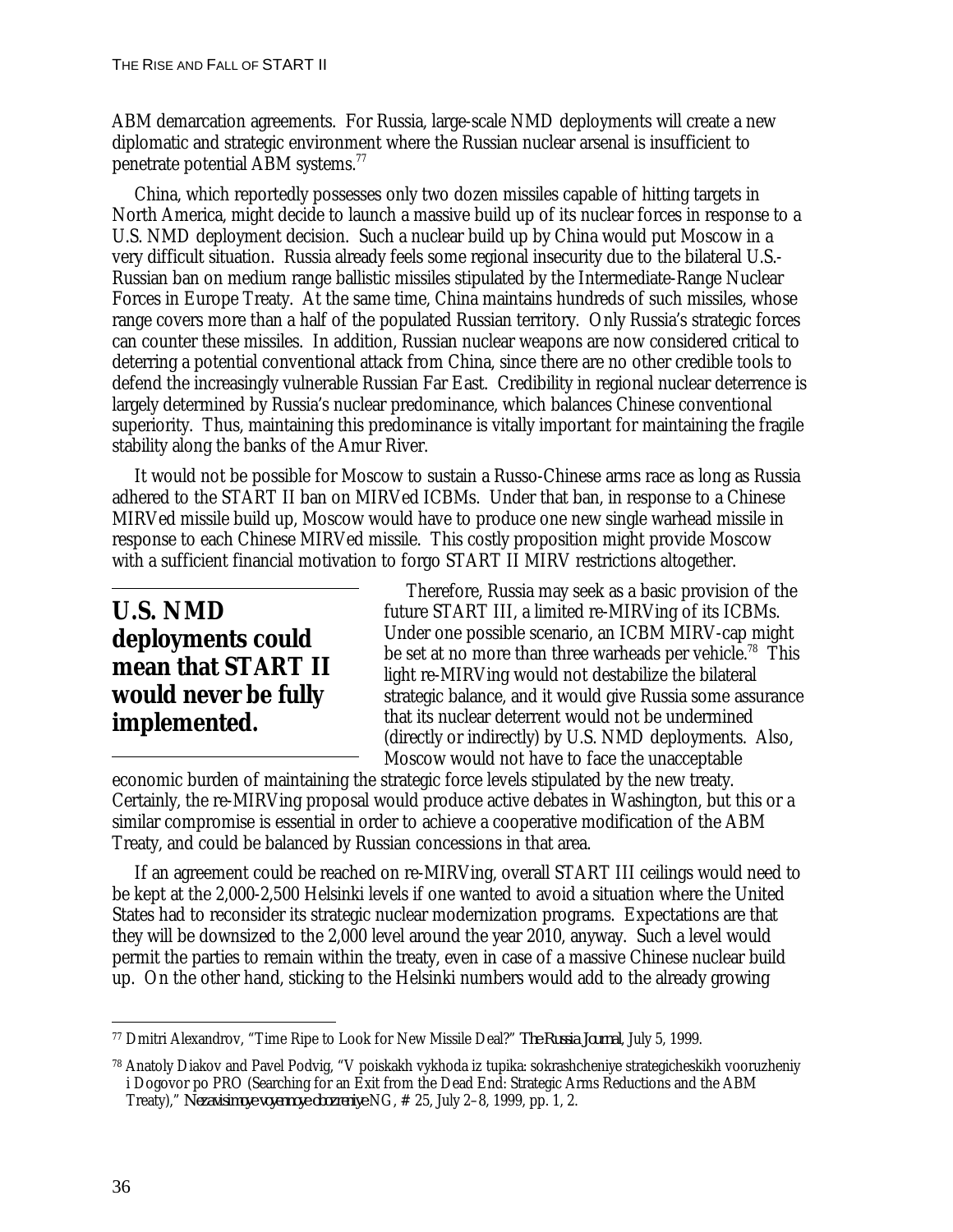pressure from non-nuclear nations, which demand the nuclear powers reduce their nuclear capabilities as required by Article VI of the NPT.<sup>79</sup>

Imposing other limitations on types of delivery vehicles also seems doubtful. Given current circumstances, it is unlikely that START I-type sub-limits on warheads deployed on both seaand land-based ballistic missiles would be discussed. These limits emerged in the late 1980s under a very different strategic environment, when the United States sought limitations on huge Soviet MIRV capabilities. With the radical downsizing of Russia's strategic nuclear arsenals in the late 1990s and early 2000s, this factor has lost its importance. Besides that, it would be difficult to fit the sub-ceiling into overall low force levels, as the flexibility of the force structure could be at stake.

The same is true for the START II-type limits on MIRVs and submarine loading limits. In 1992, Russia wanted to limit U.S. Trident II deployments, which led to an agreement on the 1,750 ceiling on submarine-based warheads. It is unlikely that Washington would agree to further restrictions on the most capable component of its deterrent.

It should be mentioned, however, that limited re-MIRVing could have significant drawbacks. Modification of the ABM Treaty together with high START III ceilings and re-MIRVing might be seen as much more provocative in Beijing than a package including ABM modification with low ceilings and a ban on MIRVed systems. Thus, re-MIRVing could trigger, rather than avoid, a Chinese build up. It could be argued that for Russia, it might be more important to retain a rapid reconstitution capability than to immediately adopt a provocative high ceiling. The potential re-MIRV option could conceivably play a deterrent role against potential build-ups.

The re-MIRV/low ceiling dilemma is deeply intertwined with the issue of irreversibility. With lower ceilings, more concerns would be associated with a significant breakout capability. Consequently, more interest would need to be invested into irreversibility and, given the highly complicated nature of that problem, negotiations would be more difficult and time consuming.

The question of irreversibility may represent the biggest challenge in START III negotiations. Here, both sides are likely to seek different goals. For Russia, the main issue will be to neutralize the U.S. breakout capability inherent in downloading its SLBMs and ICBMs. According to some estimates, Washington could quickly return up to 2,500 warheads to their delivery vehicles.<sup>80</sup>

Washington's solution would be linked to dismantling removed warheads. For the U.S. side, dismantlement, verification and transparency of nuclear warhead reductions, rather than deep cuts, seem to be the real goal of the START III negotiations.

Ideally, verified dismantlement of removed warheads would be matched by transparency measures guaranteeing that removed warheads could not be reconstituted from reserve warhead stockpiles and, also, that new warheads are not being produced. To achieve these goals, every nuclear production facility, storage site and dismantlement plant would have to be under some form of bilateral monitoring and inspection regime. This would give the United States access to all Russian nuclear stockpiles, not only strategic, but tactical as well. Thus, one of its main

 $\overline{a}$ 

<sup>79</sup> Some experts favor much lower ceilings than agreed in Helsinki, between 1,000 and 1,500 deployed strategic warheads. See for example, Diakov and Podvid, *op. cit.*, and Sergei Rogov, presentation at the Carnegie Endowment for International Peace, Washington, DC, July 7, 1999.

<sup>80</sup> Rogov, *op. cit.*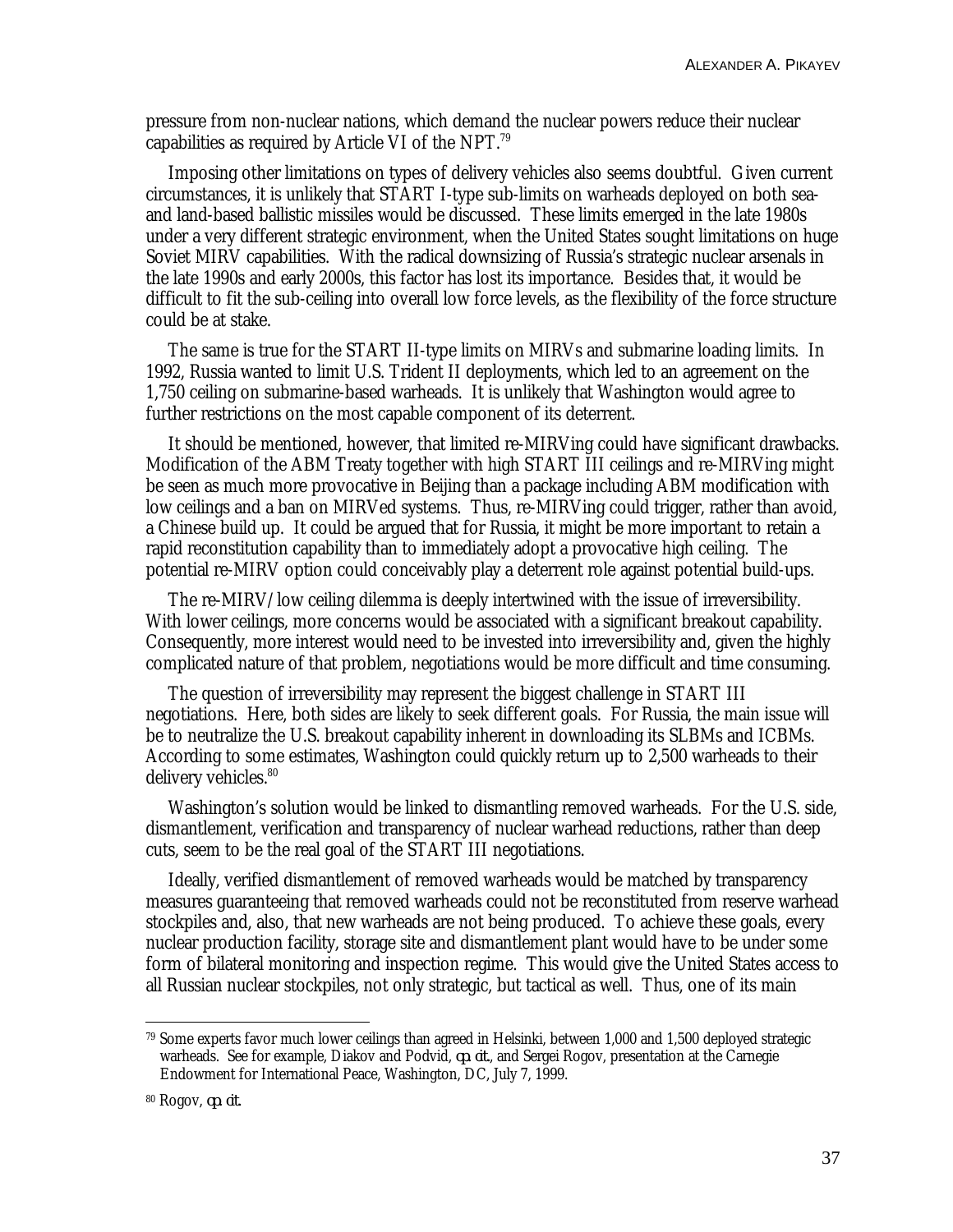1990s nuclear arms control missions might be achieved.

This approach, however, faces considerable challenges. First of all, is the United States itself ready to agree on the same level of transparency on its nuclear arsenals by permitting intrusive Russian monitoring and inspections? Besides the state of the bilateral political relationship, which as a result of disagreements seems inadequate for placing nuclear arsenals under each other's scrutiny, verification and transparency of elimination, production and storage of nuclear warheads represent entirely new tasks. Thus, the complicated technical development and negotiation of mutually acceptable measures can be expected to take a long time. Moreover, the time frame necessary to develop technical measures for warhead transparency also came into conflict with a need to reach a basic agreement on the ABM modifications by June 2000.

In the negotiation context, the issue of broad transparency could be a sufficient independent rationale for initiating the START III talks. Except for a short period of time after the Soviet collapse, Russia has remained reluctant to make its nuclear arsenals more transparent. This position might be explained by the new emphasis on nuclear weapons, or as a tactic of the Russian bureaucracy to trade piecemeal openings of its nuclear infrastructure in exchange for Western financial assistance. Had the United States offered Moscow lower START ceilings and irreversibility in exchange for warhead transparency in the mid-1990s, this could have been considered by the Kremlin as a fair basis for formal START III talks. Besides transparency, Russia did not possess any other tools that would make Washington interested in a de facto renegotiation of START II.

In 1999, with the new U.S. position on ABM Treaty modification, the diplomatic context has radically changed. Now, START III negotiations are directly linked with ABM Treaty talks.

Due to the changing negotiating environment and certain time constraints, the irreversibility dilemma should by addressed by other, less complicated means. Under one independent proposal, this might be achieved through the dismantling of warhead platforms (known as busses) from downloaded delivery vehicles.<sup>81</sup>

The option of bus dismantlement could help to solve the conflict between the need to prevent rapid breakout and the interest in maintaining reconstitution capabilities in case of changes in the strategic landscape. Warhead dismantlement would affect not only breakout, but gradual reconstitution as well. If something happens, it would take quite a long period of time to produce thousands of warheads. Hundreds of platforms could be produced faster, but not in any real breakout scenario.

## **CONCLUSION**

After the Soviet collapse, the United States and Russia possessed a unique opportunity to make a breakthrough in bilateral nuclear relations. In 1991, START I and the Bush-Gorbachev initiatives created a solid basis for moving in that direction. In 1992, however, Moscow and Washington focused on START II negotiations, which were based on traditional Cold War criteria of nuclear deterrence and strategic arms control. Instead of attempts to elaborate more creative approaches, the Bush administration was too committed to negotiating sub-ceilings on Russian strategic forces, and ignored the fact that the very nature of security challenges for the United States had radically changed. At the same time, the Yeltsin administration demonstrated a much higher willingness to give up traditional Cold War nuclear thinking and easily agreed to

 $\overline{a}$ 81 Anatoly Diakov and Pavel Podvig, *op. cit*., p. 2.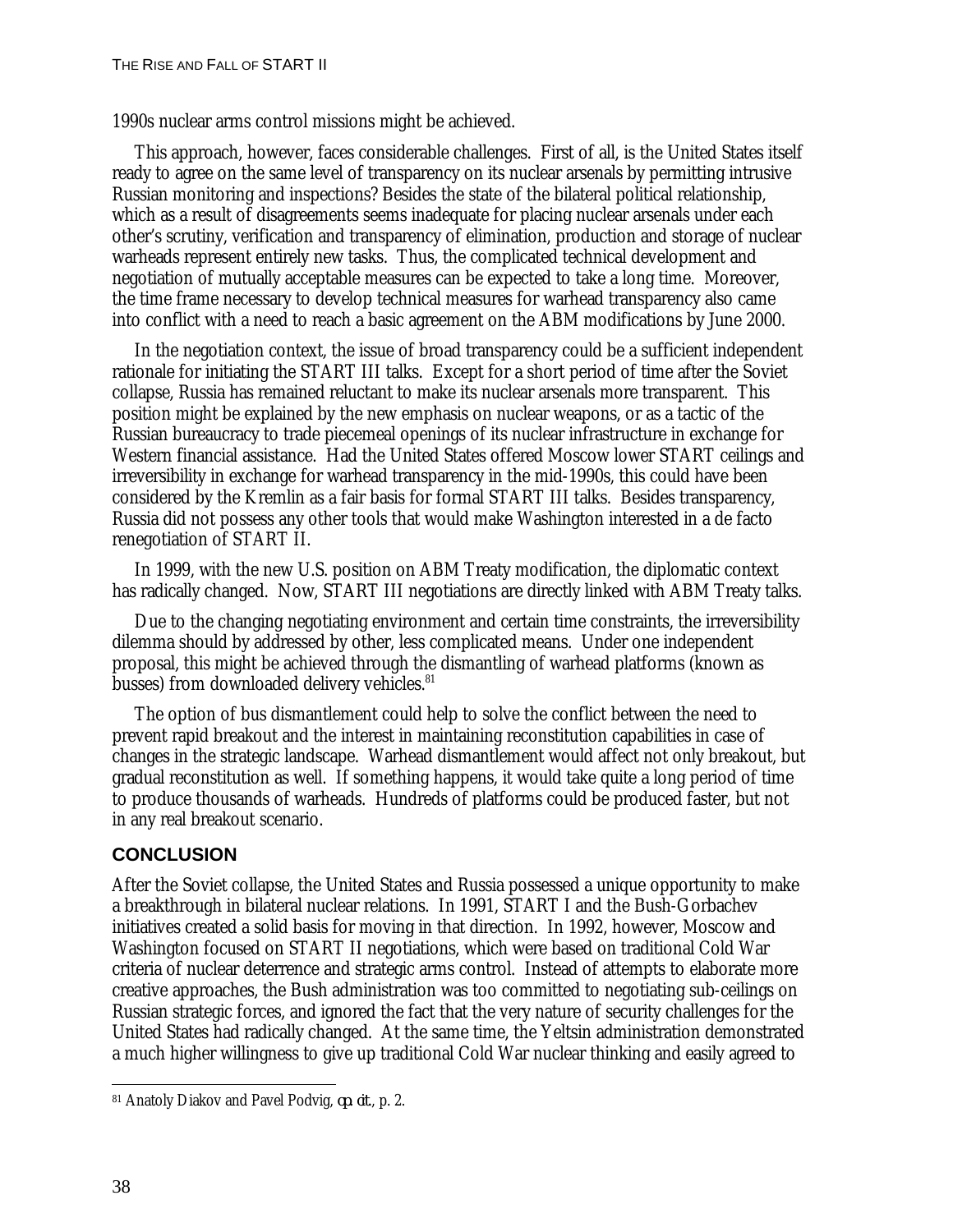scrap the main part of Russia's strategic forces. In that period, the Kremlin sincerely believed that maintaining nuclear parity with the United States and high ceilings of strategic deployments had become irrelevant with the end of the Cold War.

Later, the sides changed places. Washington, enjoying its status of the only global superpower, started to pursue more creative approaches in addressing the challenges of U.S.- Russian nuclear relations. The idea of "cooperative" threat reduction was formulated, which helped obtain Russia's ad hoc commitment in areas largely uncovered by strategic arms control (such as partially verifiable nuclear warheads dismantlement, halting production of fissile materials for weapon use, withdrawing the majority of tactical nuclear weapons from the battlefield to central storage, and transparency of some nuclear materials). At the same time, the United States paid much less attention to strategic arms control, assuming it had become irrelevant in a post-Cold War environment and asymmetric U.S.-Russian relationships.

Russia's inability to make a quick transition to a successful market economy, which in some circles was attributed to insufficient Western support, was further aggravated by broader political disagreements between the United States and Russia since 1993. A growing perception that the mighty West was seeking to capitalize on Russian weaknesses deeply affected Moscow's decision making. In that environment START II become a symbol of the increased inequality in the U.S.-Russian relationship.

This issue was especially important, since it is only in the nuclear field that Moscow still enjoys superpower status. Given the relatively long lifetime of nuclear weapons, Moscow may retain sizable arsenals for the foreseeable future. If strategic arms control fails, decisions made in 1998 and 1999 that allowed both states to postpone, or even prevent, radical declines in strategic nuclear forces may have implications for the next 15-20 years. Moreover, weaknesses in Russia's economy and conventional military forces are leading Moscow to rely more on its nuclear capabilities in an attempt to maintain its international role and to gain a stronger position vis-à-vis perceived Western pressure.

These developments help explain the long, and so far unsuccessful, START II ratification effort in Russia. Lack of interest in the United States prevented Washington from launching a vigorous campaign to promote the treaty's ratification. Numerous delays in the ratification process caused by air strikes against Bosnian Serbs, Iraq and Yugoslavia illustrate how START II has fallen victim to broader U.S.-Russian political disagreements. Finally, the inability of the Yeltsin administration to exploit the windows of opportunity for treaty approval that periodically emerged between the air strikes and domestic political crises, were caused not only by its ineptitude but also by the fact that many provisions of the treaty itself were increasingly considered incompatible with Russia's new reliance on nuclear weapons.

In this context, four years of Duma inaction highlight the difficulties that formal arms control agreements objectively now face in a Russian democratic decision-making process. In addition, it also suggests that the Duma now possesses ability to resist international agreements that members consider detrimental to national interests. In the case of Russia today, an additional problem is that perceptions of national interests only loosely correlate with the country's true needs.

After more than six long years of debate, a consensus has emerged in Moscow that without "correcting START II mistakes" by concluding a new follow-on agreement, the 1993 treaty has no future. Before 1999, however, Washington lacked any incentive to renegotiate START II.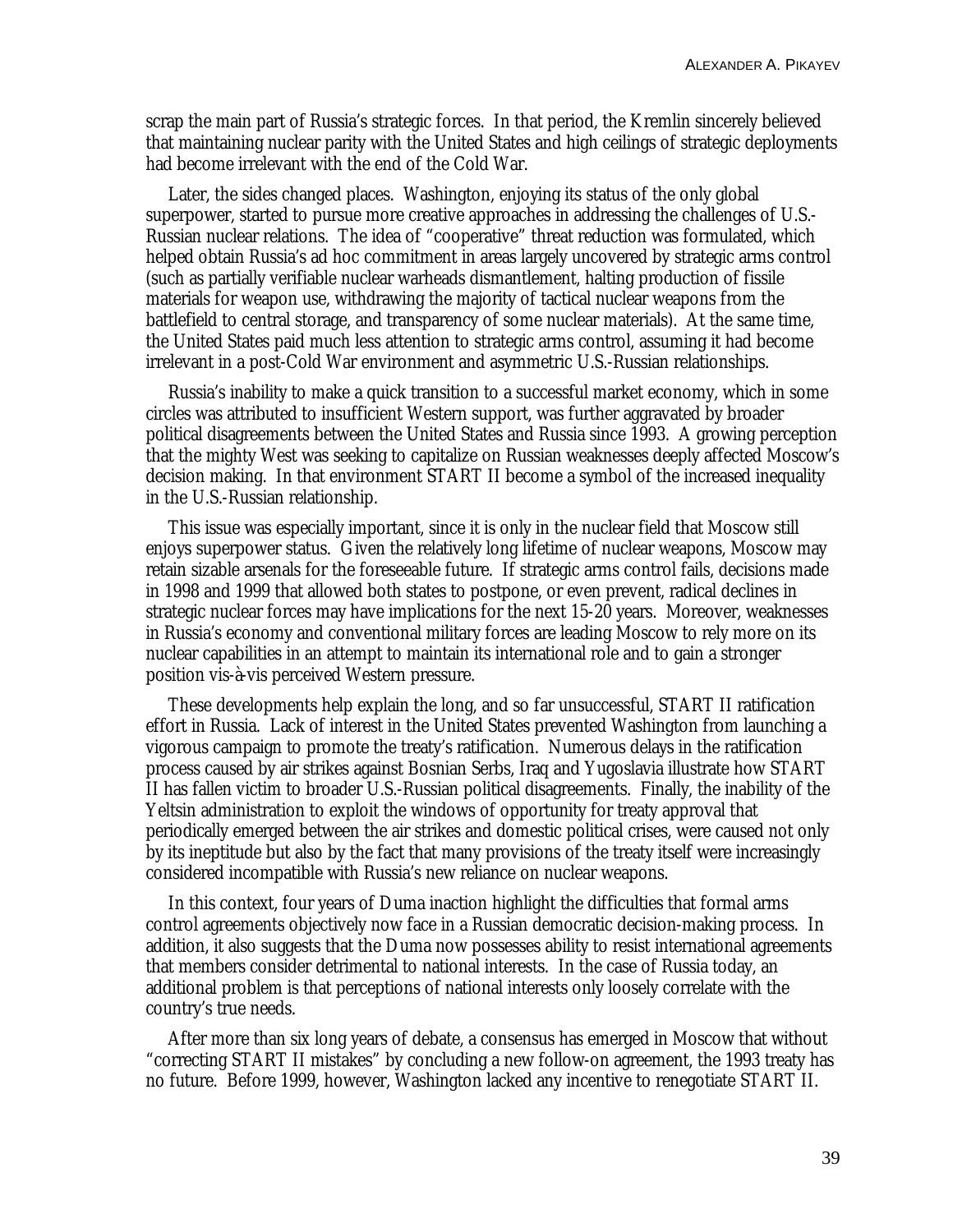The United States and Russia face a choice: whether to act unilaterally and damage bilateral and multilateral arms control and non-proliferation regimes, or modify them cooperatively in accordance with new security challenges. Compromises on the START III and ABM Treaty modification would help to revive the 1997 Helsinki plan and could reopen prospects for negotiating tactical nuclear arms control and for bringing other nuclear powers to the negotiation table. A more favorable environment might also emerge for other non-traditional initiatives. In broader terms, the United States and Russia could get a second chance to redirect their nuclear relations away from nuclear deterrence and towards nuclear cooperation.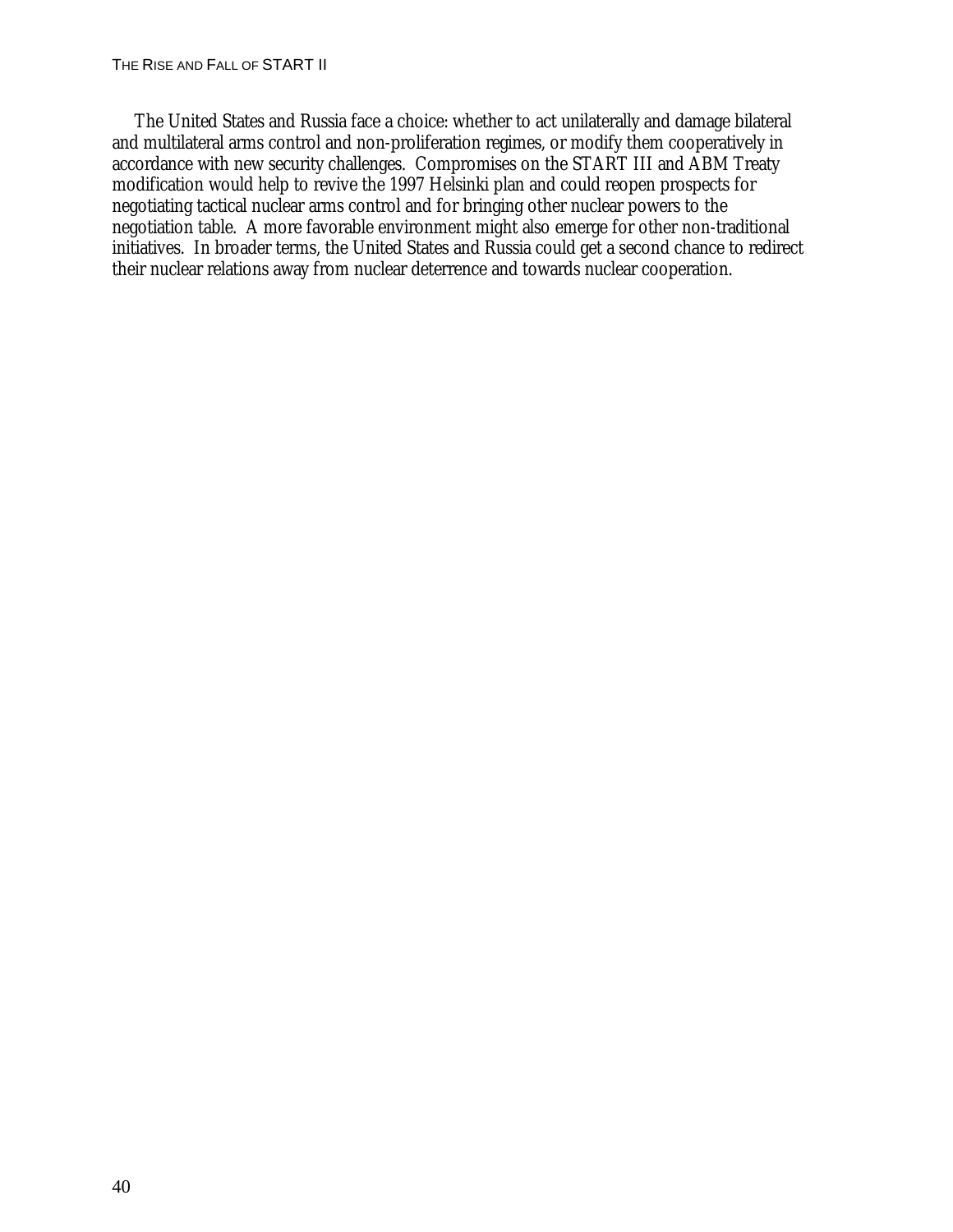## **ACKNOWLEDGEMENTS**

This paper was written in June and July 1999 during my stay at the Carnegie Endowment in Washington, DC. Its content is based in part on seminars and meetings hosted by the Non-Proliferation Project at the Carnegie Moscow Center, where the START II ratification process has been regularly debated and monitored since 1995. I would like to thank, in particular, the U.S. and Russian experts and officials who spoke at and attended those seminars. I am also thankful to Jessica Mathews, Tom Carothers, and Joseph Cirincione at the Carnegie Endowment for their role in inspiring this publication. The paper could not have been finished without help throughout the editing process by Non-Proliferation Project staff members Jon Wolfsthal, Todd Sechser, Toni Elam, and especially Toby Dalton.

> **Alexander Pikayev** Moscow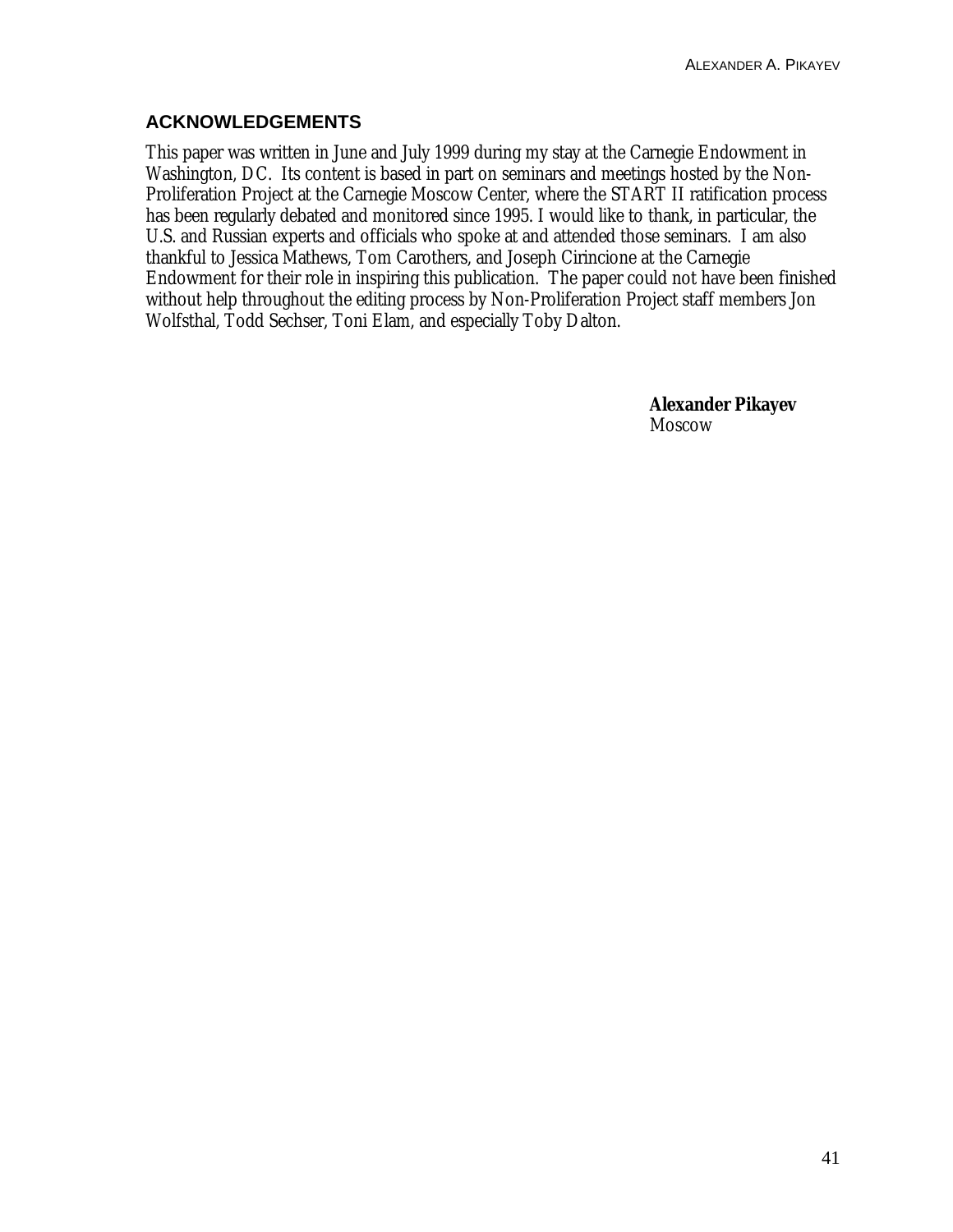THE RISE AND FALL OF START II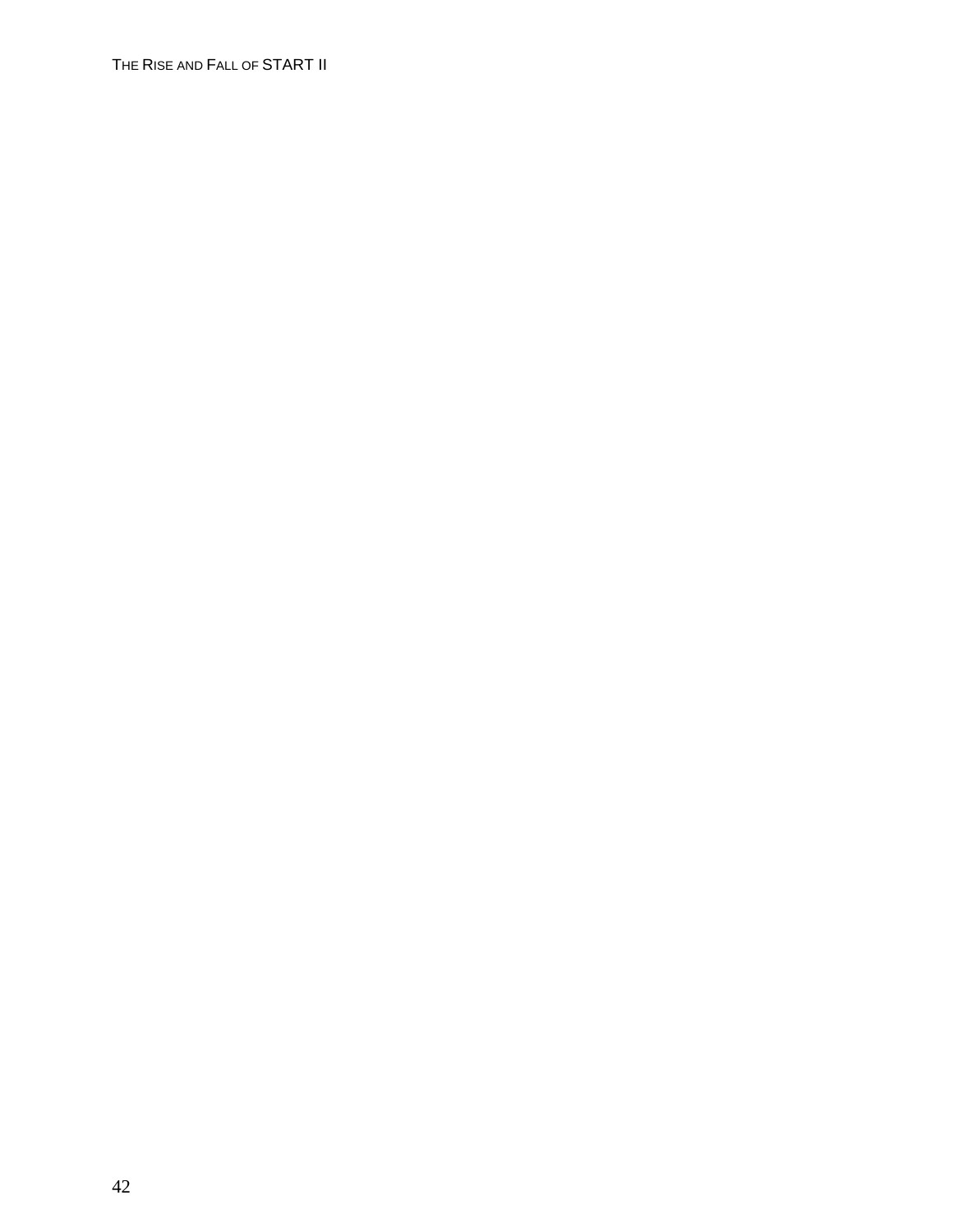## **DRAFT START II IMPLEMENTING LEGISLATION**<sup>1</sup>

**Introduced by State Duma Deputies V.P. Lukin and R.S. Popkovich**

DRAFT

## **Federal Bill on Ratification of the Treaty Between the Russian Federation and the United States of America on Further Reduction and Limitation of Strategic Offensive Arms**

#### Article 1

To ratify the Treaty Between the Russian Federation and the United States of America on Further Reduction and Limitation of Strategic Offensive Arms, done at Moscow on January 3, 1993, hereinafter referred to as the START II Treaty, including its integral parts:

Memorandum of Understanding on Warhead Attribution and Heavy Bombers Data Relating to the Treaty Between the Russian Federation and the United States of America on Further Reduction and Limitation of Strategic Offensive Arms, done at Moscow on January 3, 1993;

Protocol on Procedures Governing Elimination of Heavy ICBMs and on Procedures Governing Conversion of Silo Launchers of Heavy ICBMs Relating to the Treaty Between the Russian Federation and the United States of America on Further Reduction and Limitation of Strategic Offensive Arms, done at Moscow on January 3, 1993;

Protocol on Exhibition and Inspections of Heavy Bombers Relating to the Treaty Between the Russian Federation and the United States of America on Further Reduction and Limitation of Strategic Offensive Arms, done at Moscow on January 3, 1993;

Protocol Relating to the Treaty Between the Russian Federation and the United States of America on Further Reduction and Limitation of Strategic Offensive Arms of January 3, 1993, done at New York on September 26, 1997.

#### Article 2

Extraordinary events, giving the Russian Federation the right to withdraw from the Treaty, in exercising its national sovereignty and in compliance with Article VI of the START II Treaty, *inter alia,* shall be:

1) violation of the START II Treaty on the part of the United States of America, which jeopardizes national security of the Russian Federation;

2) the United States of America's withdrawal from the Treaty Between the Union of Soviet Socialist Republics and the United States of America on the Limitation of Anti-Ballistic Missile

 $\overline{a}$ 1 Translated from the Carnegie Moscow Center's periodic journal *Nuclear Proliferation*, vol. 27, December 1998, pp. 76–80; and based on an English translation in *The Arms Control Reporter*, 1998, pp. 614.D.31–37.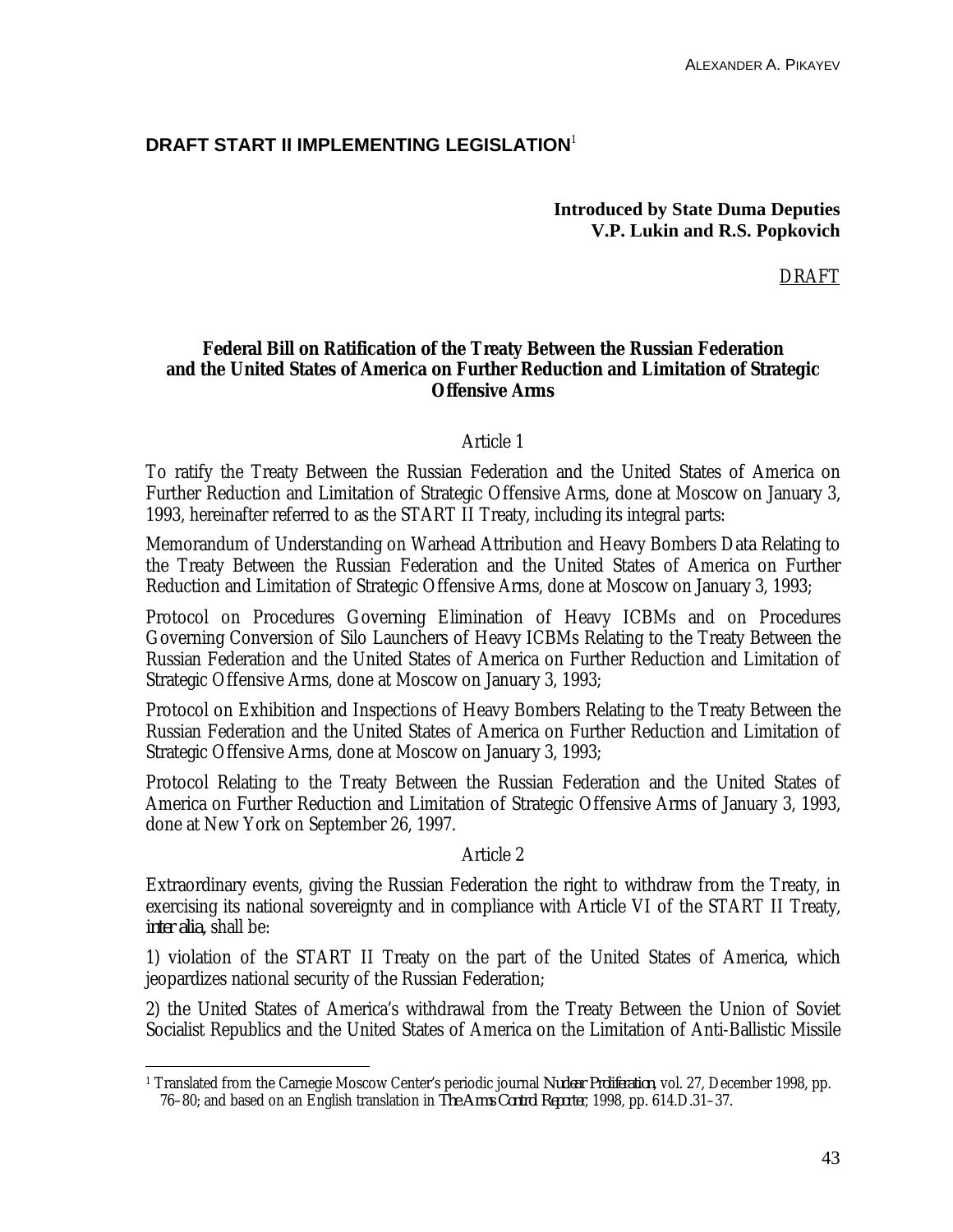Systems, done at Moscow on May 26, 1972, hereinafter referred to as the ABM Treaty, or its violation of the aforesaid Treaty and respective agreements;

3) build up of strategic offensive arms of the states that are not parties to the START II Treaty in the way that poses a threat to national security of the Russian Federation;

4) making and implementation by the United States of America, or any other state whatsoever, or alliances, and North Atlantic Treaty Organization among them, of decisions in the field of military development, which threaten national security of the Russian Federation, including deployment of nuclear weapons on the territory of the states, having joined NATO after the date of the START II Treaty signature;

5) deployment by the United States of America or any other state whatsoever of the armaments, preventing normal functioning of the Russian system of early warning of missile attack;

6) extraordinary events of economic or technological origin, which make it impossible for the Russian Federation to fulfill its obligations under the START II Treaty or jeopardize environmental security of the Russian Federation.

## Article 3

- 1. In case of extraordinary circumstances, provided for in Article 2 of this Federal Law, or in any other extraordinary circumstances whatsoever, jeopardizing supreme interests of the Russian Federation, the President of the Russian Federation shall:
	- a) take political, diplomatic and other measures in order to eliminate the aforesaid circumstances or neutralize their consequences;
	- b) provide for immediate consultations with the Chambers of the Federal Assembly of the Russian Federation and, taking into account the results of these consultations, make decisions relating to the START II Treaty, including introduction of motions under the Federal Law "On International Treaties of the Russian Federation."
- 2. The Chambers of the Federal Assembly of the Russian Federation, if they consider circumstances to be of extraordinary character and subject to immediate action under Article VI of the START II Treaty, shall address the President of the Russian Federation with a proposal to begin consultations, advise him or undertake any other steps, provided for in the Federal Law "On International Treaties of the Russian Federations."

## Article 4

The President of the Russian Federation provides for consultations with the Chambers of the Federal assembly of the Russian Federation and, taking into account the results of these consultations, make decisions relating to the START II Treaty, including, if necessary, introduction of motions under Section V of the Federal Law "On International Treaties of the Russian Federation," if no later than December 31, 2003, the Parties conclude a new Treaty Between the Russian Federation and the United States of America on Further Reduction and Limitation of Strategic Offensive Arms, which shall:

- 1) envisage preservation and further enhancement of strategic stability at lower levels of strategic offensive arms of the Russian Federation and the United States of America;
- 2) enable the Russian Federation to apply multifarious approaches to the development of its strategic nuclear forces, including their organization and structure, necessary to maintain national security of the Russian Federation with regard for the existing economic situation;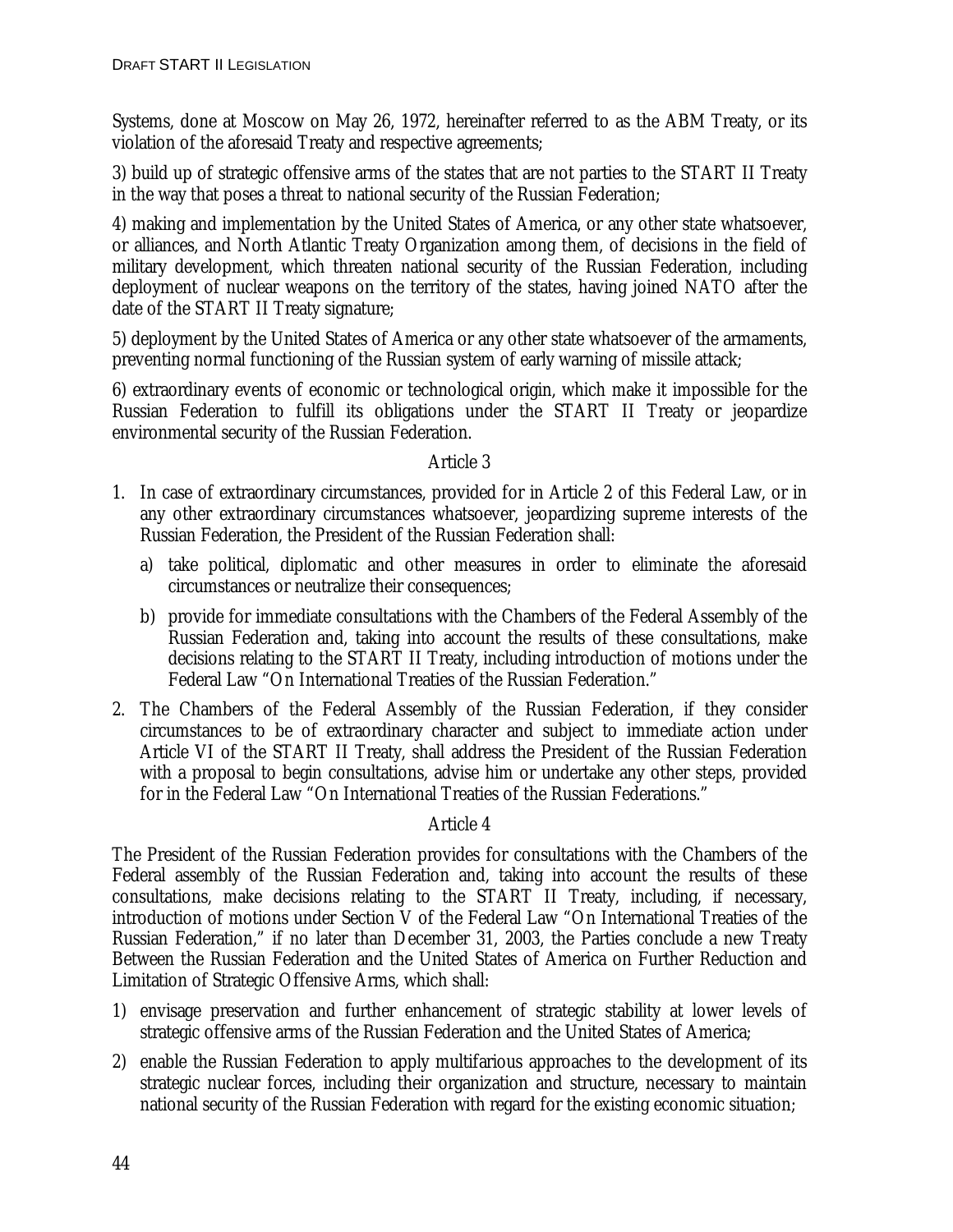- 3) exclude the possibility of fast increase in the number of nuclear warheads attributed to all types of launchers;
- 4) provide for equal rights and opportunities for the Parties in the process of elimination and disposal of nuclear warheads;
- 5) secure optimal economic use of the existing infrastructure of the strategic nuclear forces of the Russian Federation, essential costs reduction for the implementation of the programs of elimination and disposal of strategic offensive arms, and broadening of the Russian capabilities to use the reduced components of the aforesaid arms and their infrastructure in the interests of national economic development;
- 6) provide for accounting of all types and systems of strategic arms.

## Article 5

Implementation of the START II Treaty is fulfilled on the basis of:

- 1) preservation of the Russian strategic nuclear forces' capabilities at the level, providing for the maintenance of national security of the Russian Federation;
- 2) primary financing of the strategic nuclear forces of the Russian Federation and of the works on safe elimination and disposal of strategic offensive arms;
- 3) the United States of America's compliance with the Treaty Between the Union of Soviet Socialist Republics and the United States of America on the Reduction and Limitation of Strategic Offensive Arms, done at Moscow on July 31, 1991, hereinafter referred to as the START I Treaty;
- 4) reduction of the strategic offensive arms of the Russian Federation, provided for in the START II Treaty, taking into account their lifetime;
- 5) maintenance of combat readiness of the Russian strategic nuclear forces, irrespective of any development of strategic situation, preservation of their research, development, testing and production capabilities;
- 6) providing for safe use, storage, elimination and disposal of strategic offensive arms;
- 7) equal rights and opportunities for the Parties of the START II Treaty in carrying out inspections and other verification procedures; preservation and improvement of the national technical means of verification of the Russian Federation in order to observe the United States of America's compliance with the START I and START II Treaties, and the ABM Treaty.

## Article 6

The Russian Federation fulfills its obligations, provided for in the START II Treaty, in compliance with this Federal Law and other legal documents of the Russian Federation, regulating measures and procedures relating to the implementation of the START II Treaty.

Financing of the strategic nuclear forces of the Russian Federation as well as of production, use, elimination and disposal of nuclear weapons is carried out in compliance with the federal legislation.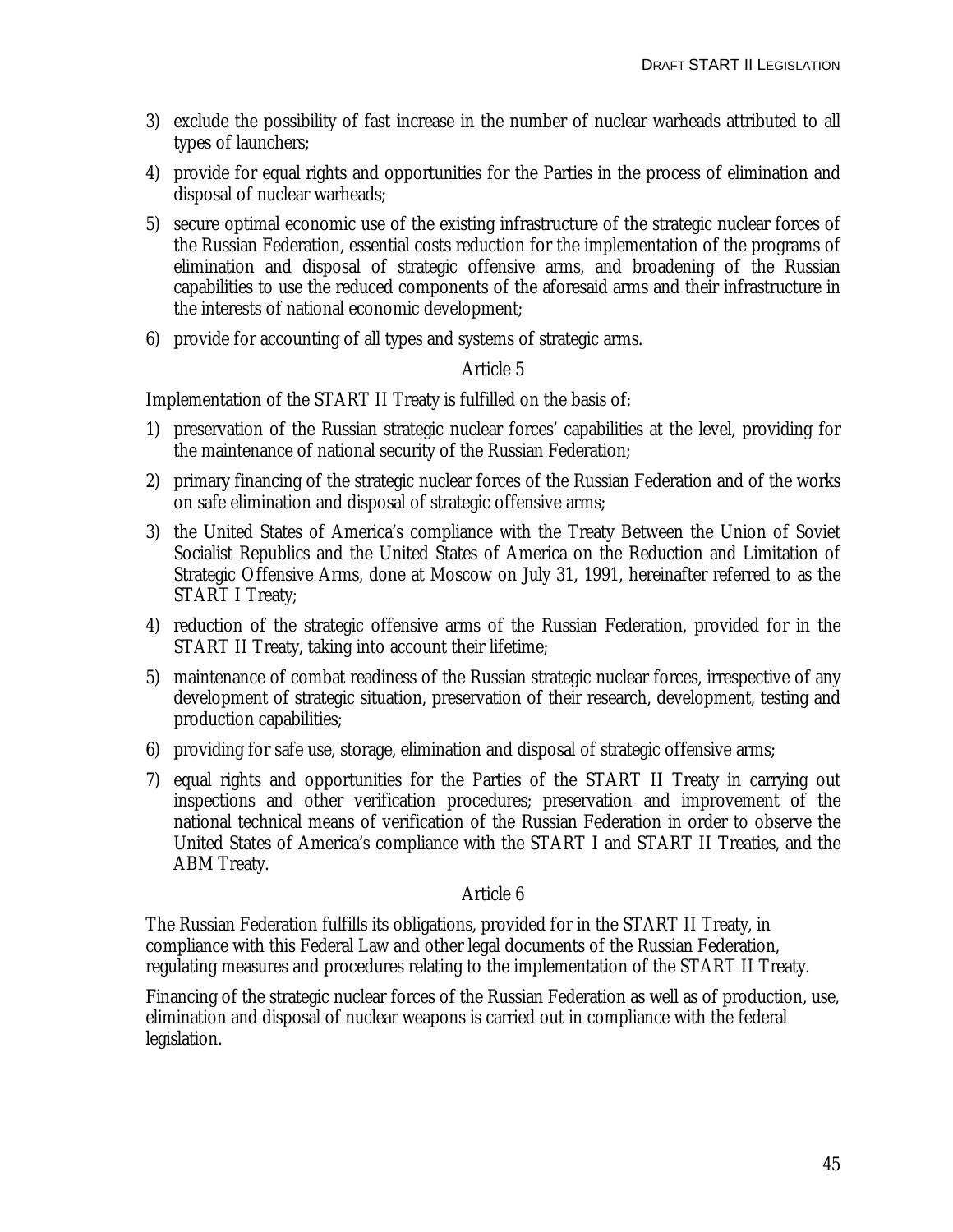The President of the Russian Federation shall approve the Federal Program of Development of the Strategic Nuclear Forces of the Russian Federation and present it to the Chambers of the Federal Assembly no later than two months after entry into force of this Federal Law.

No later than three months after entry into force of this Federal Law, the Government of the Russian Federation shall work out and present to the President of the Russian Federation the Special Federal Program of Elimination and Disposal of Weapons and Material of Strategic Nuclear Forces, subject to his approval and providing for use of reduced components and infrastructure in the interest of national economic development.

## Article 7

In the process of implementing the START II Treaty:

- 1. The President of the Russian Federation shall:
- a) determine the principal directions of the state policy in the field of development of the Russian strategic nuclear forces and nuclear disarmament; define procedures and deadlines for the activities in fulfilling the START II Treaty which imply preservation of the Russian strategic nuclear forces' potential and maintenance of their combat readiness at the level, providing for guaranteed deterrence from aggression against the Russian Federation and its allies;
- b) take decisions on the terms and procedures of decommissioning and deactivation of strategic offensive arms, provided for in the START II Treaty, and on commissioning of the new models of strategic offensive arms;
- c) formulate the Russian concept of further international negotiations in the field of strategic offensive arms and anti-missile defense, hold consultations and negotiations with the heads of other states aiming to enhance stability and maintain national security of the Russian Federation.
- 2) The Government of the Russian Federation shall:
	- a) provide for stable and primary financing of the Russian strategic nuclear forces, of the works on safe elimination and disposal of strategic offensive arms, and of activities in carrying out the obligations under the START I and START II Treaties, in compliance with the federal legislation and special federal programs;
	- b) ensure preservation and development of the research and experimental base and production capabilities, required to maintain the nuclear might and combat readiness of the strategic nuclear forces of the Russian Federation;
	- c) present to the Chambers of the Federal Assembly of the Russian Federation a regular report on the state of the Russian strategic nuclear forces and on the course of implementation of the START I and START II Treaties, and the ABM Treaty, as provided for in Article 8 of this Federal Law;
	- d) present to the Chambers of the Federal Assembly of the Russian Federation data, provided for in the Memorandum of Understanding on Warhead Attribution and Heavy Bombers Data Relating to the START II Treaty;
	- e) secure effective use of national technical means to verify compliance with the START I and START II Treaties, and the ABM Treaty, the technical improvement of the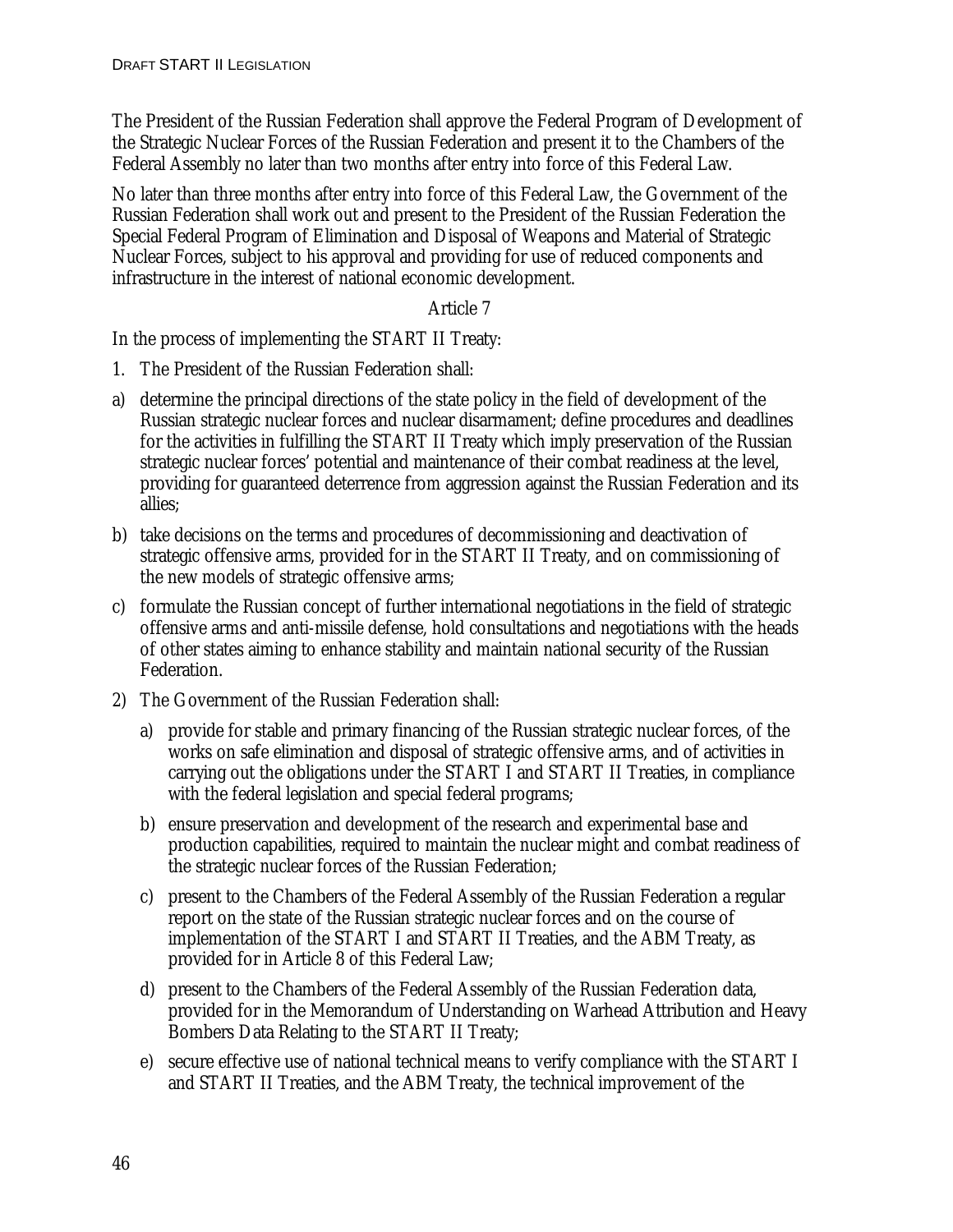aforesaid means and fulfillment of verification procedures, provided for in the abovementioned treaties;

- f) take measures to ensure safe use, storage, elimination and disposal of strategic offensive arms, nuclear warheads and rocket fuel, and to exclude unauthorized access to nuclear warheads;
- g) take measures to use optimal economic methods and means of elimination and disposal of strategic offensive arms;
- h) implement, on the instructions of the President of the Russian Federation, foreign policy decisions in the field of reduction and limitation of strategic offensive arms and nonproliferation of nuclear weapons;
- i) invite the representatives of the Chambers of the Federal Assembly of the Russian Federation to participate, by prior consultation in discussing the course of negotiations in the field of strategic offensive arms and anti-missile defense.
- 3. The Chambers of the Federal Assembly of the Russian Federation shall:
	- a) in considering the annual Federal Bill "On the Federal Budget," participate in taking decisions on the amount of allocations for the purposes of research and development in the field of strategic offensive arms, of their procurement, of the construction and modernization of major sites for the Russian strategic nuclear forces and their command and control, as well as of the works on safe elimination and disposal of strategic offensive arms and activities to implement the START I and the START II Treaties;
	- b) take part in elaborating federal laws and special federal programs, pass federal laws required to maintain strategic nuclear forces of the Russian Federation at the level, providing for national security of the Russian Federation, and to carry out the activities in the field of reduction of nuclear arms;
	- c) consider the annual report of the Government of the Russian Federation on the state of strategic nuclear forces of the Russian Federation and the course of implementation of the START I and the START II Treaties, and the ABM Treaty, and make decisions as appropriate;
	- d) charge, as it deems necessary, the Board of Auditors of the Russian Federation with the mission to audit the spending of the financial means allocated for the implementation of the START I and the START II Treaties;
	- e) if necessary, take measures provided for in Section V of the Federal Law "On International Treaties of the Russian Federation."

## Article 8

After entry into force of the START II Treaty on no later than October 1, *per annum*, the Government of the Russian Federation sends to the Chambers of the Federal Assembly of the Russian Federation the report on the state of strategic nuclear forces of the Russian Federation and on the course of implementation of the START I and the START II Treaties, and the ABM Treaty, which shall include the following information: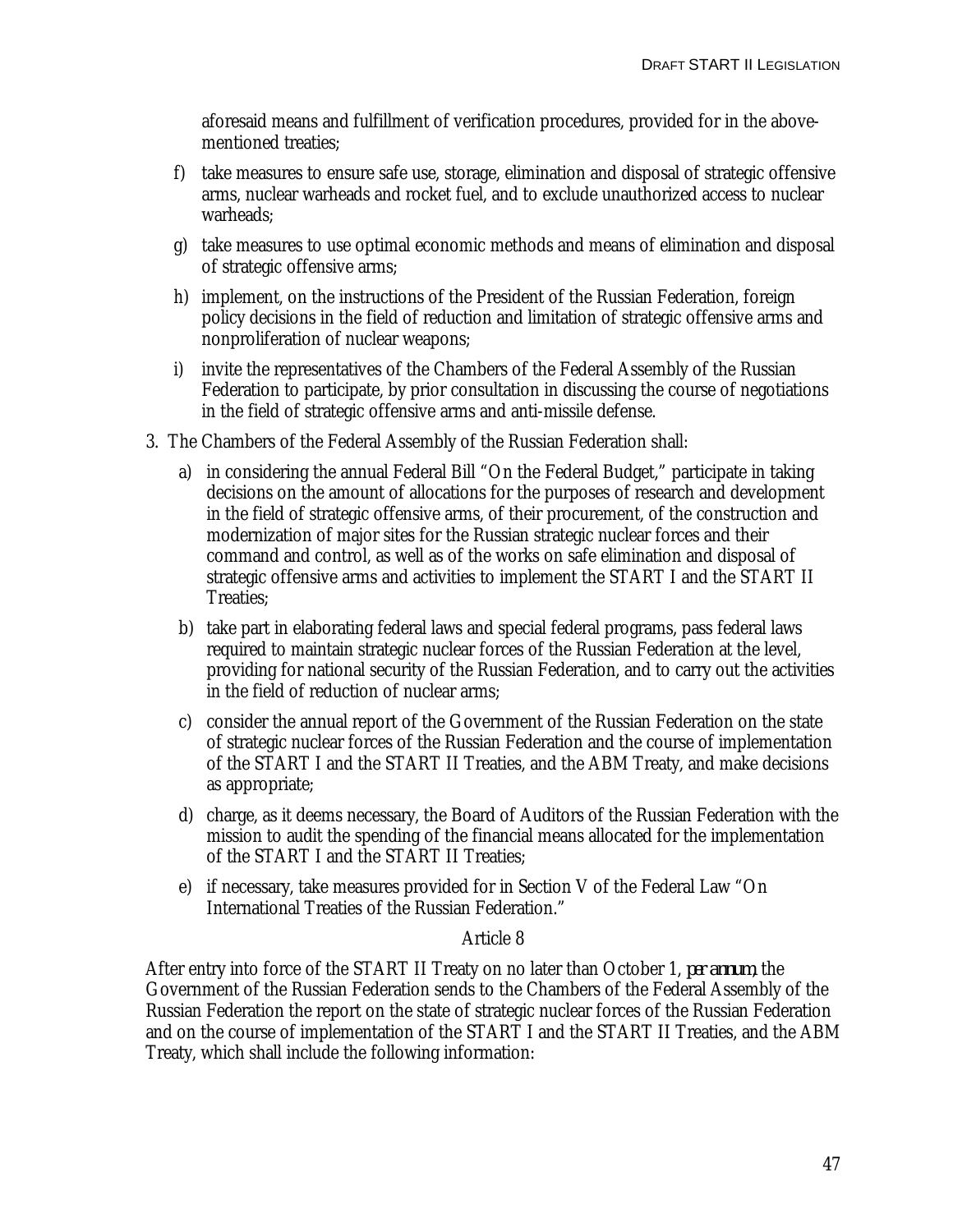- 1) the changes in the organization and structure of strategic nuclear forces of the Russian Federation, financial provisions and the results of the completed works on maintaining their potential and combat readiness;
- 2) the fulfillment on the part of the Russian Federation and the United States of America of the obligations, provided for in the START I and the START II Treaties, and the ABM Treaty;
- 3) the course of elimination and disposal of decommissioned strategic offensive arms of the Russian Federation, the state of financing of activities under the START I and the START II Treaties, including the use of foreign aid;
- 4) environmental conditions in the locations of storage, elimination and disposal of strategic offensive arms, above all nuclear warheads and rocket fuel;
- 5) the course of negotiations on elaborating new agreements in the field of reduction and limitation of strategic offensive arms and in the field of anti-missile defense;
- 6) state of development of the projects in the field of strategic offensive arms and anti-missile defense, situation in the field of nonproliferation of nuclear weapons and missile technology in the United of America and any other state or alliance whatsoever.

## Article 9

The exchange of instruments of ratification of the START II Treaty by the Russian Federation shall be done upon completion by the United States of America the procedure of ratification of the START II Treaty, including Protocol Relating to the START II Treaty of September 26, 1997, done at New York, Memorandum of Understanding Relating to the ABM Treaty of September 26, 1997, done at New York, First Agreed Statement Relating to the ABM Treaty of September 1997, done at New York, Second Agreed Statement Relating to the ABM Treaty of September 26, 1997, done at New York, Agreement on Confidence-Building Measures Related to Systems to Counter Ballistic Missiles Other Than Strategic Ballistic Missiles of September 26, 1997, done in New York.

## Article 10

This Federal Law shall enter into force from the date of its official publication.

President of the Russian Federation